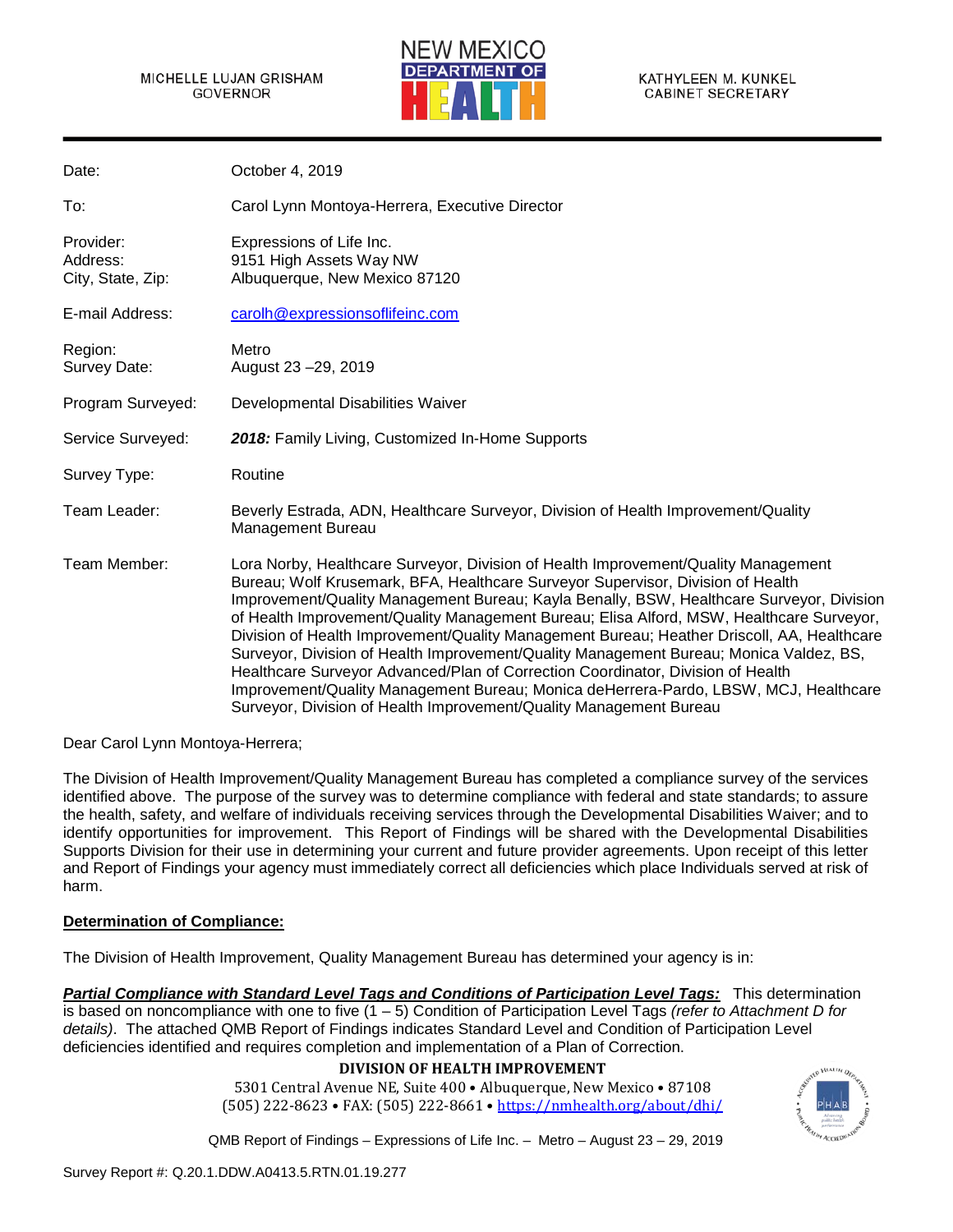The following tags are identified as Condition of Participation Level:

- Tag # LS14 Residential Service Delivery Site Case File (ISP and Healthcare Requirements)
- Tag # 1A09.2 Medication Delivery Nurse Approval for PRN Medication

The following tags are identified as Standard Level:

- Tag #1A32 Administrative Case File: Individual Service Plan Implementation
- Tag #1A32.1 Administrative Case File: Individual Service Plan Implementation (Not completed at frequency)
- Tag # 1A32.2 Individual Service Plan Implementation (Residential Implementation)
- Tag # 1A38 Living Care Arrangement / Community Inclusion Reporting Requirements
- Tag # 1A22 Agency Personnel Competency
- Tag # 1A37 Individual Specific Training
- Tag # 1A08.2 Administrative Case File: Healthcare Requirements & Follow-up
- Tag # 1A09 Medication Delivery Routine Medication Administration
- Tag # 1A09.0 Medication Delivery Routine Medication Administration
- Tag # 1A09.1 Medication Delivery PRN Medication Administration
- Tag # LS06 Family Living Requirements
- Tag # IH32 Customized In-Home Supports Reimbursement

#### **Plan of Correction:**

The attached Report of Findings identifies the deficiencies found during your agency's on-site compliance review. You are required to complete and implement a Plan of Correction. Your agency has a total of 45 business days (10 business days to submit your POC for approval and 35 days to implement your *approved* Plan of Correction) from the receipt of this letter.

You were provided information during the exit meeting portion of your on-site survey. Please refer to this information (Attachment A) for specific instruction on completing your Plan of Correction. At a minimum your Plan of Correction should address the following for each Tag cited:

## **Corrective Action for Current Citation**:

• How is the deficiency going to be corrected? (i.e. obtained documents, retrain staff, individuals and/or staff no longer in service, void/adjusts completed, etc.) This can be specific to each deficiency cited or if possible an overall correction, i.e. all documents will be requested and filed as appropriate.

#### **On-going Quality Assurance/Quality Improvement Processes:**

- What is going to be done on an ongoing basis? (i.e. file reviews, etc.)
- How many individuals is this going to effect? (i.e. percentage of individuals reviewed, number of files reviewed, etc.)
- How often will this be completed? (i.e. weekly, monthly, quarterly, etc.)
- Who is responsible? (responsible position within your agency)
- What steps will be taken if issues are found? (i.e. retraining, requesting documents, filing RORA, etc.)
- How is this integrated in your agency's QIS, QI Committee reviews and annual report?

## **Submission of your Plan of Correction:**

Please submit your agency's Plan of Correction in the available space on the two right-hand columns of the Report of Findings. *(See attachment "A" for additional guidance in completing the Plan of Correction)*.

Within 10 business days of receipt of this letter your agency Plan of Correction must be submitted to the parties below:

- **1. Quality Management Bureau, Attention: Monica Valdez, Plan of Correction Coordinator 5301 Central Ave NE Suite 400, Albuquerque, New Mexico 87108**
- **2. Developmental Disabilities Supports Division Regional Office for region of service surveyed**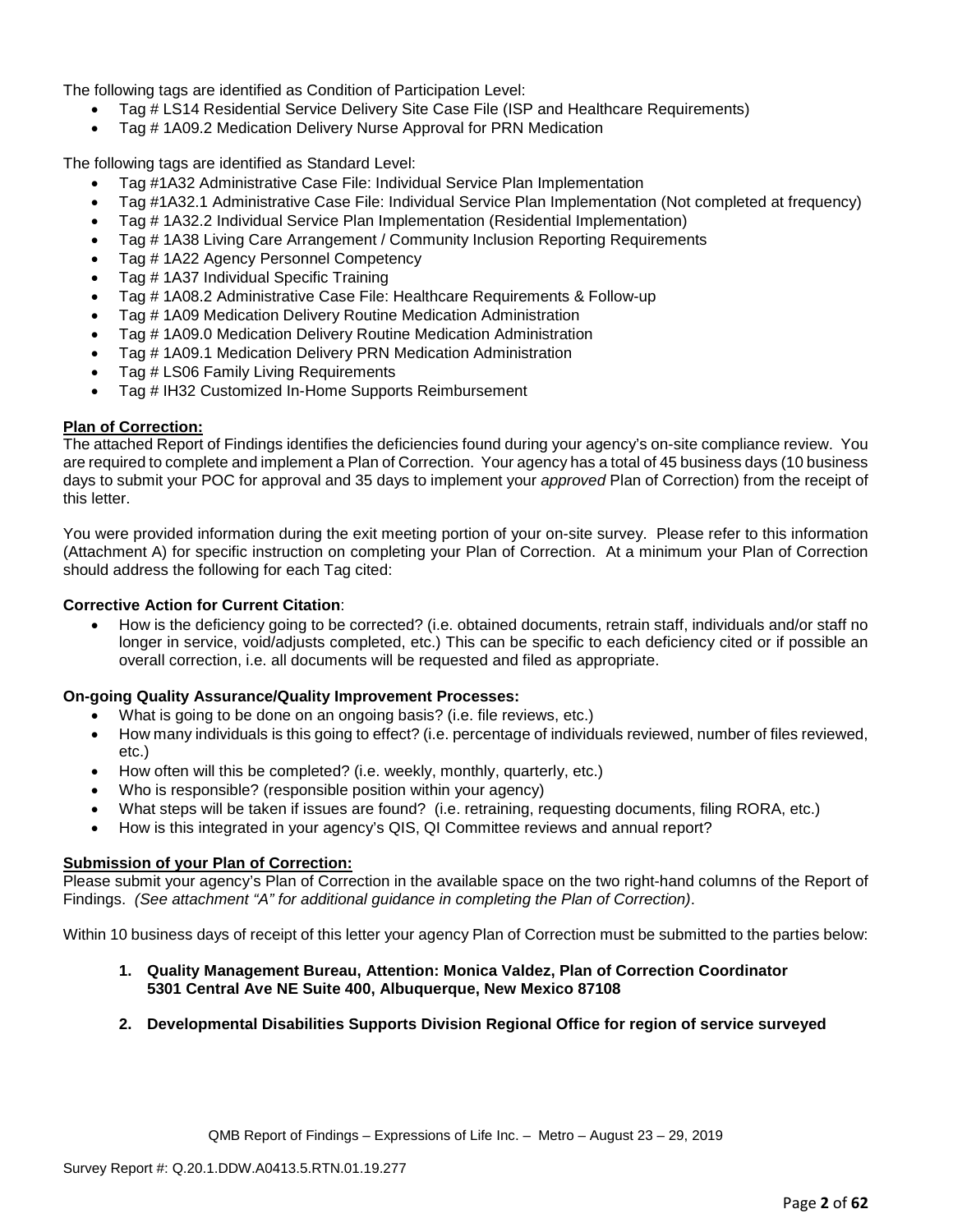Upon notification from QMB that your *Plan of Correction has been approved*, you must implement all remedies and corrective actions to come into compliance. If your Plan of Correction is denied, you must resubmit a revised plan as soon as possible for approval, as your POC approval and all remedies must be completed within 45 business days of the receipt of this letter.

Failure to submit your POC within the allotted 10 business days or complete and implement your Plan of Correction within the total 45 business days allowed may result in the imposition of a \$200 per day Civil Monetary Penalty until it is received, completed and/or implemented.

## **Billing Deficiencies:**

If you have deficiencies noted in this report of findings under the *Service Domain: Medicaid Billing/Reimbursement*, you must complete a "Void/Adjust" claim or remit the identified overpayment via a check within 30 calendar days of the date of this letter to HSD/OIG/PIU, *though this is not the preferred method of payment*. If you choose to pay via check, please include a copy of this letter with the payment. Make the check payable to the New Mexico Human Services Department and mail to:

> Attention: *Lisa Medina-Lujan* HSD/OIG/Program Integrity Unit 1474 Rodeo Road Santa Fe, New Mexico 87505

If you have questions and would like to speak with someone at HSD/OIG/PIU, please contact:

*Lisa Medina-Lujan [\(Lisa.medina-lujan@state.nm.us\)](mailto:Lisa.medina-lujan@state.nm.us) OR Jennifer Goble [\(Jennifer.goble2@state.nm.us\)](mailto:Jennifer.goble2@state.nm.us)*

Please be advised that there is a one-week lag period for applying payments received by check to Void/Adjust claims. During this lag period, your other claim payments may be applied to the amount you owe even though you have sent a refund, reducing your payment amount. For this reason, we recommend that you allow the system to recover the overpayment instead of sending in a check.

#### **Request for Informal Reconsideration of Findings (IRF):**

If you disagree with a finding of deficient practice, you have 10 business days upon receipt of this notice to request an IRF. Submit your request for an IRF in writing to:

> ATTN: QMB Bureau Chief Request for Informal Reconsideration of Findings 5301 Central Ave NE Suite #400 Albuquerque, NM 87108 Attention: IRF request/QMB

See Attachment "C" for additional guidance in completing the request for Informal Reconsideration of Findings. The request for an IRF will not delay the implementation of your Plan of Correction which must be completed within 45 total business days (10 business days to submit your POC for approval and 35 days to implement your *approved* Plan of Correction). Providers may not appeal the nature or interpretation of the standard or regulation, the team composition or sampling methodology. If the IRF approves the modification or removal of a finding, you will be advised of any changes.

Please call the Plan of Correction Coordinator Monica Valdez at 505-273-1930 if you have questions about the Report of Findings or Plan of Correction. Thank you for your cooperation and for the work you perform.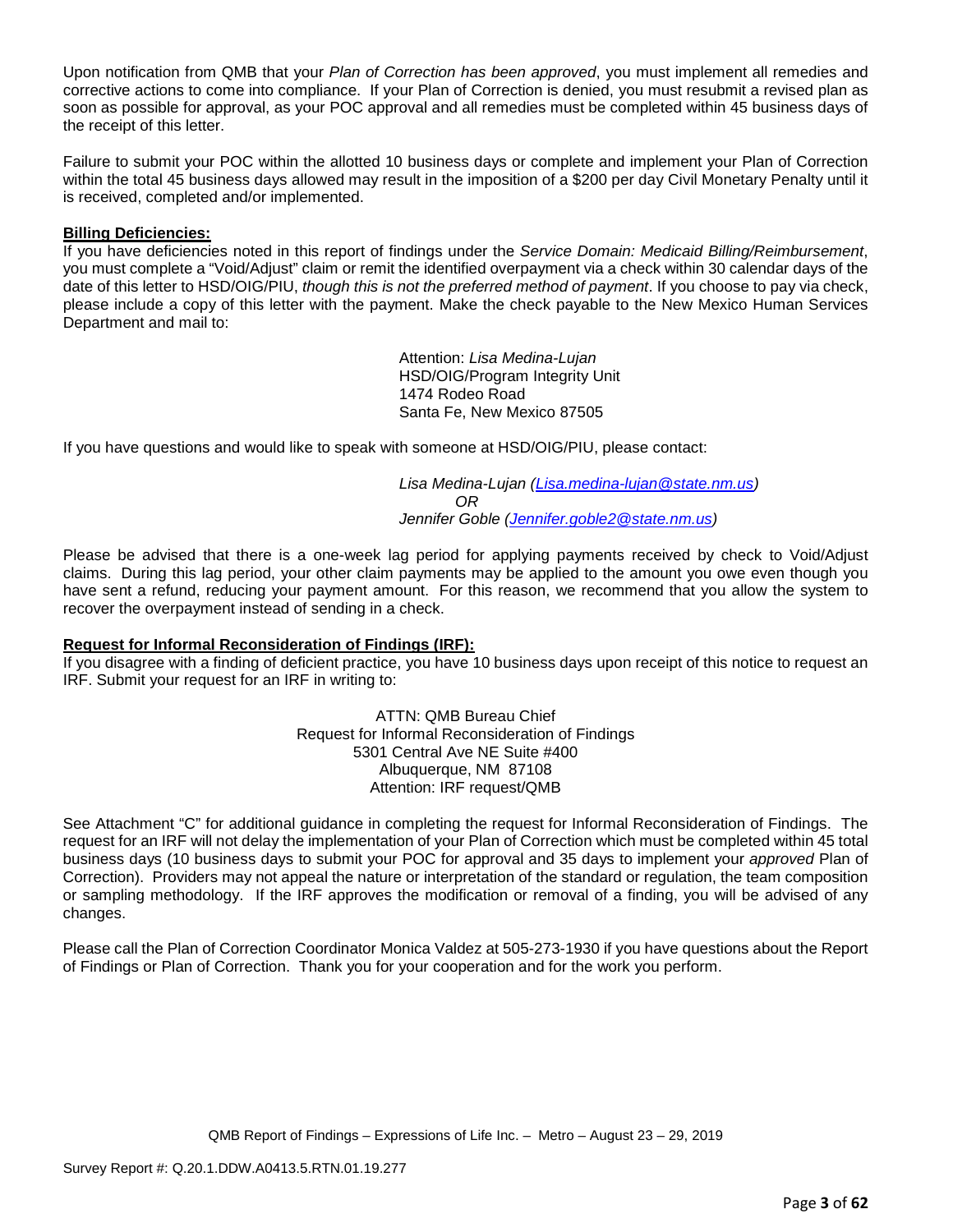Sincerely,

Beverly Estrada, ADN

Beverly Estrada, ADN Team Lead/Healthcare Surveyor Division of Health Improvement Quality Management Bureau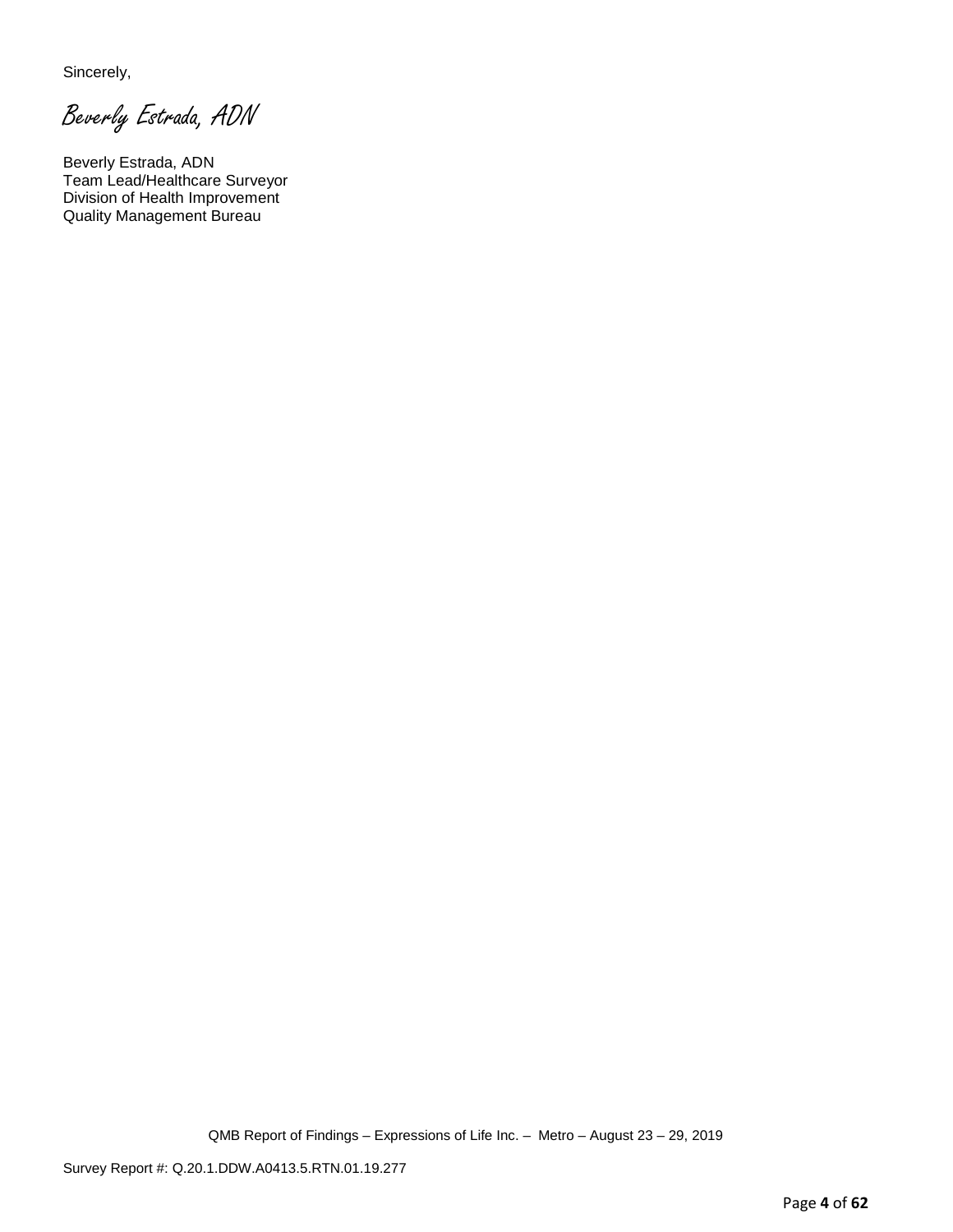#### **Survey Process Employed:**

Administrative Review Start Date: August 23, 2019

#### Contact: **Expressions of Life Inc.**

Carol Lynn Montoya-Herrera, Executive Director

Elaine Gabaldon, Service Coordinator Ashley Vigil, Administrative Assistant Anthony Gonzales, Service Coordinator

Carol Lynn Herrera, Executive Director

Elisa Alford, MSW, Healthcare Surveyor Kayla Benally, BSW, Healthcare Surveyor Heather Driscoll, AA, Healthcare Surveyor

MaryJean Gonzales, QA Clerk

 **DOH/DHI/QMB**

Correction Coordinator

James Herrera, Owner

Gerardo Espino, Trainer

 **DOH/DHI/QMB**

Mary Jean Gonzales, QA Clerk

Ashley Vigil, Administrative Assistant Carol Lynn M. Herrera, Executive Director Mary A. DeBerry, Registered Nurse Anthony Gonzales, Service Coordinator

Kayla Benally, BSW, Healthcare Surveyor Heather Driscoll, AA, Healthcare Surveyor

 **DOH/DHI/QMB** Beverly Estrada, AND, Team Lead / Healthcare Surveyor

JoAnn Gonzales, Program Manager / Service Coordinator

Beverly Estrada, ADN, Team Lead / Healthcare Surveyor Monica Valdez, BS, Healthcare Surveyor Advanced / Plan of

Monica deHerrera-Pardo, LBSW, MCJ, Healthcare Surveyor

JoAnn Gonzales, Program Manager / Service Coordinator

Beverly Estrada, ADN, Team Lead / Healthcare Surveyor Wolf Krusemark, BFA, Healthcare Surveyor Supervisor

Monica deHerrera-Pardo, LBSW, MCJ, Healthcare Surveyor

Rosemary Williams, Social & Community Services Coordinator

On-site Entrance Conference Date: August 26, 2019

Present: **Expressions of Life Inc.:**

Exit Conference Date: August 29, 2019

Present: **Expressions of Life Inc.**

Administrative Locations Visited 1

Total Sample Size 22

1 - *Jackson* Class Members

21 - Non-*Jackson* Class Members

 **DDSD - Metro Regional Office**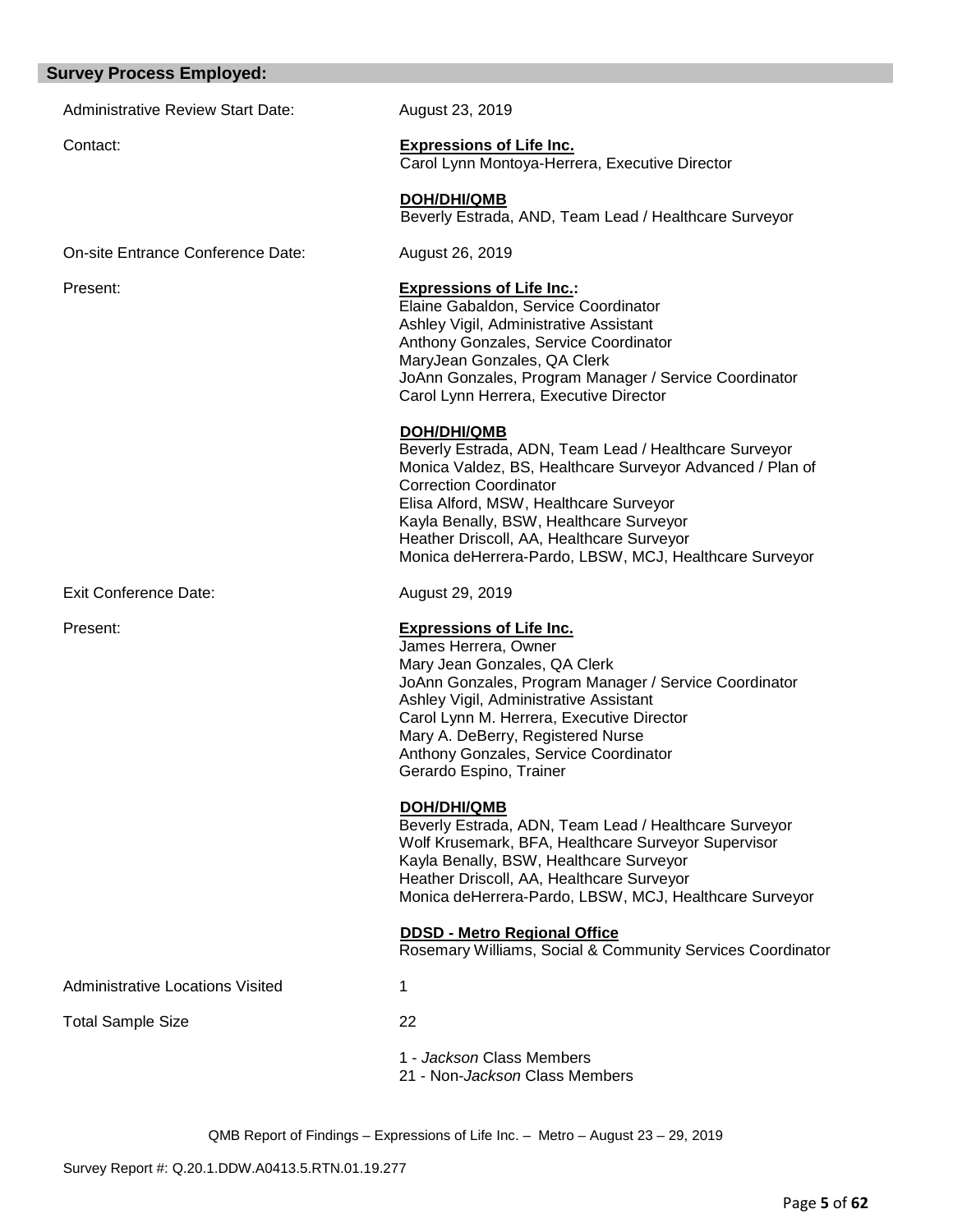## 18 - Family Living

4 - Customized In-Home Supports

| <b>Total Homes Visited</b>                            | 17.                                               |
|-------------------------------------------------------|---------------------------------------------------|
| <b>Family Living Homes Visited</b><br>❖               | 17                                                |
| Persons Served Records Reviewed                       | 22                                                |
| Persons Served Interviewed                            | 17                                                |
| Persons Served Not Seen and/or Not Available 5        |                                                   |
| Direct Support Personnel Interviewed                  | 19                                                |
| Direct Support Personnel Records Reviewed             | 107 (1 DSP also performs dual duties as Sub Care) |
| Substitute Care/Respite Personnel<br>Records Reviewed | 103 (1 Sub Care performs dual duties as DSP)      |
| Service Coordinator Records Reviewed                  | 2                                                 |
| Nurse Interview                                       |                                                   |

Administrative Processes and Records Reviewed:

- Medicaid Billing/Reimbursement Records for all Services Provided
- Accreditation Records
- Oversight of Individual Funds
- Individual Medical and Program Case Files, including, but not limited to:
	- o Individual Service Plans
		- o Progress on Identified Outcomes
		- o Healthcare Plans
		- o Medication Administration Records
		- o Medical Emergency Response Plans
		- o Therapy Evaluations and Plans
		- o Healthcare Documentation Regarding Appointments and Required Follow-Up
		- o Other Required Health Information
- Internal Incident Management Reports and System Process / General Events Reports
- Personnel Files, including nursing and subcontracted staff
- Staff Training Records, Including Competency Interviews with Staff
- Agency Policy and Procedure Manual
- Caregiver Criminal History Screening Records
- Consolidated Online Registry/Employee Abuse Registry
- Human Rights Committee Notes and Meeting Minutes
- Evacuation Drills of Residences and Service Locations
- Quality Assurance / Improvement Plan

### CC: Distribution List: DOH - Division of Health Improvement

- DOH Developmental Disabilities Supports Division
- DOH Office of Internal Audit
- HSD Medical Assistance Division
- NM Attorney General's Office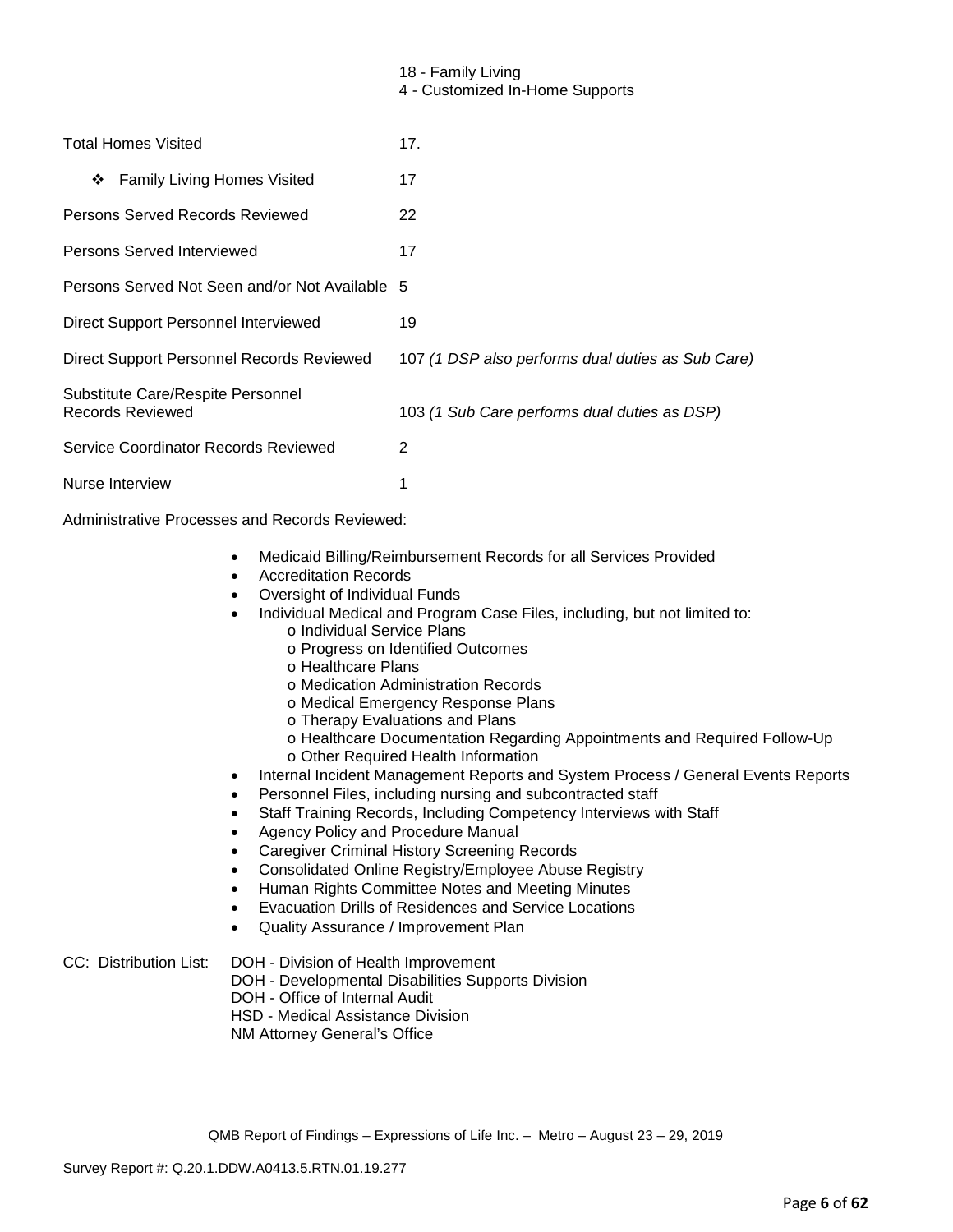## **Attachment A**

# **Provider Instructions for Completing the QMB Plan of Correction (POC) Process**

## *Introduction:*

After a QMB Compliance Survey, your QMB Report of Findings will be sent to you via e-mail.

Each provider must develop and implement a Plan of Correction (POC) that identifies specific quality assurance and quality improvement activities the agency will implement to correct deficiencies and prevent continued deficiencies and non-compliance.

Agencies must submit their Plan of Correction within ten (10) business days from the date you receive the QMB Report of Findings. (Providers who do not submit a POC within 10 business days may be referred to the DDSD Regional Office for purposes of contract management or the Internal Review Committee [IRC] for possible actions or sanctions).

Agencies must fully implement their approved Plan of Correction within 45 business days (10 business days to submit your POC for approval and 35 days to implement your approved Plan of Correction) from the date they receive the QMB Report of Findings. Providers who fail to complete a POC within the 45-business days allowed will be referred to the IRC for possible actions or sanctions.

If you have questions about the Plan of Correction process, call the Plan of Correction Coordinator at 505-273-1930 or email at [MonicaE.Valdez@state.nm.us.](mailto:MonicaE.Valdez@state.nm.us) Requests for technical assistance must be requested through your Regional DDSD Office.

The POC process cannot resolve disputes regarding findings. If you wish to dispute a finding on the official Report of Findings, you must file an Informal Reconsideration of Findings (IRF) request within ten (10) business days of receiving your report. Please note that you must still submit a POC for findings that are in question (see Attachment C).

#### *Instructions for Completing Agency POC:*

### *Required Content*

Your Plan of Correction should provide a step-by-step description of the methods to correct each deficient practice cited to prevent recurrence and information that ensures the regulation cited comes into and remains in compliance. The remedies noted in your POC are expected to be added to your Agency's required, annual Quality Assurance (QA) Plan.

If a deficiency has already been corrected since the on-site survey, the plan should state how it was corrected, the completion date (date the correction was accomplished), and how possible recurrence of the deficiency will be prevented.

*The following details should be considered when developing your Plan of Correction:*

#### *The Plan of Correction must address each deficiency cited in the Report of Findings unless otherwise noted with a "No Plan of Correction Required statement." The Plan of Correction must address the five (5) areas listed below:*

- 1. How the specific and realistic corrective action will be accomplished for individuals found to have been affected by the deficient practice.
- 2. How the agency will identify other individuals who have the potential to be affected by the same deficient practice, and how the agency will act to protect those individuals in similar situations.
- 3. What Quality Assurance measures will be put into place and what systemic changes made to ensure the deficient practice will not recur.
- 4. Indicate how the agency plans to monitor its performance to make certain solutions are sustained. The agency must develop a QA plan for ensuring correction is achieved and sustained. This QA plan must be implemented, and the corrective action is evaluated for its effectiveness. The plan of correction is integrated into the agency quality assurance system; and
- 5. Include dates when corrective actions will be completed. The corrective action completion dates must be acceptable to the State.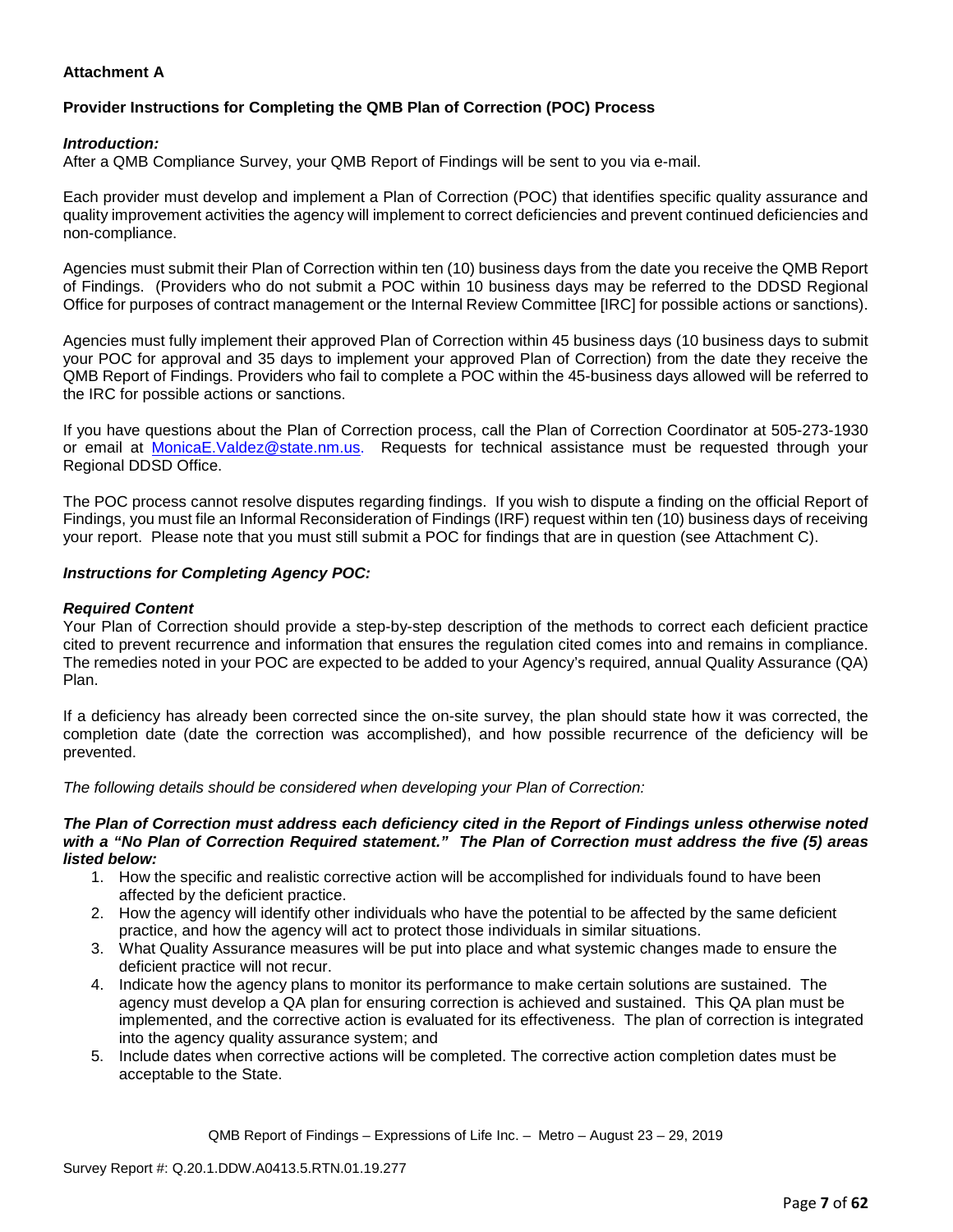*The following details should be considered when developing your Plan of Correction:*

- Details about how and when Individual Served, agency personnel and administrative and service delivery site files are audited by agency personnel to ensure they contain required documents;
- Information about how medication administration records are reviewed to verify they contain all required information before they are distributed to service sites, as they are being used, and after they are completed;
- Your processes for ensuring that all required agency personnel are trained on required DDSD required trainings;
- How accuracy in billing/reimbursement documentation is assured;
- How health, safety is assured;
- For Case Management providers, how Individual Service Plans are reviewed to verify they meet requirements, how the timeliness of level of care (LOC) packet submissions and consumer visits are tracked;
- Your process for gathering, analyzing and responding to quality data indicators; and,
- Details about Quality Targets in various areas, current status, analyses about why targets were not met, and remedies implemented.

*Note:* **Instruction or in-service of staff alone may not be a sufficient plan of correction.** This is a good first step toward correction, but additional steps must be taken to ensure the deficiency is corrected and will not recur.

#### *Completion Dates*

- The plan of correction must include a **completion date** (entered in the far right-hand column) for each finding. Be sure the date is **realistic** in the amount of time your Agency will need to correct the deficiency; not to exceed 45 total business days.
- Direct care issues should be corrected immediately and monitored appropriately.
- Some deficiencies may require a staged plan to accomplish total correction.
- Deficiencies requiring replacement of equipment, etc., may require more time to accomplish correction but should show reasonable time frames.

#### *Initial Submission of the Plan of Correction Requirements*

- 1. The Plan of Correction must be completed on the official QMB Survey Report of Findings/Plan of Correction Form and received by QMB within ten (10) business days from the date you received the report of findings.
- 2. For questions about the POC process, call the POC Coordinator, Monica Valdez at 505-273-1930 or email at [MonicaE.Valdez@state.nm.us](mailto:MonicaE.Valdez@state.nm.us) for assistance.
- 3. For Technical Assistance (TA) in developing or implementing your POC, contact your Regional DDSD Office.
- 4. Submit your POC to Monica Valdez, POC Coordinator in any of the following ways:
	- a. Electronically at [MonicaE.Valdez@state.nm.us](mailto:MonicaE.Valdez@state.nm.us) *(preferred method)*
		- b. Fax to 505-222-8661, or
		- c. Mail to POC Coordinator, 5301 Central Ave NE Suite 400, Albuquerque, New Mexico 87108
- 5. *Do not submit supporting documentation* (evidence of compliance) to QMB *until after* your POC has been approved by the QMB.
- 6. QMB will notify you when your POC has been "approved" or "denied."
	- a. During this time, whether your POC is "approved," or "denied," you will have a maximum of 45 business days from the date of receipt of your Report of Findings to correct all survey deficiencies.
	- b. If your POC is denied, it must be revised and resubmitted as soon as possible, as the 45-business day limit is in effect.
	- c. If your POC is denied a second time your agency may be referred to the Internal Review Committee.
	- d. You will receive written confirmation when your POC has been approved by QMB and a final deadline for completion of your POC.
	- e. Please note that all POC correspondence will be sent electronically unless otherwise requested.
- 7. Failure to submit your POC within 10 business days without prior approval of an extension by QMB will result in a referral to the Internal Review Committee and the possible implementation of monetary penalties and/or sanctions.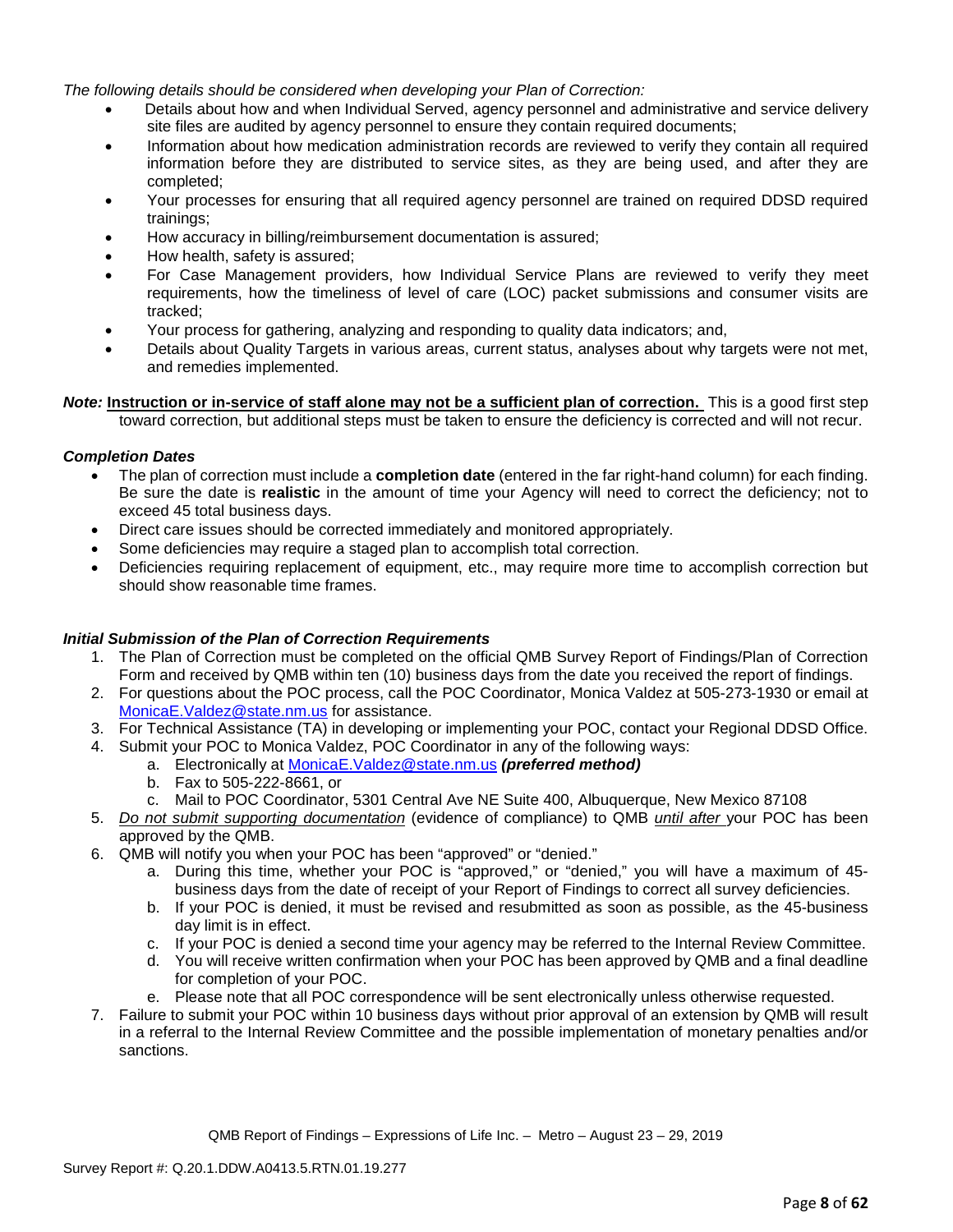## *POC Document Submission Requirements*

Once your POC has been approved by the QMB Plan of Correction Coordinator you must submit copies of documents as evidence that all deficiencies have been corrected, as follows.

- 1. Your internal documents are due within a *maximum* of 45-business days of receipt of your Report of Findings.
- 2. It is preferred that you submit your documents via USPS or other carrier (scanned and saved to CD/DVD disc, flash drive, etc.). If documents containing HIPAA Protected Health Information (PHI) documents must be submitted through S-Comm (Therap), Fax or Postal System, do not send PHI directly to NMDOH email accounts. If the documents do not contain protected Health information (PHI) then you may submit your documents electronically scanned and attached to e-mails.
- 3. All submitted documents *must be annotated*; please be sure the tag numbers and Identification numbers are indicated on each document submitted. Documents which are not annotated with the Tag number and Identification number may not be accepted.
- 4. Do not submit original documents; Please provide copies or scanned electronic files for evidence. Originals must be maintained in the agency file(s) per DDSD Standards.
- 5. In lieu of some documents, you may submit copies of file or home audit forms that clearly indicate cited deficiencies have been corrected, other attestations of correction must be approved by the Plan of Correction Coordinator prior to their submission.
- 6. When billing deficiencies are cited, you must provide documentation to justify billing and/or void and adjust forms submitted to Xerox State Healthcare, LLC for the deficiencies cited in the Report of Findings.

**Revisions, Modifications or Extensions to your Plan of Correction (post QMB approval) must be made in writing and submitted to the Plan of Correction Coordinator, prior to the due date and are approved on a case-by-case basis. No changes may be made to your POC or the timeframes for implementation without written approval of the POC Coordinator.**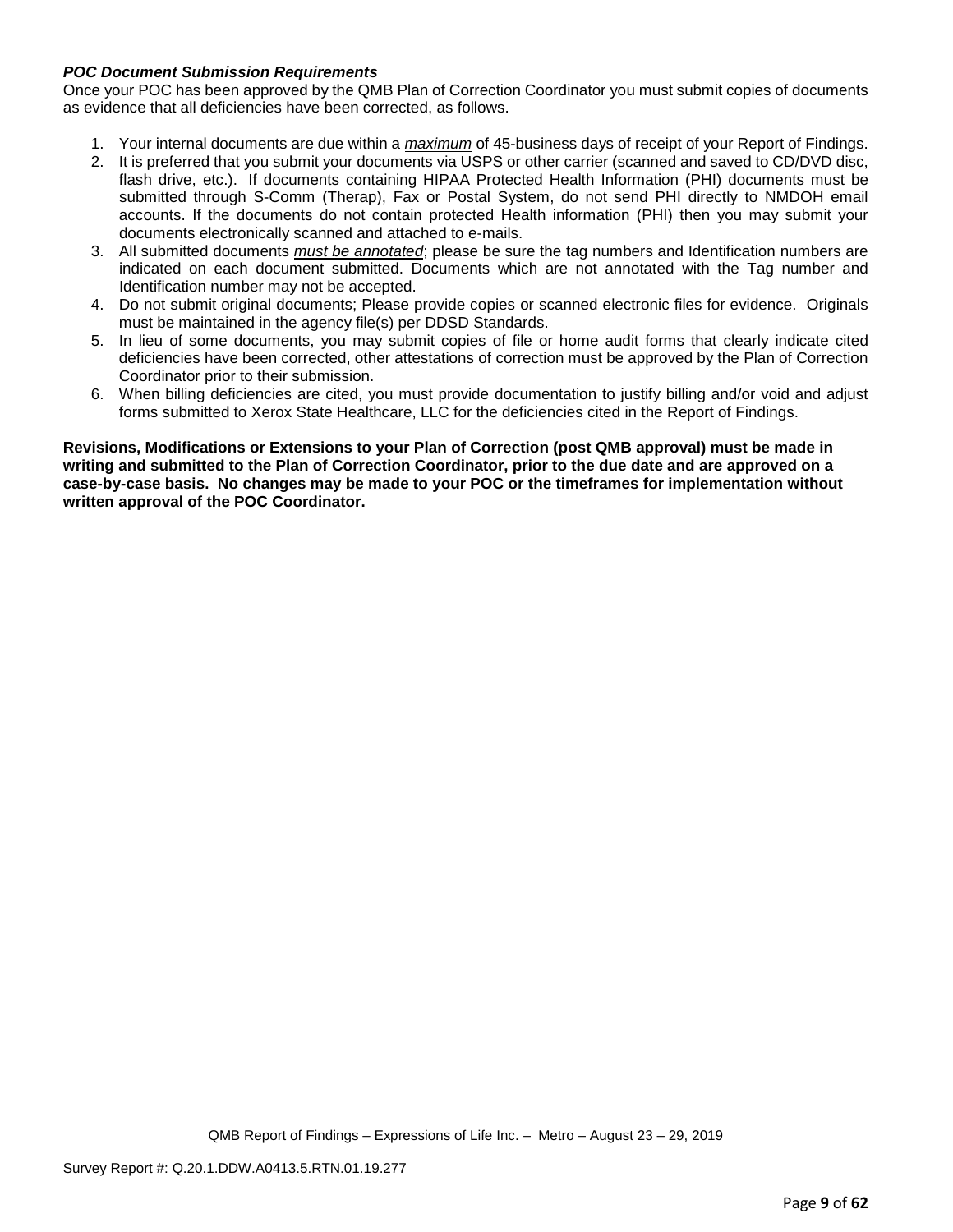### **Department of Health, Division of Health Improvement QMB Determination of Compliance Process**

The Division of Health Improvement, Quality Management Bureau (QMB) surveys compliance of the Developmental Disabilities Waiver (DDW) standards and other state and federal regulations. For the purpose of the LCA / CI survey the CMS waiver assurances have been grouped into four (4) Service Domains: Plan of Care (ISP Implementation); Qualified Providers; Health, Welfare and Safety; and Administrative Oversight (note that Administrative Oversight listed in this document is not the same as the CMS assurance of Administrative Authority. Used in this context it is related to the agency's operational policies and procedures, Quality Assurance system and Medicaid billing and reimbursement processes.)

The QMB Determination of Compliance process is based on provider compliance or non-compliance with standards and regulations identified during the on-site survey process and as reported in the QMB Report of Findings. All areas reviewed by QMB have been agreed to by DDSD and DHI/QMB and are reflective of CMS requirements. All deficiencies (non-compliance with standards and regulations) are identified and cited as either a Standard level deficiency or a Condition of Participation level deficiency in the QMB Reports of Findings. All deficiencies require corrective action when non-compliance is identified.

Each deficiency in your Report of Findings has been predetermined to be a Standard Level Deficiency, a Condition of Participation Level Deficiency, if below 85% compliance or a non-negotiable Condition of Participation Level Deficiency. Your Agency's overall Compliance Determination is based on a Scope and Severity Scale which takes into account the number of Standard and Condition Level Tags cited as well as the percentage of Individuals affected in the sample.

## **Conditions of Participation (CoPs)**

CoPs are based on the Centers for Medicare and Medicaid Services, Home and Community-Based Waiver required assurances, in addition to the New Mexico Developmental Disability Waiver (DDW) Service Standards. The Division of Health Improvement (DHI), in conjunction with the Developmental Disability Support Division (DDSD), has identified certain deficiencies that have the potential to be a Condition of Participation Level, if the tag falls below 85% compliance based on the number of people affected. Additionally, there are what are called nonnegotiable Conditions of Participation, regardless if one person or multiple people are affected. In this context, a CoP is defined as an essential / fundamental regulation or standard, which when out of compliance directly affects the health and welfare of the Individuals served. If no deficiencies within a Tag are at the level of a CoP, it is cited as a Standard Level Deficiency.

## *Service Domains and CoPs for Living Care Arrangements and Community Inclusion are as follows:*

**Service Domain: Service Plan: ISP Implementation -** *Services are delivered in accordance with the service plan, including type, scope, amount, duration and frequency specified in the service plan.*

#### **Potential Condition of Participation Level Tags, if compliance is below 85%:**

- **1A08.3 –** Administrative Case File: Individual Service Plan / ISP Components
- **1A32 –** Administrative Case File: Individual Service Plan Implementation
- **LS14 –** Residential Service Delivery Site Case File (ISP and Healthcare Requirements)
- **IS14 –** CCS / CIES Service Delivery Site Case File (ISP and Healthcare Requirements)

**Service Domain: Qualified Providers -** *The State monitors non-licensed/non-certified providers to assure adherence to waiver requirements. The State implements its policies and procedures for verifying that provider training is conducted in accordance with State requirements and the approved waiver.*

#### **Potential Condition of Participation Level Tags, if compliance is below 85%:**

• **1A20 -** Direct Support Personnel Training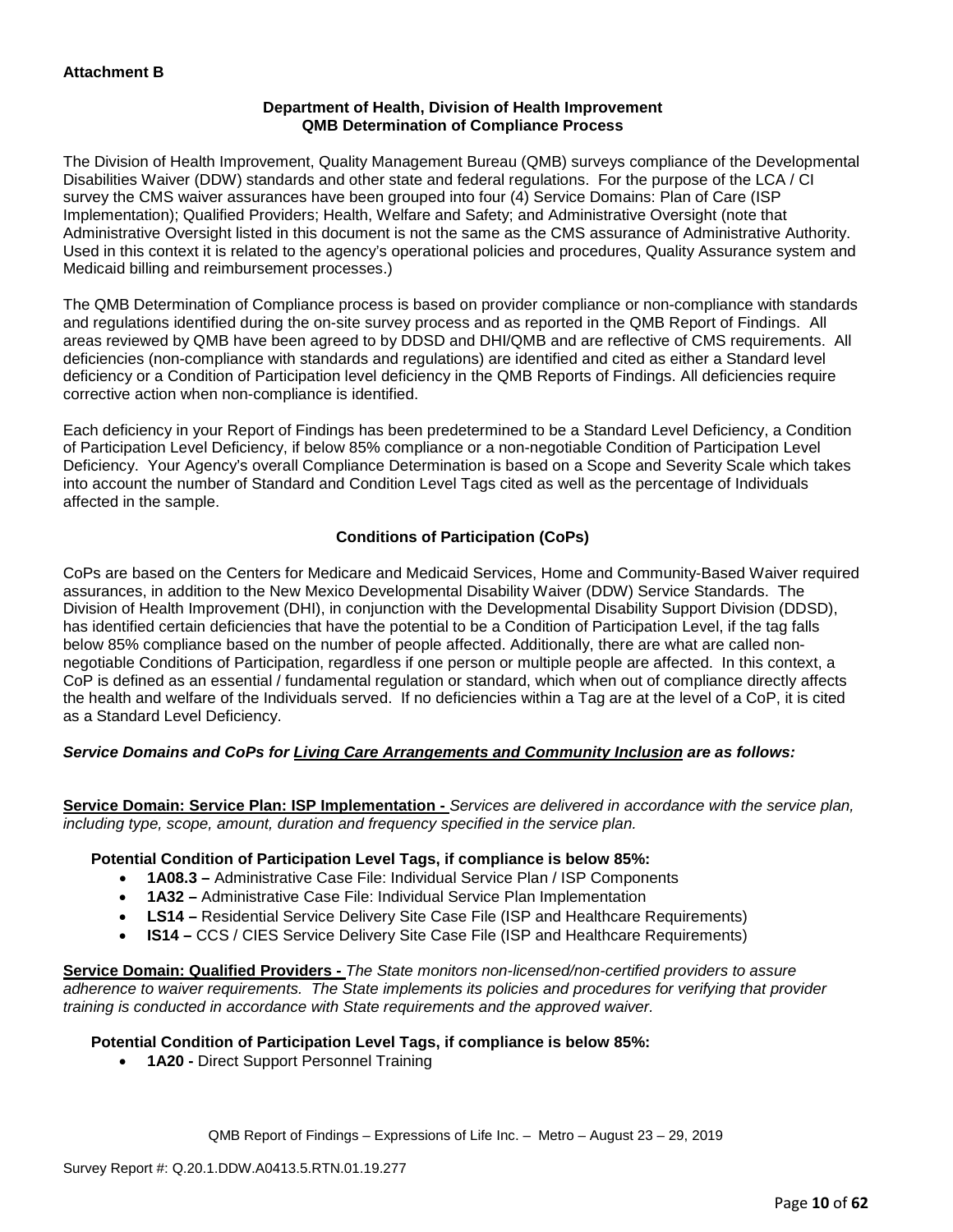- **1A22 -** Agency Personnel Competency
- **1A37 –** Individual Specific Training

## **Non-Negotiable Condition of Participation Level Tags (one or more Individuals are cited):**

- **1A25.1 –** Caregiver Criminal History Screening
- **1A26.1 –** Consolidated On-line Registry Employee Abuse Registry

**Service Domain: Health, Welfare and Safety -** *The State, on an ongoing basis, identifies, addresses and seeks to prevent occurrences of abuse, neglect and exploitation. Individuals shall be afforded their basic human rights. The provider supports individuals to access needed healthcare services in a timely manner.*

### **Potential Condition of Participation Level Tags, if compliance is below 85%:**

- **1A08.2 –** Administrative Case File: Healthcare Requirements & Follow-up
- **1A09 –** Medication Delivery Routine Medication Administration
- **1A09.1 –** Medication Delivery PRN Medication Administration
- **1A15.2 –** Administrative Case File: Healthcare Documentation (Therap and Required Plans)

#### **Non-Negotiable Condition of Participation Level Tags (one or more Individuals are cited):**

- **1A05 –** General Requirements / Agency Policy and Procedure Requirements
- **1A07 –** Social Security Income (SSI) Payments
- **1A09.2 –** Medication Delivery Nurse Approval for PRN Medication
- **1A15 –** Healthcare Documentation Nurse Availability
- **1A31 –** Client Rights/Human Rights
- **LS25.1 –** Residential Reqts. (Physical Environment Supported Living / Family Living / Intensive Medical Living)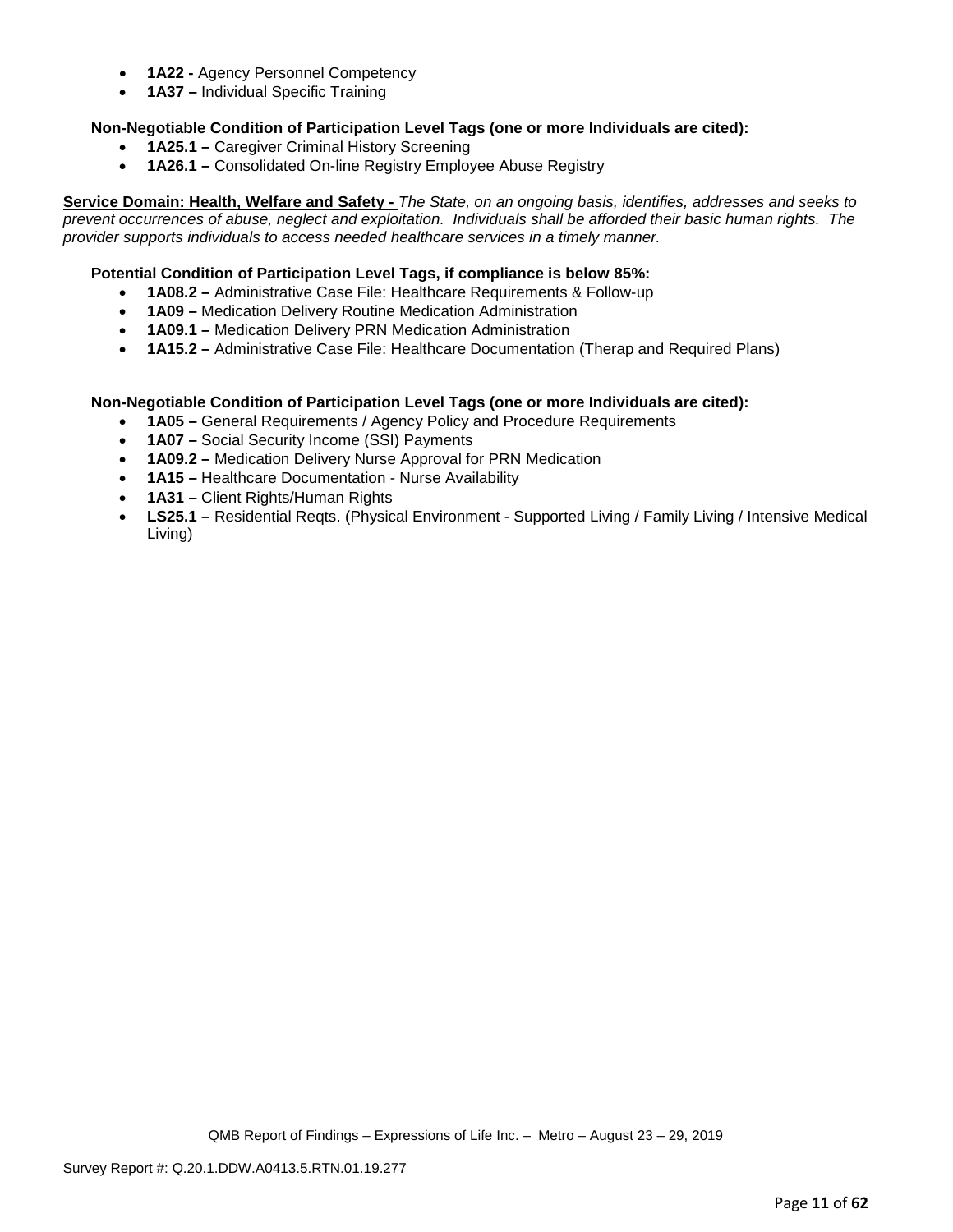## **Attachment C**

#### **Guidelines for the Provider Informal Reconsideration of Finding (IRF) Process**

#### **Introduction:**

Throughout the QMB Survey process, surveyors are openly communicating with providers. Open communication means surveyors have clarified issues and/or requested missing information before completing the review through the use of the signed/dated "Document Request," or "Administrative Needs," etc. forms. Regardless, there may still be instances where the provider disagrees with a specific finding. Providers may use the following process to informally dispute a finding.

### **Instructions:**

- 1. The Informal Reconsideration of the Finding (IRF) request must be received in writing to the QMB Bureau Chief **within 10 business days** of receipt of the final Report of Findings (*Note: No extensions are granted for the IRF)*.
- 2. The written request for an IRF *must* be completed on the QMB Request for Informal Reconsideration of Finding form available on the QMB website: <https://nmhealth.org/about/dhi/cbp/irf/>
- 3. The written request for an IRF must specify in detail the request for reconsideration and why the finding is inaccurate.
- 4. The IRF request must include all supporting documentation or evidence.
- 5. If you have questions about the IRF process, email the IRF Chairperson, Valerie V. Valdez at [valerie.valdez@state.nm.us](mailto:valerie.valdez@state.nm.us) for assistance.

## **The following limitations apply to the IRF process:**

- The written request for an IRF and all supporting evidence must be received within 10 business days.
- Findings based on evidence requested during the survey and not provided may not be subject to reconsideration.
- The supporting documentation must be new evidence not previously reviewed or requested by the survey team.
- Providers must continue to complete their Plan of Correction during the IRF process
- Providers may not request an IRF to challenge the sampling methodology.
- Providers may not request an IRF based on disagreement with the nature of the standard or regulation.
- Providers may not request an IRF to challenge the team composition.
- Providers may not request an IRF to challenge the DHI/QMB determination of compliance or the length of their DDSD provider contract.

A Provider forfeits the right to an IRF if the request is not received within 10 business days of receiving the report and/or does not include all supporting documentation or evidence to show compliance with the standards and regulations.

The IRF Committee will review the request; the Provider will be notified in writing of the ruling; no face-to-face meeting will be conducted.

When a Provider requests that a finding be reconsidered, it does not stop or delay the Plan of Correction process. **Providers must continue to complete the Plan of Correction, including the finding in dispute regardless of the IRF status.** If a finding is removed or modified, it will be noted and removed or modified from the Report of Findings. It should be noted that in some cases a Plan of Correction may be completed prior to the IRF process being completed. The provider will be notified in writing on the decisions of the IRF committee.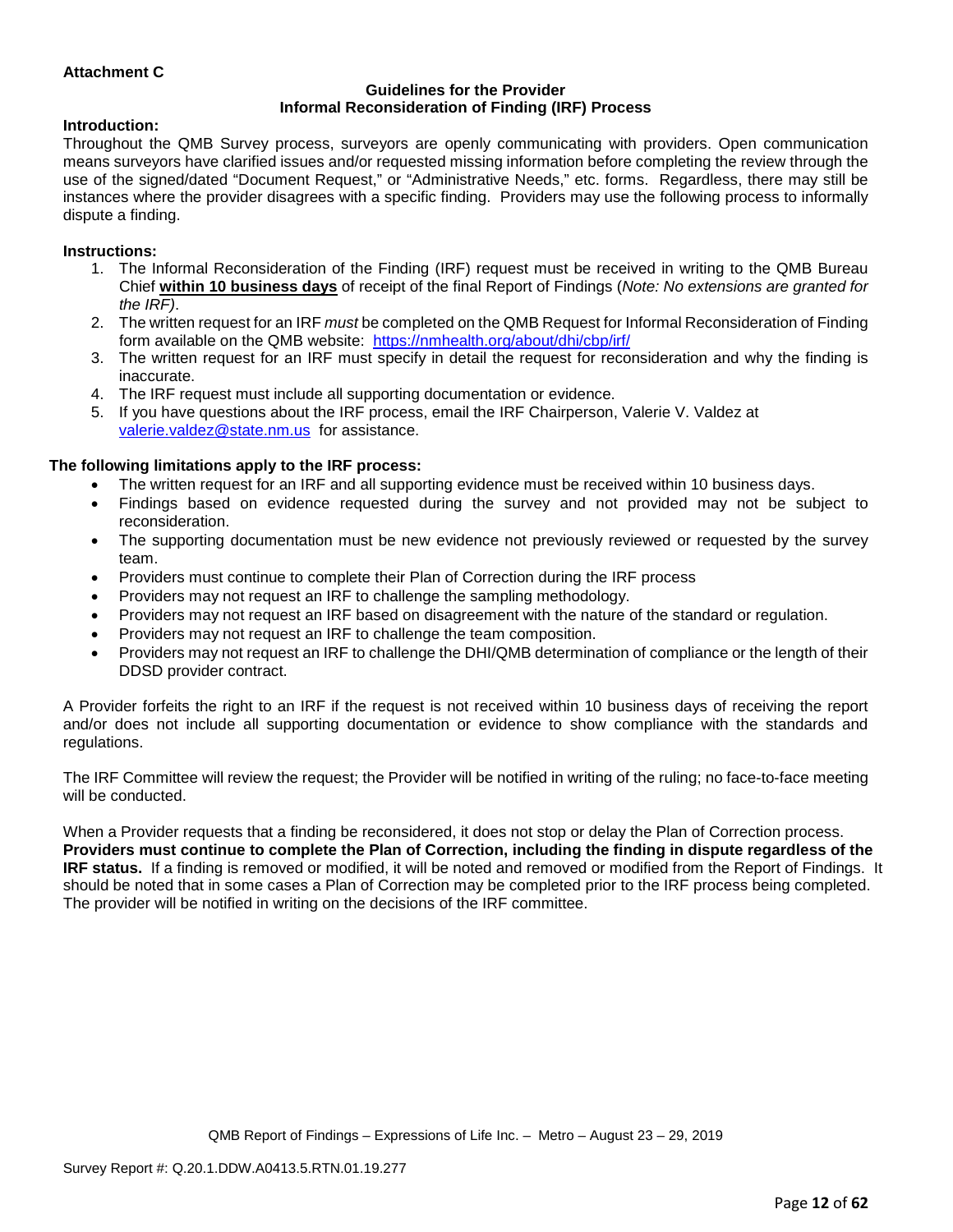## **QMB Determinations of Compliance**

## **Compliance:**

The QMB determination of *Compliance* indicates that a provider has either no deficiencies found during a survey or that no deficiencies at the Condition of Participation Level were found. The agency has obtained a level of compliance such that there is a minimal potential for harm to individuals' health and safety. To qualify for a determination of *Compliance*, the provider must have received no Conditions of Participation Level Deficiencies and have a minimal number of Individuals on the sample affected by the findings indicated in the Standards Level Tags.

## **Partial-Compliance with Standard Level Tags:**

The QMB determination of *Partial-Compliance with Standard Level Tags* indicates that a provider is in compliance with all Condition of Participation Level deficiencies but is out of compliance with a certain percentage of Standard Level deficiencies. This partial-compliance, if not corrected, may result in a negative outcome or the potential for more than minimal harm to individuals' health and safety. There are two ways to receive a determination of Partial Compliance with Standard Level Tags:

- 1. Your Report of Findings includes 16 or fewer Standards Level Tags with between 75% and 100% of the survey sample affected in any tag.
- 2. Your Report of Findings includes 17 or more Standard Level Tags with between 50% to 74% of the survey sample affected in any tag.

#### **Partial-Compliance with Standard Level Tags and Condition of Participation Level Tags:**

The QMB determination of *Partial-Compliance with Standard Level Tags and Condition of Participation Level Tags*  indicates that a provider is out of compliance with one to five  $(1 - 5)$  Condition of Participation Level Tags. This partial-compliance, if not corrected, may result in a serious negative outcome or the potential for more than minimal harm to individuals' health and safety.

#### **Non-Compliance:**

The QMB determination of *Non-Compliance* indicates a provider is significantly out of compliance with both Standard Level deficiencies and Conditions of Participation level deficiencies. This non-compliance, if not corrected, may result in a serious negative outcome or the potential for more than minimal harm to individuals' health and safety. There are three ways an agency can receive a determination of Non-Compliance:

- 1. Your Report of Findings includes 17 or more total Tags with 0 to 5 Condition of Participation Level Tags with 75% to 100% of the survey sample affected in any Condition of Participation Level tag.
- 2. Your Report of Findings includes any amount of Standard Level Tags with 6 or more Condition of Participation Level Tags.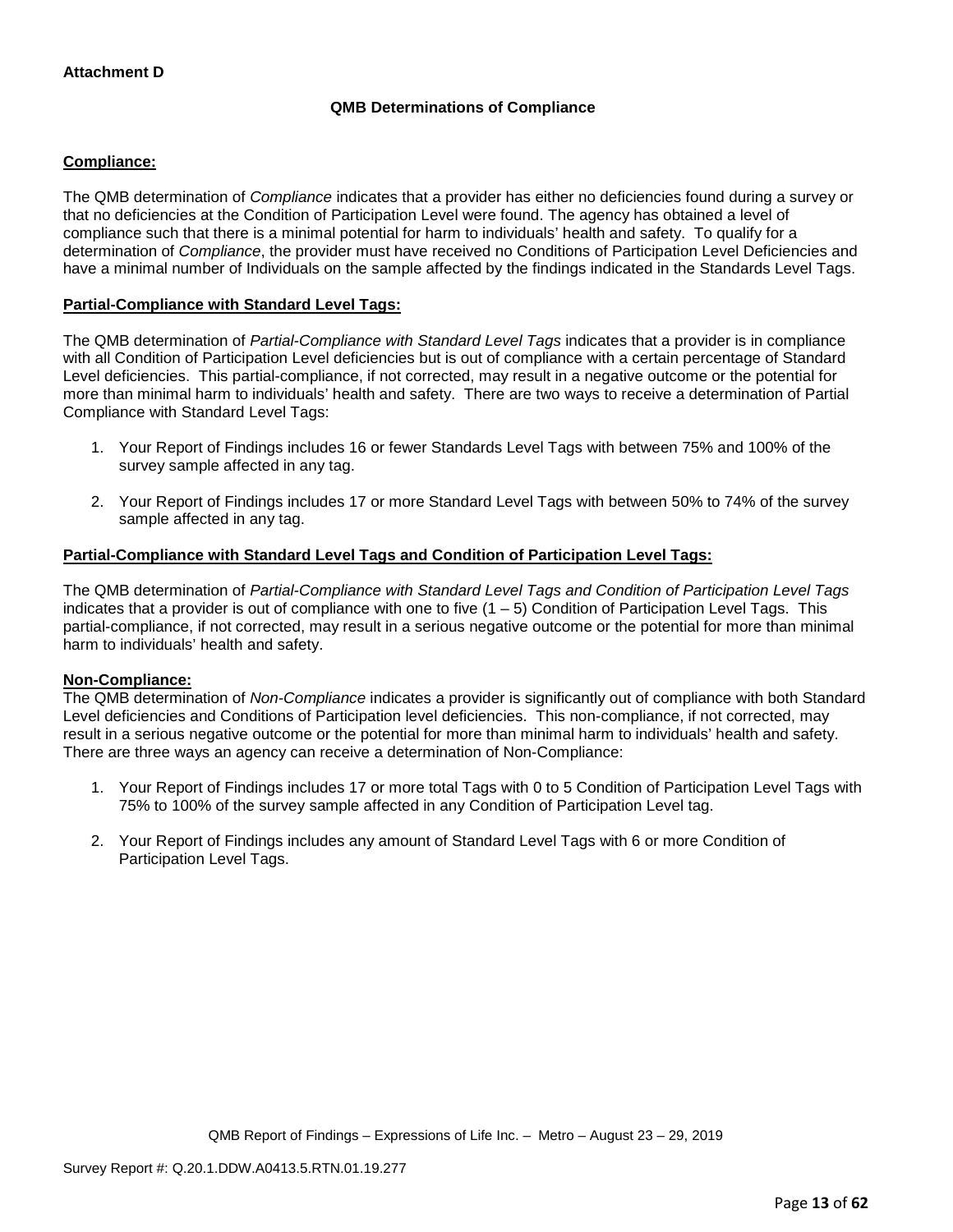| Compliance                                                                                                           |                                                                                                                               |                                                                                                                               |                                                                                                                             | Weighting                                                                                                                 |                                                                                                                         |                                                                                                                                     |                                                                                                               |
|----------------------------------------------------------------------------------------------------------------------|-------------------------------------------------------------------------------------------------------------------------------|-------------------------------------------------------------------------------------------------------------------------------|-----------------------------------------------------------------------------------------------------------------------------|---------------------------------------------------------------------------------------------------------------------------|-------------------------------------------------------------------------------------------------------------------------|-------------------------------------------------------------------------------------------------------------------------------------|---------------------------------------------------------------------------------------------------------------|
| <b>Determination</b>                                                                                                 | LOW                                                                                                                           |                                                                                                                               |                                                                                                                             | <b>MEDIUM</b>                                                                                                             |                                                                                                                         |                                                                                                                                     | <b>HIGH</b>                                                                                                   |
|                                                                                                                      |                                                                                                                               |                                                                                                                               |                                                                                                                             |                                                                                                                           |                                                                                                                         |                                                                                                                                     |                                                                                                               |
| <b>Total Tags:</b>                                                                                                   | up to $16$                                                                                                                    | 17 or more                                                                                                                    | up to $16$                                                                                                                  | 17 or more                                                                                                                | <b>Any Amount</b>                                                                                                       | 17 or more                                                                                                                          | <b>Any Amount</b>                                                                                             |
|                                                                                                                      |                                                                                                                               |                                                                                                                               |                                                                                                                             |                                                                                                                           |                                                                                                                         |                                                                                                                                     |                                                                                                               |
|                                                                                                                      | and                                                                                                                           | and                                                                                                                           | and                                                                                                                         | and                                                                                                                       | And/or                                                                                                                  | and                                                                                                                                 | And/or                                                                                                        |
| <b>COP</b> Level Tags:                                                                                               | $0$ COP                                                                                                                       | $0$ COP                                                                                                                       | 0 COP                                                                                                                       | $0$ COP                                                                                                                   | 1 to 5 COP                                                                                                              | 0 to 5 CoPs                                                                                                                         | 6 or more<br><b>COP</b>                                                                                       |
|                                                                                                                      | and                                                                                                                           | and                                                                                                                           | and                                                                                                                         | and                                                                                                                       |                                                                                                                         | and                                                                                                                                 |                                                                                                               |
| Sample Affected:                                                                                                     | 0 to 74%                                                                                                                      | 0 to 49%                                                                                                                      | 75 to 100%                                                                                                                  | 50 to 74%                                                                                                                 |                                                                                                                         | 75 to 100%                                                                                                                          |                                                                                                               |
| $N$ on-<br>Compliance"                                                                                               |                                                                                                                               |                                                                                                                               |                                                                                                                             |                                                                                                                           |                                                                                                                         | 17 or more<br><b>Total Tags</b><br>with $75$ to<br>$100\%$ of the<br>Individuals in<br>the sample<br>cited in any<br>CoP Level tag. | Any Amount of<br><b>Standard Level</b><br>Tags and 6 or<br>more Conditions<br>of Participation<br>Level Tags. |
| "Partial<br>Compliance with<br><b>Standard Level tags</b><br>and Condition of<br><b>Participation Level</b><br>Tags" |                                                                                                                               |                                                                                                                               |                                                                                                                             |                                                                                                                           | <b>Any Amount</b><br><b>Standard Level</b><br>Tags, plus 1 to 5<br><b>Conditions of</b><br>Participation<br>Level tags. |                                                                                                                                     |                                                                                                               |
| "Partial<br>Compliance with<br><b>Standard Level</b><br>tags"                                                        |                                                                                                                               |                                                                                                                               | up to 16<br><b>Standard Level</b><br>Tags with 75<br>to 100% of the<br>individuals in<br>the sample<br>cited in any<br>tag. | 17 or more<br><b>Standard Level</b><br>Tags with 50<br>to $74\%$ of the<br>individuals in<br>the sample<br>cited any tag. |                                                                                                                         |                                                                                                                                     |                                                                                                               |
| "Compliance"                                                                                                         | Up to $16$<br><b>Standard Level</b><br>Tags with 0 to<br>$74%$ of the<br>individuals in<br>the sample<br>cited in any<br>tag. | 17 or more<br><b>Standard Level</b><br>Tags with 0 to<br>$49%$ of the<br>individuals in<br>the sample<br>cited in any<br>tag. |                                                                                                                             |                                                                                                                           |                                                                                                                         |                                                                                                                                     |                                                                                                               |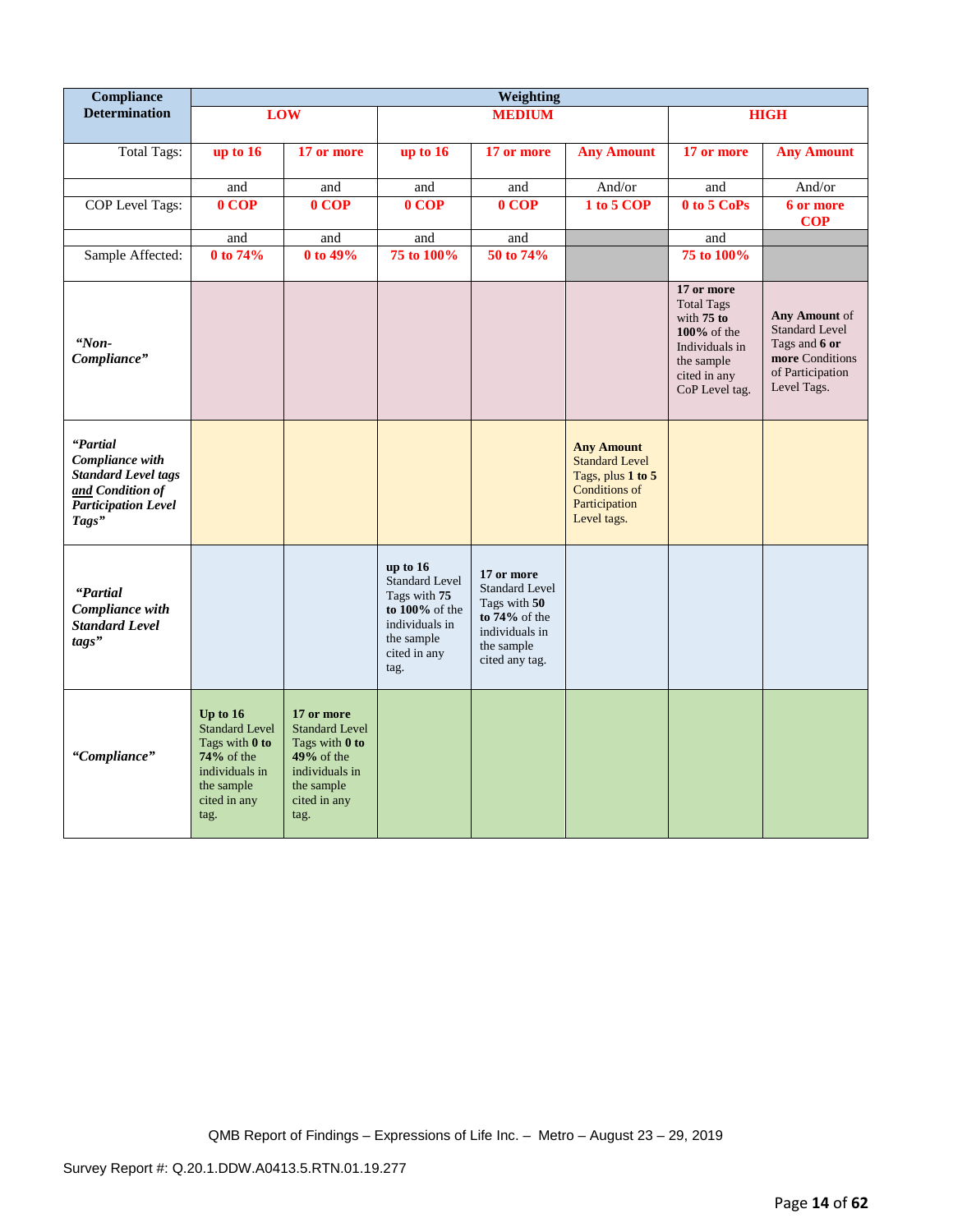## **Agency: Expressions of Life Inc. – Metro** Program: Developmental Disabilities Waiver<br>Service: 2018: Family Living, Customized In 2018: Family Living, Customized In-Home Supports Routine Survey Type:<br>Survey Date: **Survey Date: August 23 - 29, 2019**

| <b>Standard of Care</b>                                                                                                                                     | <b>Deficiencies</b>                                                       | Agency Plan of Correction, On-going QA/QI<br>& Responsible Party                           | <b>Date</b><br><b>Due</b> |
|-------------------------------------------------------------------------------------------------------------------------------------------------------------|---------------------------------------------------------------------------|--------------------------------------------------------------------------------------------|---------------------------|
| Service Domain: Service Plans: ISP Implementation - Services are delivered in accordance with the service plan, including type, scope, amount, duration and |                                                                           |                                                                                            |                           |
| frequency specified in the service plan.                                                                                                                    |                                                                           |                                                                                            |                           |
| Tag #1A32 Administrative Case File:                                                                                                                         | <b>Standard Level Deficiency</b>                                          |                                                                                            |                           |
| <b>Individual Service Plan Implementation</b>                                                                                                               |                                                                           |                                                                                            |                           |
| NMAC 7.26.5.16.C and D Development of the                                                                                                                   | Based on administrative record review, the                                | Provider:                                                                                  |                           |
| ISP. Implementation of the ISP. The ISP shall                                                                                                               | Agency did not implement the ISP according to                             | <b>State your Plan of Correction for the</b>                                               |                           |
| be implemented according to the timelines                                                                                                                   | the timelines determined by the IDT and as                                | deficiencies cited in this tag here (How is the                                            |                           |
| determined by the IDT and as specified in the                                                                                                               | specified in the ISP for each stated desired                              | deficiency going to be corrected? This can be                                              |                           |
| ISP for each stated desired outcomes and action                                                                                                             | outcomes and action plan for 2 of 22 individuals.                         | specific to each deficiency cited or if possible an<br>overall correction?): $\rightarrow$ |                           |
| plan.                                                                                                                                                       |                                                                           |                                                                                            |                           |
|                                                                                                                                                             | <b>Family Living Data Collection/Data</b>                                 |                                                                                            |                           |
| C. The IDT shall review and discuss information                                                                                                             | Tracking/Progress with regards to ISP                                     |                                                                                            |                           |
| and recommendations with the individual, with                                                                                                               | <b>Outcomes:</b>                                                          |                                                                                            |                           |
| the goal of supporting the individual in attaining                                                                                                          |                                                                           |                                                                                            |                           |
| desired outcomes. The IDT develops an ISP                                                                                                                   | Individual #18                                                            |                                                                                            |                           |
| based upon the individual's personal vision                                                                                                                 | • None found regarding: Fun Outcome/Action                                |                                                                                            |                           |
| statement, strengths, needs, interests and                                                                                                                  | Step: " will write one letter per month to a                              | <b>Provider:</b>                                                                           |                           |
| preferences. The ISP is a dynamic document,                                                                                                                 | family member of his choice" for 5/2019 -                                 | <b>Enter your ongoing Quality</b>                                                          |                           |
| revised periodically, as needed, and amended to                                                                                                             | 7/2019. Action step is to be completed                                    | <b>Assurance/Quality Improvement processes</b>                                             |                           |
| reflect progress towards personal goals and                                                                                                                 | monthly.                                                                  | as it related to this tag number here (What is                                             |                           |
| achievements consistent with the individual's                                                                                                               |                                                                           | going to be done? How many individuals is this                                             |                           |
| future vision. This regulation is consistent with                                                                                                           | • None found regarding: Health Outcome/Action                             | going to affect? How often will this be completed?                                         |                           |
| standards established for individual plan                                                                                                                   | Step: " will weigh himself" for 5/2019 -                                  | Who is responsible? What steps will be taken if                                            |                           |
| development as set forth by the commission on<br>the accreditation of rehabilitation facilities                                                             | 7/2019. Action step is to be completed 2 times                            | issues are found?): $\rightarrow$                                                          |                           |
| (CARF) and/or other program accreditation                                                                                                                   | per month.                                                                |                                                                                            |                           |
| approved and adopted by the developmental                                                                                                                   |                                                                           |                                                                                            |                           |
| disabilities division and the department of health.                                                                                                         | <b>Customized In-Home Supports Data</b>                                   |                                                                                            |                           |
| It is the policy of the developmental disabilities                                                                                                          | <b>Collection/Data Tracking/Progress with</b><br>regards to ISP Outcomes: |                                                                                            |                           |
| division (DDD), that to the extent permitted by                                                                                                             |                                                                           |                                                                                            |                           |
| funding, each individual receive supports and                                                                                                               |                                                                           |                                                                                            |                           |
| services that will assist and encourage                                                                                                                     | Individual #8                                                             |                                                                                            |                           |
| independence and productivity in the community                                                                                                              | • None found regarding: Live Outcome/Action                               |                                                                                            |                           |
| and attempt to prevent regression or loss of                                                                                                                | Step: " will choose 2 personal errands to                                 |                                                                                            |                           |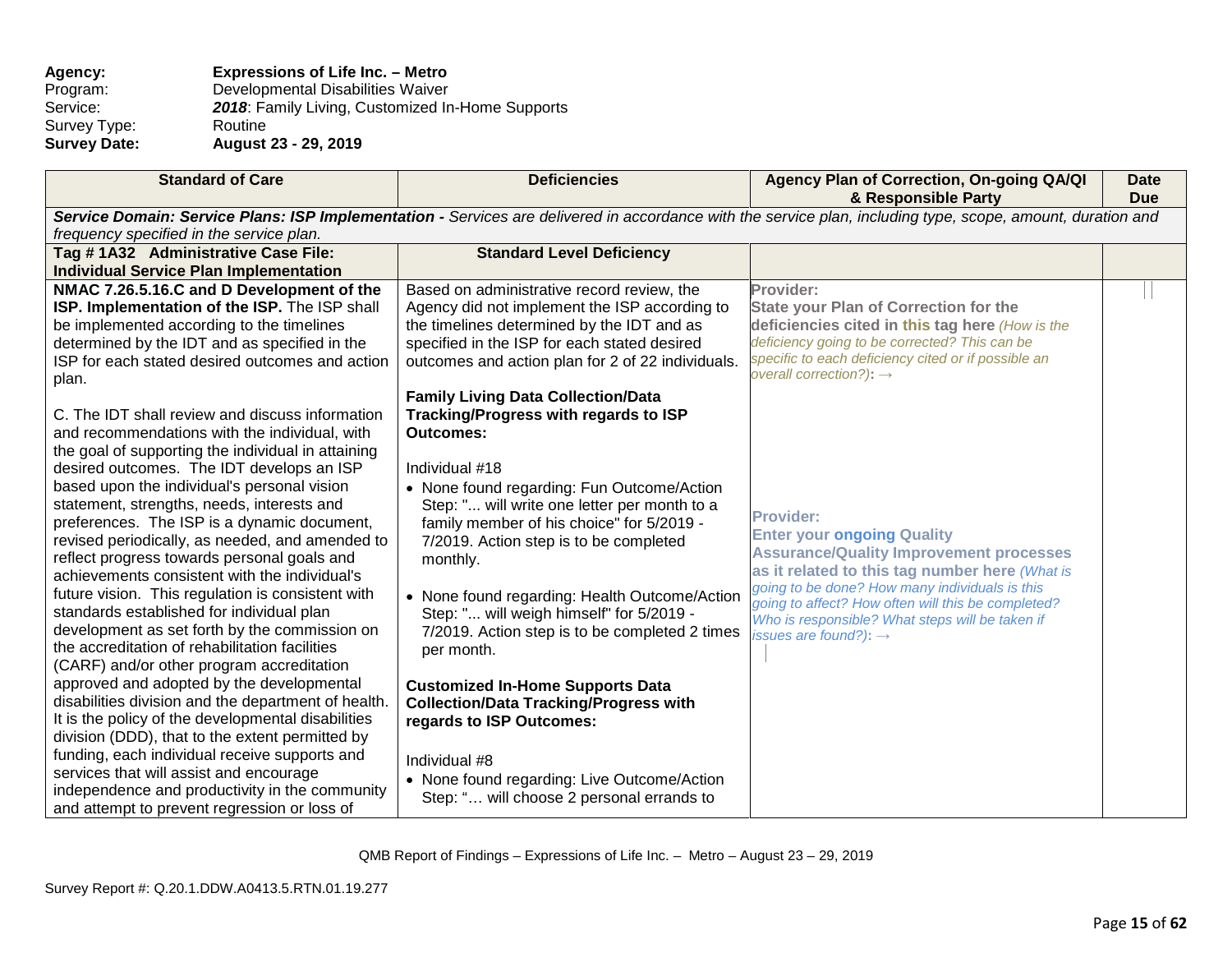| current capabilities. Services and supports        | complete" for 6/2019. Action step is to be      |  |
|----------------------------------------------------|-------------------------------------------------|--|
| include specialized and/or generic services,       | completed 2 times per month.                    |  |
| training, education and/or treatment as            |                                                 |  |
| determined by the IDT and documented in the        | • None found regarding: Live Outcome/Action     |  |
| ISP.                                               | Step: " will participate in 3 activities of her |  |
|                                                    | choice" for 5/2019 - 7/2019. Action step is to  |  |
| D. The intent is to provide choice and obtain      | be completed 3 times per month.                 |  |
| opportunities for individuals to live, work and    |                                                 |  |
| play with full participation in their communities. |                                                 |  |
| The following principles provide direction and     |                                                 |  |
| purpose in planning for individuals with           |                                                 |  |
| developmental disabilities. [05/03/94; 01/15/97;   |                                                 |  |
| Recompiled 10/31/01]                               |                                                 |  |
|                                                    |                                                 |  |
|                                                    |                                                 |  |
| Developmental Disabilities (DD) Waiver Service     |                                                 |  |
| Standards 2/26/2018; Re-Issue: 12/28/2018; Eff     |                                                 |  |
| 1/1/2019                                           |                                                 |  |
| Chapter 6: Individual Service Plan (ISP)           |                                                 |  |
| 6.8 ISP Implementation and Monitoring: All         |                                                 |  |
| DD Waiver Provider Agencies with a signed          |                                                 |  |
| SFOC are required to provide services as           |                                                 |  |
| detailed in the ISP. The ISP must be readily       |                                                 |  |
| accessible to Provider Agencies on the             |                                                 |  |
| approved budget. (See Chapter 20: Provider         |                                                 |  |
| Documentation and Client Records.) CMs             |                                                 |  |
| facilitate and maintain communication with the     |                                                 |  |
| person, his/her representative, other IDT          |                                                 |  |
| members, Provider Agencies, and relevant           |                                                 |  |
| parties to ensure that the person receives the     |                                                 |  |
| maximum benefit of his/her services and that       |                                                 |  |
| revisions to the ISP are made as needed. All DD    |                                                 |  |
| Waiver Provider Agencies are required to           |                                                 |  |
| cooperate with monitoring activities conducted     |                                                 |  |
| by the CM and the DOH. Provider Agencies are       |                                                 |  |
| required to respond to issues at the individual    |                                                 |  |
| level and agency level as described in Chapter     |                                                 |  |
| 16: Qualified Provider Agencies.                   |                                                 |  |
| <b>Chapter 20: Provider Documentation and</b>      |                                                 |  |
| <b>Client Records 20.2 Client Records</b>          |                                                 |  |
| Requirements: All DD Waiver Provider               |                                                 |  |
|                                                    |                                                 |  |
| Agencies are required to create and maintain       |                                                 |  |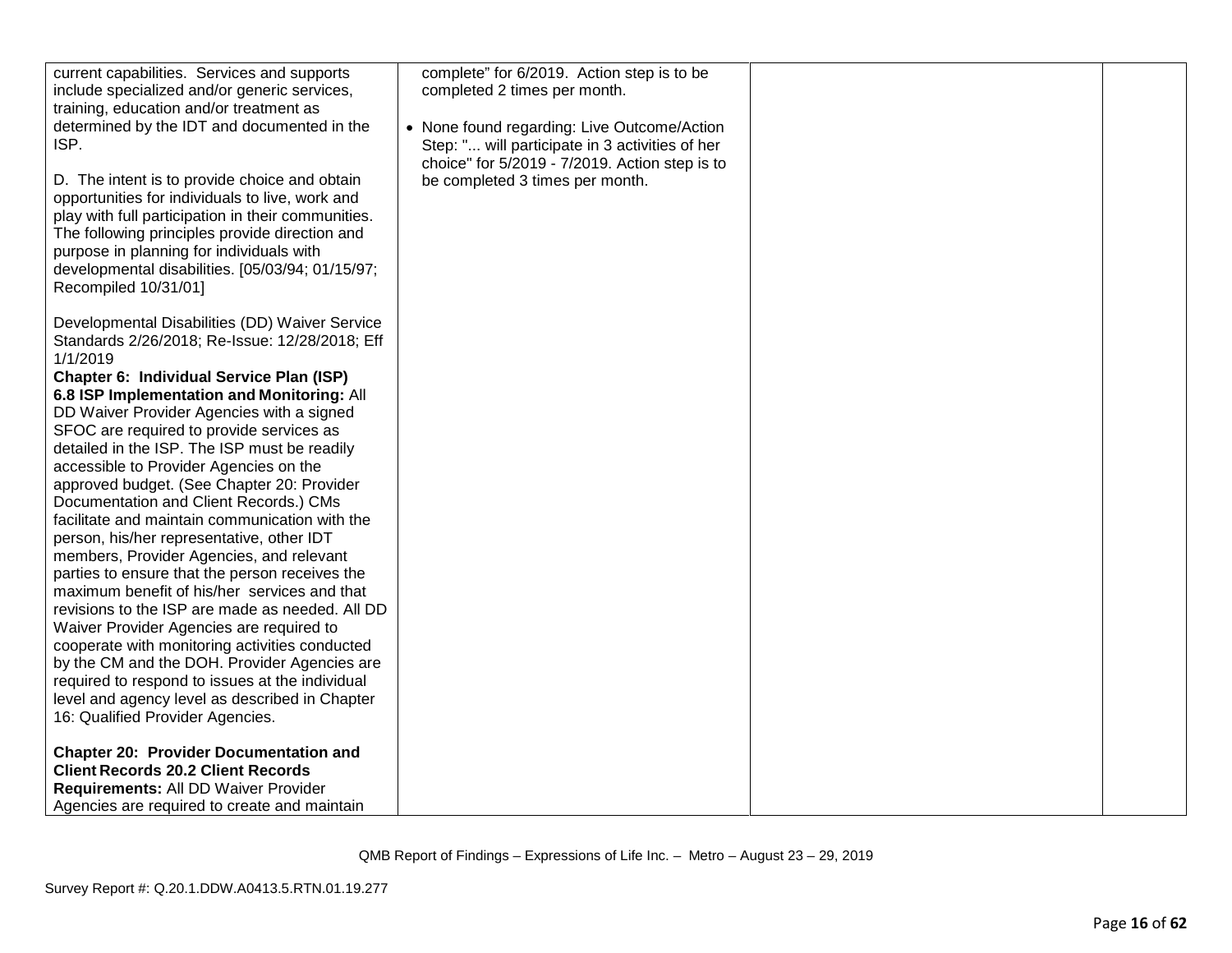| individual client records. The contents of client  |  |  |
|----------------------------------------------------|--|--|
| records vary depending on the unique needs of      |  |  |
| the person receiving services and the resultant    |  |  |
| information produced. The extent of                |  |  |
| documentation required for individual client       |  |  |
| records per service type depends on the location   |  |  |
| of the file, the type of service being provided,   |  |  |
| and the information necessary.                     |  |  |
| DD Waiver Provider Agencies are required to        |  |  |
| adhere to the following:                           |  |  |
| Client records must contain all documents          |  |  |
| essential to the service being provided and        |  |  |
| essential to ensuring the health and safety of     |  |  |
| the person during the provision of the service.    |  |  |
| 2. Provider Agencies must have readily             |  |  |
| accessible records in home and community           |  |  |
| settings in paper or electronic form. Secure       |  |  |
| access to electronic records through the Therap    |  |  |
| web based system using computers or mobile         |  |  |
| devices is acceptable.                             |  |  |
| Provider Agencies are responsible for<br>3.        |  |  |
| ensuring that all plans created by nurses, RDs,    |  |  |
| therapists or BSCs are present in all needed       |  |  |
| settings.                                          |  |  |
| 4. Provider Agencies must maintain records         |  |  |
| of all documents produced by agency personnel      |  |  |
| or contractors on behalf of each person,           |  |  |
| including any routine notes or data, annual        |  |  |
| assessments, semi-annual reports, evidence of      |  |  |
| training provided/received, progress notes, and    |  |  |
| any other interactions for which billing is        |  |  |
| generated.                                         |  |  |
| 5.<br>Each Provider Agency is responsible for      |  |  |
| maintaining the daily or other contact notes       |  |  |
| documenting the nature and frequency of            |  |  |
| service delivery, as well as data tracking only    |  |  |
| for the services provided by their agency.         |  |  |
| 6. The current Client File Matrix found in         |  |  |
| Appendix A Client File Matrix details the          |  |  |
| minimum requirements for records to be stored      |  |  |
| in agency office files, the delivery site, or with |  |  |
| DSP while providing services in the community.     |  |  |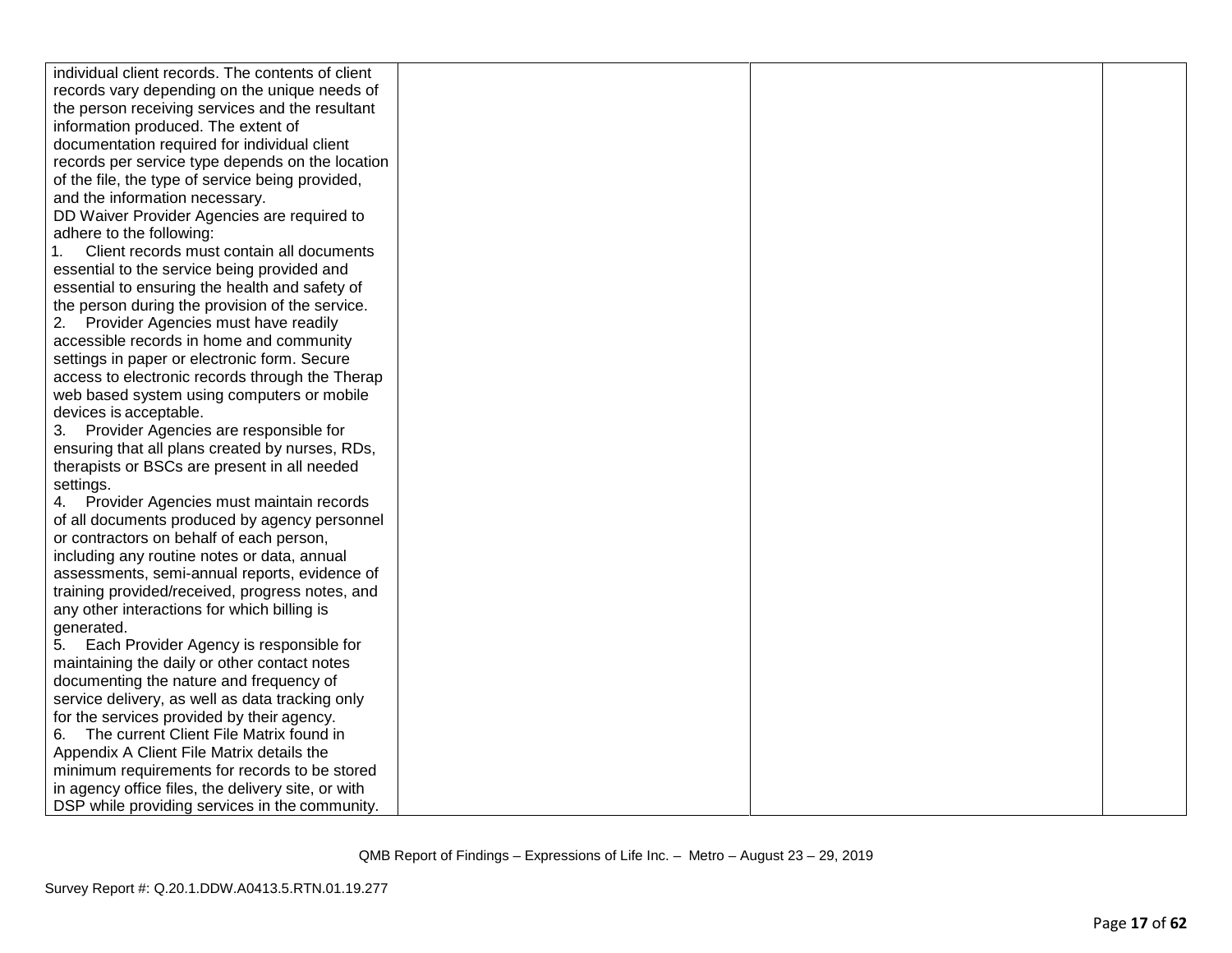| 7. All records pertaining to JCMs must be<br>retained permanently and must be made<br>available to DDSD upon request, upon the<br>termination or expiration of a provider<br>agreement, or upon provider withdrawal from<br>services. |  |  |
|---------------------------------------------------------------------------------------------------------------------------------------------------------------------------------------------------------------------------------------|--|--|
|                                                                                                                                                                                                                                       |  |  |
|                                                                                                                                                                                                                                       |  |  |
|                                                                                                                                                                                                                                       |  |  |
|                                                                                                                                                                                                                                       |  |  |
|                                                                                                                                                                                                                                       |  |  |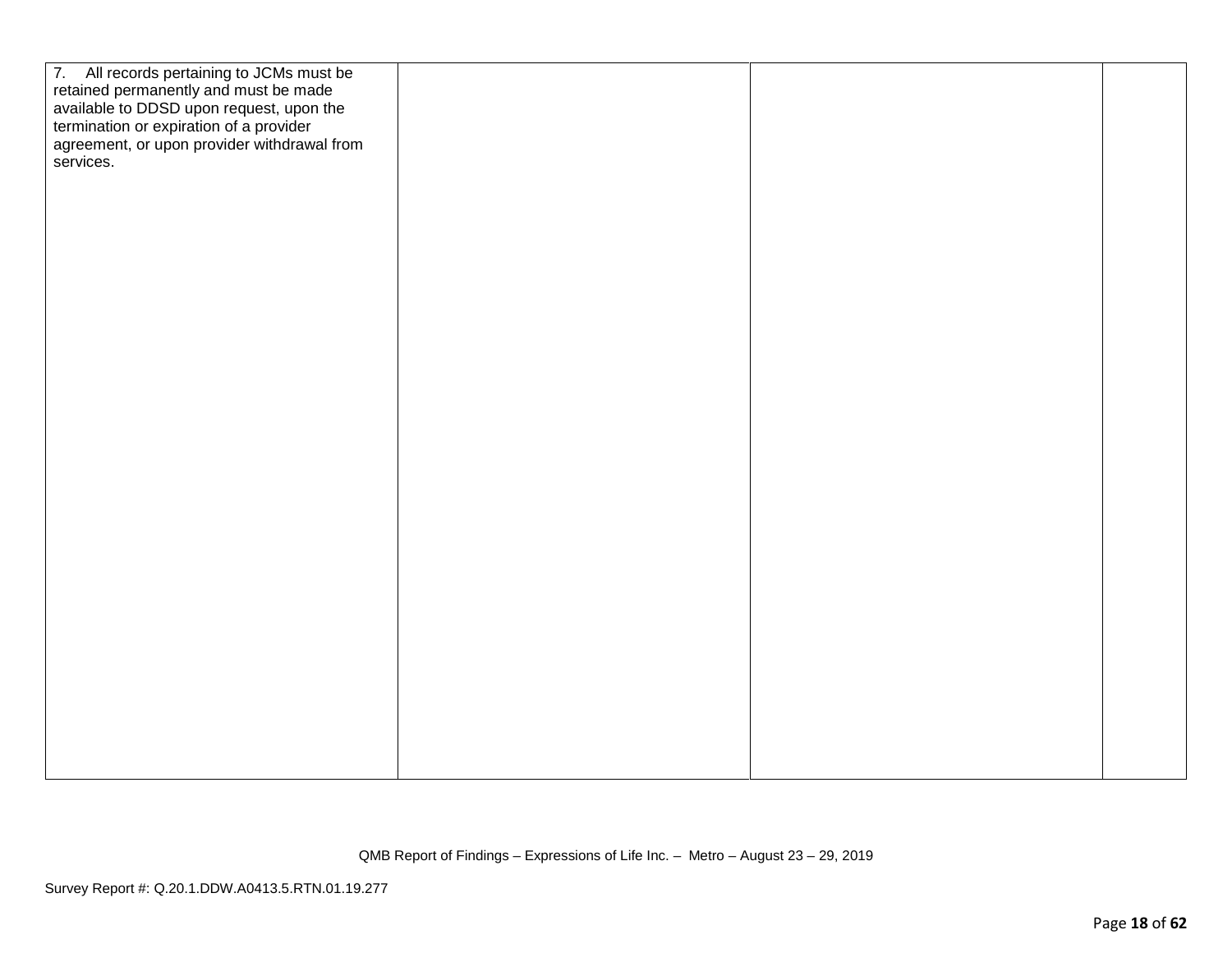| Tag #1A32.1 Administrative Case File:               | <b>Standard Level Deficiency</b>                                                             |                                                     |  |
|-----------------------------------------------------|----------------------------------------------------------------------------------------------|-----------------------------------------------------|--|
| <b>Individual Service Plan Implementation (Not</b>  |                                                                                              |                                                     |  |
| <b>Completed at Frequency)</b>                      |                                                                                              |                                                     |  |
| NMAC 7.26.5.16.C and D Development of the           | Based on administrative record review, the                                                   | Provider:                                           |  |
| ISP. Implementation of the ISP. The ISP shall       | Agency did not implement the ISP according to                                                | <b>State your Plan of Correction for the</b>        |  |
| be implemented according to the timelines           | the timelines determined by the IDT and as                                                   | deficiencies cited in this tag here (How is the     |  |
| determined by the IDT and as specified in the       | specified in the ISP for each stated desired                                                 | deficiency going to be corrected? This can be       |  |
| ISP for each stated desired outcomes and action     | outcomes and action plan for 7 of 22 individuals.                                            | specific to each deficiency cited or if possible an |  |
| plan.                                               |                                                                                              | overall correction?): $\rightarrow$                 |  |
|                                                     | As indicated by Individuals ISP the following was                                            |                                                     |  |
| C. The IDT shall review and discuss information     | found with regards to the implementation of ISP                                              |                                                     |  |
| and recommendations with the individual, with       | Outcomes:                                                                                    |                                                     |  |
| the goal of supporting the individual in attaining  |                                                                                              |                                                     |  |
| desired outcomes. The IDT develops an ISP           | <b>Family Living Data Collection/Data</b>                                                    |                                                     |  |
| based upon the individual's personal vision         | Tracking/Progress with regards to ISP                                                        |                                                     |  |
| statement, strengths, needs, interests and          | <b>Outcomes:</b>                                                                             |                                                     |  |
| preferences. The ISP is a dynamic document,         |                                                                                              | <b>Provider:</b>                                    |  |
| revised periodically, as needed, and amended to     | Individual #2                                                                                | <b>Enter your ongoing Quality</b>                   |  |
| reflect progress towards personal goals and         | • According to the Fun Outcome; Action Step                                                  | <b>Assurance/Quality Improvement processes</b>      |  |
| achievements consistent with the individual's       | for " will choose between 2 exercise                                                         | as it related to this tag number here (What is      |  |
| future vision. This regulation is consistent with   | activities" is to be completed 3 times per                                                   | going to be done? How many individuals is this      |  |
| standards established for individual plan           | week. Evidence found indicated it was not                                                    | going to affect? How often will this be completed?  |  |
| development as set forth by the commission on       | being completed at the required frequency as                                                 | Who is responsible? What steps will be taken if     |  |
| the accreditation of rehabilitation facilities      | indicated in the ISP for 5/2019 & 7/2019.                                                    | issues are found?): $\rightarrow$                   |  |
| (CARF) and/or other program accreditation           |                                                                                              |                                                     |  |
| approved and adopted by the developmental           |                                                                                              |                                                     |  |
| disabilities division and the department of health. | • According to the Fun Outcome; Action Step<br>for " will complete chosen exercise" is to be |                                                     |  |
| It is the policy of the developmental disabilities  | completed 3 times per week. Evidence found                                                   |                                                     |  |
| division (DDD), that to the extent permitted by     |                                                                                              |                                                     |  |
| funding, each individual receive supports and       | indicated it was not being completed at the                                                  |                                                     |  |
| services that will assist and encourage             | required frequency as indicated in the ISP for<br>5/2019 & 7/2019.                           |                                                     |  |
| independence and productivity in the community      |                                                                                              |                                                     |  |
| and attempt to prevent regression or loss of        |                                                                                              |                                                     |  |
| current capabilities. Services and supports         | Individual #13                                                                               |                                                     |  |
| include specialized and/or generic services,        | • According to the Live Outcome; Action Step                                                 |                                                     |  |
| training, education and/or treatment as             | for " will clean her bathroom" is to be                                                      |                                                     |  |
| determined by the IDT and documented in the         | completed 1 time per week. Evidence found                                                    |                                                     |  |
| ISP.                                                | indicated it was not being completed at the                                                  |                                                     |  |
|                                                     | required frequency as indicated in the ISP for                                               |                                                     |  |
| D. The intent is to provide choice and obtain       | 6/2019.                                                                                      |                                                     |  |
| opportunities for individuals to live, work and     |                                                                                              |                                                     |  |
| play with full participation in their communities.  |                                                                                              |                                                     |  |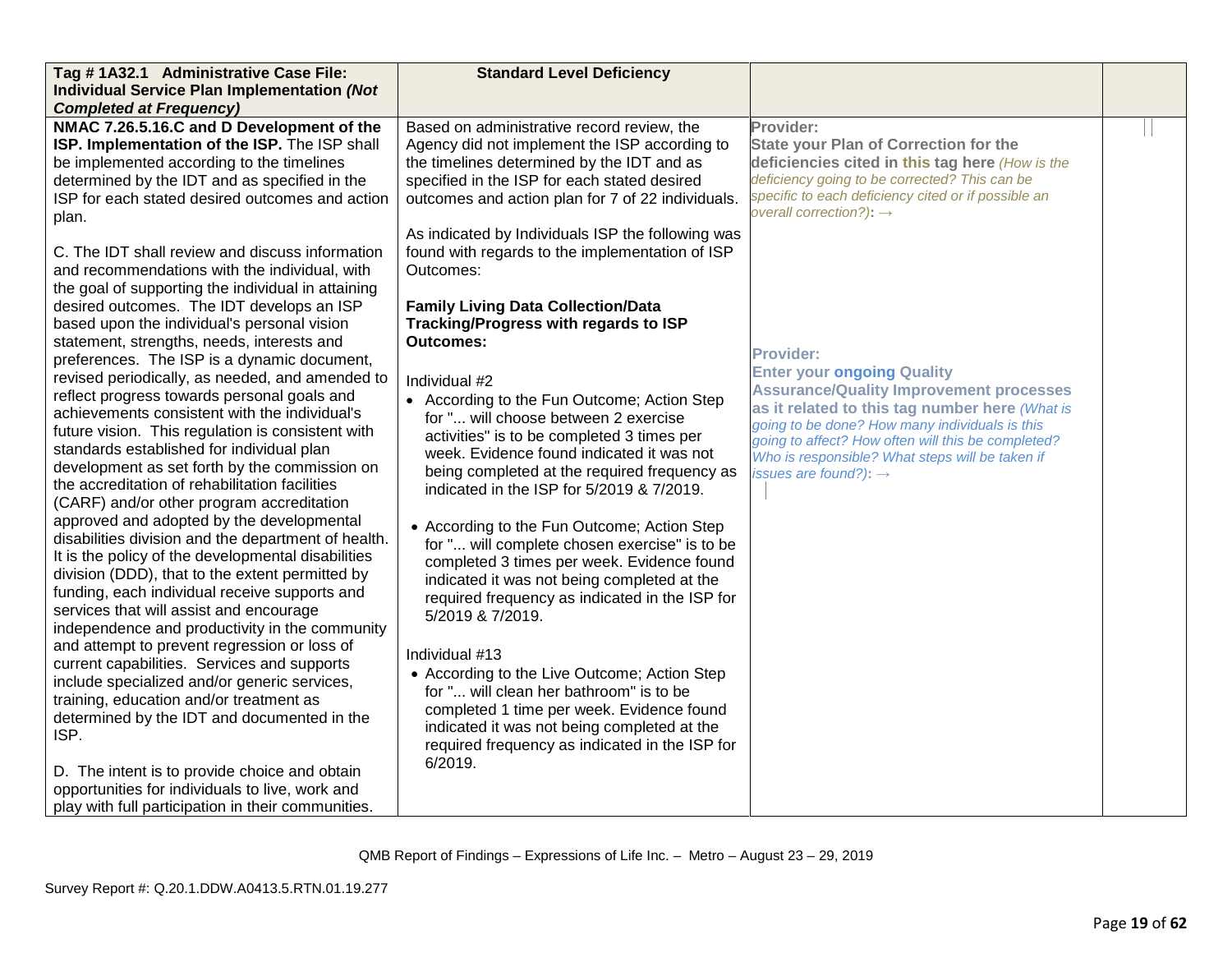The following principles provide direction and purpose in planning for individuals with developmental disabilities. [05/03/94; 01/15/97; Recompiled 10/31/01]

Developmental Disabilities (DD) Waiver Service Standards 2/26/2018; Re -Issue: 12/28/2018; Eff 1/1/2019

**Chapter 6: Individual Service Plan (ISP) 6.8 ISP Implementation and Monitoring:** All DD Waiver Provider Agencies with a signed SFOC are required to provide services as detailed in the ISP. The ISP must be readily accessible to Provider Agencies on the approved budget. (See Chapter 20: Provider Documentation and Client Records.) CMs facilitate and maintain communication with the person, his/her representative, other IDT members, Provider Agencies, and relevant parties to ensure that the person receives the maximum benefit of his/her services and that revisions to the ISP are made as needed. All DD Waiver Provider Agencies are required to cooperate with monitoring activities conducted by the CM and the DOH. Provider Agencies are required to respond to issues at the individual level and agency level as described in Chapter 16: Qualified Provider Agencies .

# **Chapter 20: Provider Documentation and Client Records 20.2 Client Records**

**Requirements:** All DD Waiver Provider Agencies are required to create and maintain individual client records. The contents of client records vary depending on the unique needs of the person receiving services and the resultant information produced. The extent of documentation required for individual client records per service type depends on the location of the file, the type of service being provided, and the information necessary.

• According to the Health Outcome; Action Step for "... will keep her room clear from candy" is to be completed daily. Evidence found indicated it was not being completed at the required frequency as indicated in the ISP for 6/2019 - 7/2019.

Individual #14

• According to the Live Outcome; Action Step for "... will prepare a healthy snack for himself" is to be completed 3 times per week. Evidence found indicated it was not being completed at the required frequency as indicated in the ISP for 5/6 – 26; 6/22 – 26, 28, 29 and 7/22 – 26, 28 – 31, 2019 .

Individual #15

• According to the Live Outcome; Action Step for "... will select and complete an exercise activity, based on the exercise described in his WDSI's" is to be completed 4 times per week. Evidence found indicated it was not being completed at the required frequency as indicated in the ISP for 5/2019 - 7/2019.

Individual #20

- According to the Live Outcome; Action Step for "... will place his items in his box" is to be completed 1 time per week. Evidence found indicated it was not being completed at the required frequency as indicated in the ISP for 5/2019 - 7/2019.
- According to the Fun Outcome; Action Step for "... will choose whether he wants to go to the zoo, aquarium, Elephant Butte is to be completed 6 times per year. Evidence found indicated it was not being completed at the required frequency as indicated in the ISP for 5/2019 - 7/2019.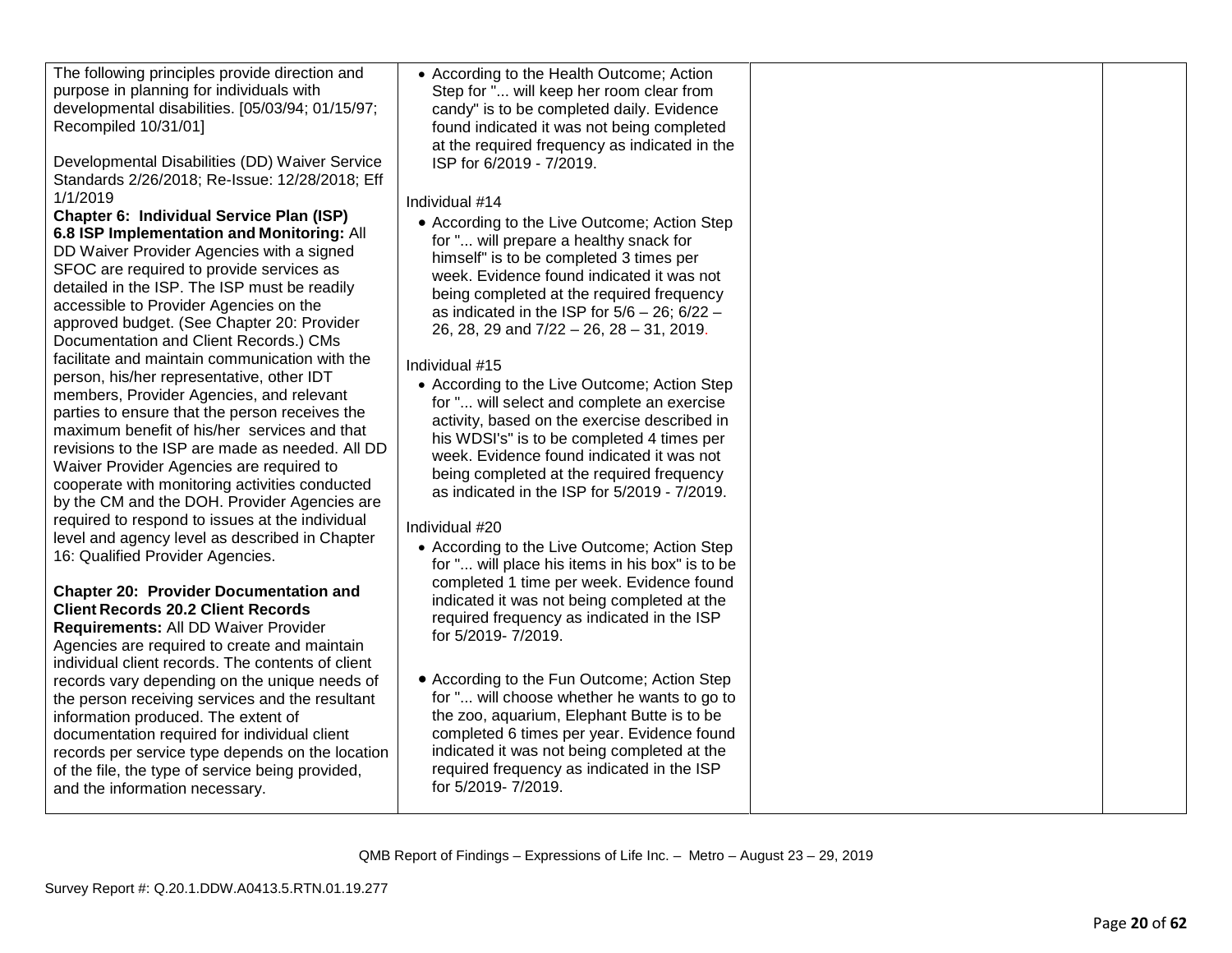| DD Waiver Provider Agencies are required to        | <b>Customized In-Home Supports Data</b>       |  |
|----------------------------------------------------|-----------------------------------------------|--|
| adhere to the following:                           | <b>Collection/Data Tracking/Progress with</b> |  |
| 8.<br>Client records must contain all documents    | regards to ISP Outcomes:                      |  |
| essential to the service being provided and        |                                               |  |
| essential to ensuring the health and safety of     | Individual #8                                 |  |
| the person during the provision of the service.    | • According to the Live Outcome; Action Step  |  |
| Provider Agencies must have readily                | for " will participate in 3 activities of her |  |
| accessible records in home and community           | choice" is to be completed 3 times per        |  |
| settings in paper or electronic form. Secure       | month. Evidence found indicated it was not    |  |
| access to electronic records through the Therap    | being completed at the required frequency     |  |
| web based system using computers or mobile         | as indicated in the ISP for 6/2019.           |  |
| devices is acceptable.                             |                                               |  |
| 10. Provider Agencies are responsible for          | Individual #9                                 |  |
| ensuring that all plans created by nurses, RDs,    | • According to the Live Outcome; Action Step  |  |
| therapists or BSCs are present in all needed       | for " will study the manual" is to be         |  |
| settings.                                          | completed 1 time per month. Evidence found    |  |
| 11. Provider Agencies must maintain records        | indicated it was not being completed at the   |  |
| of all documents produced by agency personnel      | required frequency as indicated in the ISP    |  |
| or contractors on behalf of each person,           | for 5/2019.                                   |  |
| including any routine notes or data, annual        |                                               |  |
| assessments, semi-annual reports, evidence of      |                                               |  |
| training provided/received, progress notes, and    |                                               |  |
| any other interactions for which billing is        |                                               |  |
| generated.                                         |                                               |  |
| 12. Each Provider Agency is responsible for        |                                               |  |
| maintaining the daily or other contact notes       |                                               |  |
| documenting the nature and frequency of            |                                               |  |
| service delivery, as well as data tracking only    |                                               |  |
| for the services provided by their agency.         |                                               |  |
| 13. The current Client File Matrix found in        |                                               |  |
| Appendix A Client File Matrix details the          |                                               |  |
| minimum requirements for records to be stored      |                                               |  |
| in agency office files, the delivery site, or with |                                               |  |
| DSP while providing services in the community.     |                                               |  |
| 14. All records pertaining to JCMs must be         |                                               |  |
| retained permanently and must be made              |                                               |  |
| available to DDSD upon request, upon the           |                                               |  |
| termination or expiration of a provider            |                                               |  |
| agreement, or upon provider withdrawal from        |                                               |  |
| services.                                          |                                               |  |
|                                                    |                                               |  |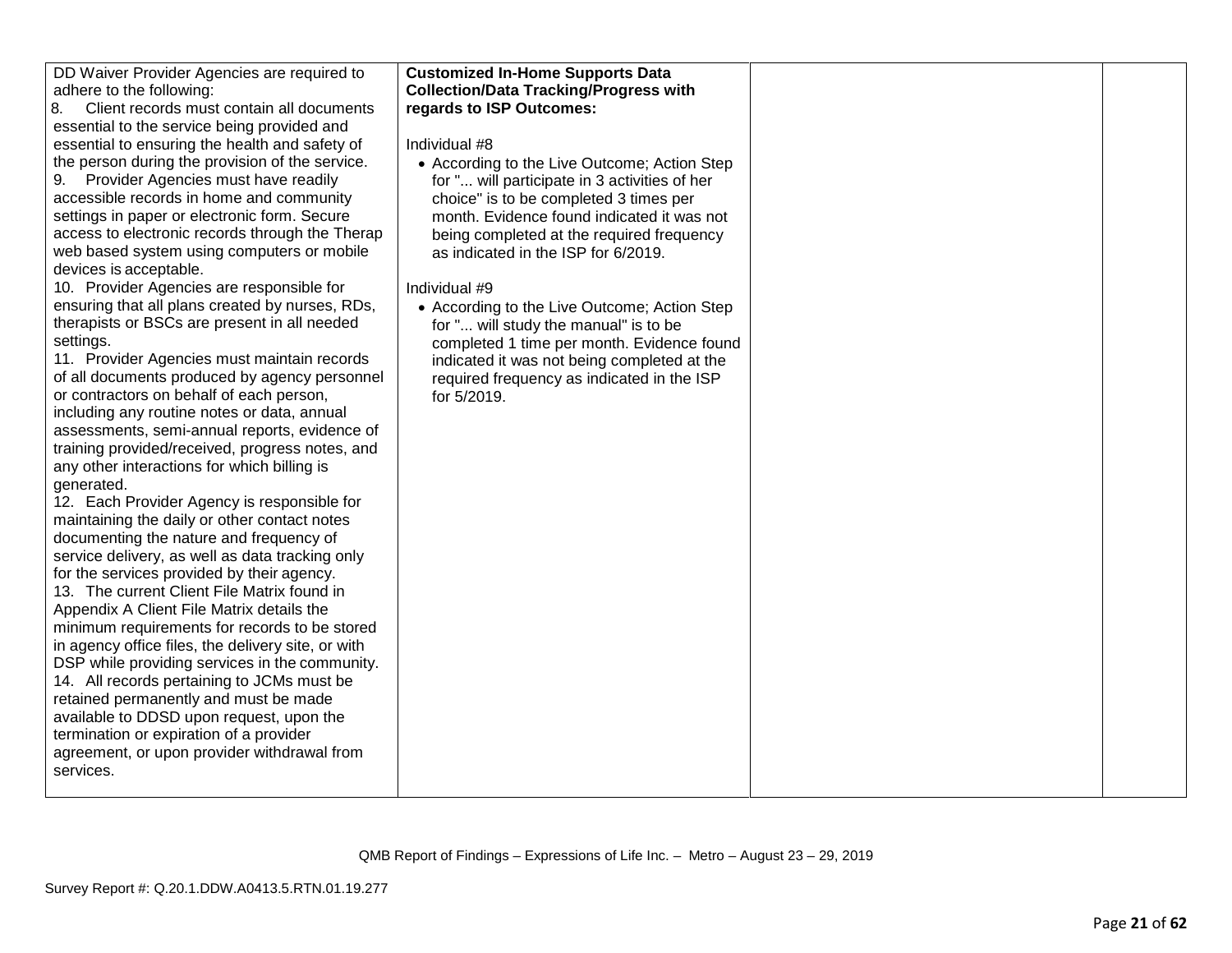| Tag #1A32.2 Individual Service Plan                 | <b>Standard Level Deficiency</b>                    |                                                                                                  |  |
|-----------------------------------------------------|-----------------------------------------------------|--------------------------------------------------------------------------------------------------|--|
| <b>Implementation (Residential Implementation)</b>  |                                                     |                                                                                                  |  |
| NMAC 7.26.5.16.C and D Development of the           | Based on residential record review, the Agency      | Provider:                                                                                        |  |
| ISP. Implementation of the ISP. The ISP shall       | did not implement the ISP according to the          | <b>State your Plan of Correction for the</b>                                                     |  |
| be implemented according to the timelines           | timelines determined by the IDT and as              | deficiencies cited in this tag here (How is the                                                  |  |
| determined by the IDT and as specified in the       | specified in the ISP for each stated desired        | deficiency going to be corrected? This can be                                                    |  |
| ISP for each stated desired outcomes and action     | outcome and action plan for 2 of 17 individuals.    | specific to each deficiency cited or if possible an                                              |  |
| plan.                                               |                                                     | overall correction?): $\rightarrow$                                                              |  |
|                                                     | As indicated by Individual's ISP the following      |                                                                                                  |  |
| C. The IDT shall review and discuss information     | was found with regards to the implementation of     |                                                                                                  |  |
| and recommendations with the individual, with       | <b>ISP Outcomes:</b>                                |                                                                                                  |  |
| the goal of supporting the individual in attaining  |                                                     |                                                                                                  |  |
| desired outcomes. The IDT develops an ISP           | <b>Family Living Data Collection/Data</b>           |                                                                                                  |  |
| based upon the individual's personal vision         | Tracking/Progress with regards to ISP               |                                                                                                  |  |
| statement, strengths, needs, interests and          | <b>Outcomes:</b>                                    |                                                                                                  |  |
| preferences. The ISP is a dynamic document,         |                                                     | <b>Provider:</b>                                                                                 |  |
| revised periodically, as needed, and amended to     | Individual #7                                       | <b>Enter your ongoing Quality</b>                                                                |  |
| reflect progress towards personal goals and         | • None found regarding: Live Outcome/Action         | <b>Assurance/Quality Improvement processes</b>                                                   |  |
| achievements consistent with the individual's       | Step: " will check her phone for voice and          | as it related to this tag number here (What is<br>going to be done? How many individuals is this |  |
| future vision. This regulation is consistent with   | text messages and learn how to access texts         | going to affect? How often will this be completed?                                               |  |
| standards established for individual plan           | and voicemails" for $8/1 - 23$ , 2019. Action       | Who is responsible? What steps will be taken if                                                  |  |
| development as set forth by the commission on       | step is to be completed 1 time per week.            | issues are found?): $\rightarrow$                                                                |  |
| the accreditation of rehabilitation facilities      | (Date of home visit: 8/26/2019)                     |                                                                                                  |  |
| (CARF) and/or other program accreditation           |                                                     |                                                                                                  |  |
| approved and adopted by the developmental           | Individual #19                                      |                                                                                                  |  |
| disabilities division and the department of health. | • None found regarding: Fun Outcome/Action          |                                                                                                  |  |
| It is the policy of the developmental disabilities  | Step: "Independently  will take some time to        |                                                                                                  |  |
| division (DDD), that to the extent permitted by     | write in her journal" for $8/1 - 26$ , 2019. Action |                                                                                                  |  |
| funding, each individual receive supports and       | step is to be completed 2 times per month.          |                                                                                                  |  |
| services that will assist and encourage             | (Date of home visit: 8/27/2019)                     |                                                                                                  |  |
| independence and productivity in the community      |                                                     |                                                                                                  |  |
| and attempt to prevent regression or loss of        |                                                     |                                                                                                  |  |
| current capabilities. Services and supports         |                                                     |                                                                                                  |  |
| include specialized and/or generic services,        |                                                     |                                                                                                  |  |
| training, education and/or treatment as             |                                                     |                                                                                                  |  |
| determined by the IDT and documented in the         |                                                     |                                                                                                  |  |
| ISP.                                                |                                                     |                                                                                                  |  |
|                                                     |                                                     |                                                                                                  |  |
| D. The intent is to provide choice and obtain       |                                                     |                                                                                                  |  |
| opportunities for individuals to live, work and     |                                                     |                                                                                                  |  |
| play with full participation in their communities.  |                                                     |                                                                                                  |  |
| The following principles provide direction and      |                                                     |                                                                                                  |  |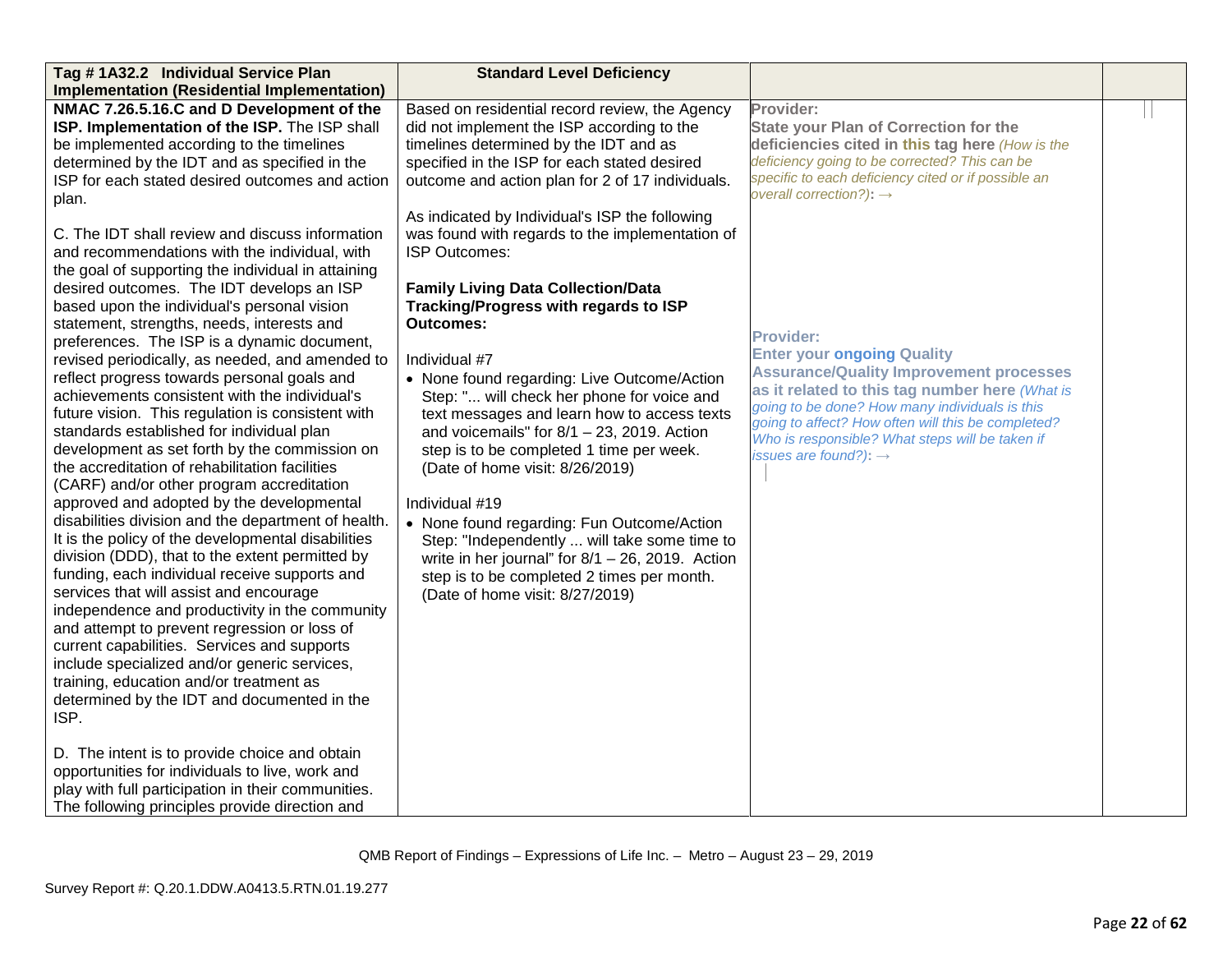| purpose in planning for individuals with          |  |  |
|---------------------------------------------------|--|--|
| developmental disabilities. [05/03/94; 01/15/97;  |  |  |
| Recompiled 10/31/01]                              |  |  |
|                                                   |  |  |
|                                                   |  |  |
| Developmental Disabilities (DD) Waiver Service    |  |  |
| Standards 2/26/2018; Re-Issue: 12/28/2018; Eff    |  |  |
| 1/1/2019                                          |  |  |
| Chapter 6: Individual Service Plan (ISP)          |  |  |
| 6.8 ISP Implementation and Monitoring: All        |  |  |
|                                                   |  |  |
| DD Waiver Provider Agencies with a signed         |  |  |
| SFOC are required to provide services as          |  |  |
| detailed in the ISP. The ISP must be readily      |  |  |
| accessible to Provider Agencies on the            |  |  |
| approved budget. (See Chapter 20: Provider        |  |  |
| Documentation and Client Records.) CMs            |  |  |
| facilitate and maintain communication with the    |  |  |
| person, his/her representative, other IDT         |  |  |
|                                                   |  |  |
| members, Provider Agencies, and relevant          |  |  |
| parties to ensure that the person receives the    |  |  |
| maximum benefit of his/her services and that      |  |  |
| revisions to the ISP are made as needed. All DD   |  |  |
| Waiver Provider Agencies are required to          |  |  |
| cooperate with monitoring activities conducted    |  |  |
| by the CM and the DOH. Provider Agencies are      |  |  |
| required to respond to issues at the individual   |  |  |
|                                                   |  |  |
| level and agency level as described in Chapter    |  |  |
| 16: Qualified Provider Agencies.                  |  |  |
|                                                   |  |  |
| <b>Chapter 20: Provider Documentation and</b>     |  |  |
| <b>Client Records 20.2 Client Records</b>         |  |  |
| Requirements: All DD Waiver Provider              |  |  |
| Agencies are required to create and maintain      |  |  |
| individual client records. The contents of client |  |  |
|                                                   |  |  |
| records vary depending on the unique needs of     |  |  |
| the person receiving services and the resultant   |  |  |
| information produced. The extent of               |  |  |
| documentation required for individual client      |  |  |
| records per service type depends on the location  |  |  |
| of the file, the type of service being provided,  |  |  |
| and the information necessary.                    |  |  |
| DD Waiver Provider Agencies are required to       |  |  |
|                                                   |  |  |
| adhere to the following:                          |  |  |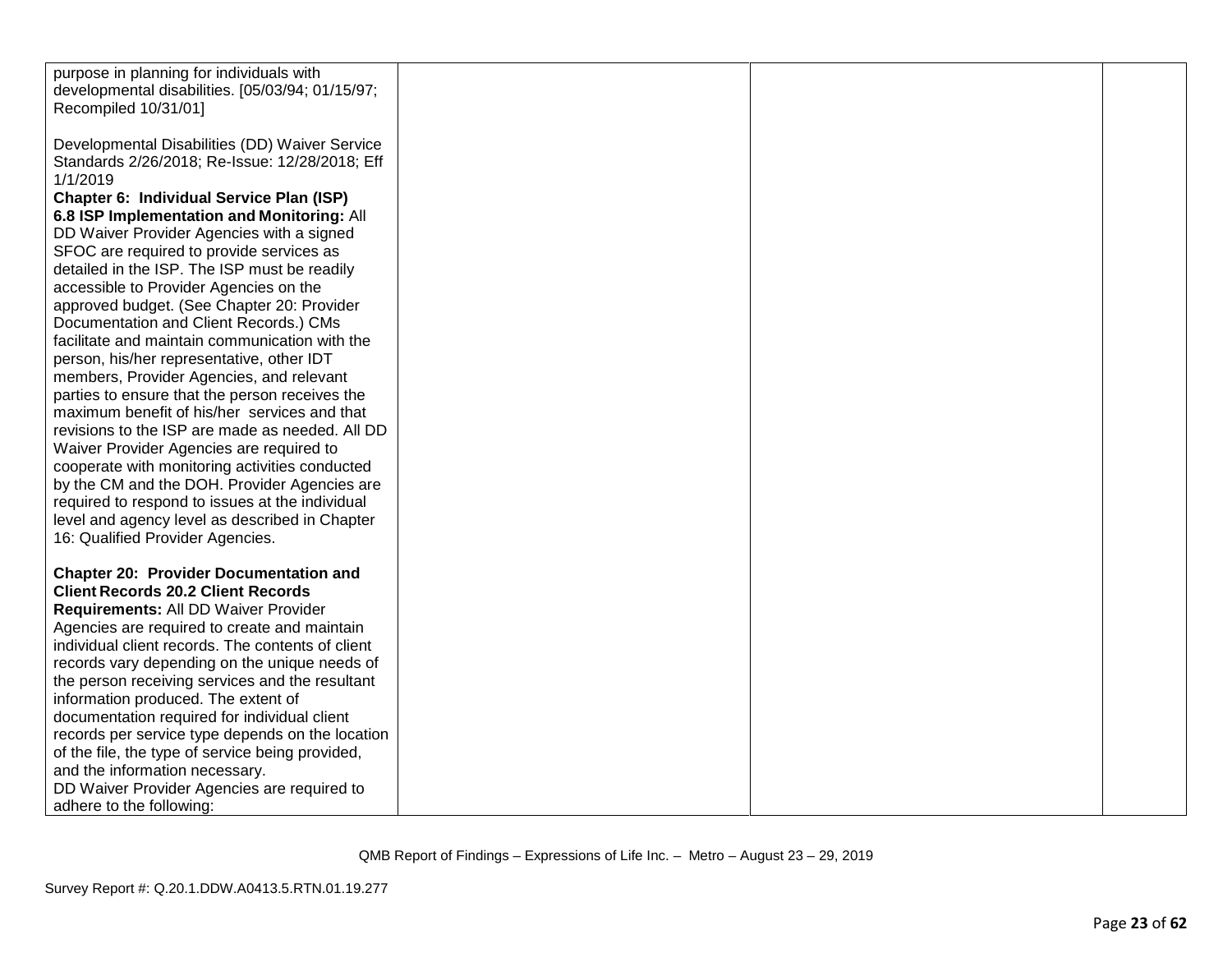| 15. Client records must contain all documents      |  |  |
|----------------------------------------------------|--|--|
| essential to the service being provided and        |  |  |
| essential to ensuring the health and safety of     |  |  |
| the person during the provision of the service.    |  |  |
| 16. Provider Agencies must have readily            |  |  |
| accessible records in home and community           |  |  |
| settings in paper or electronic form. Secure       |  |  |
| access to electronic records through the Therap    |  |  |
| web based system using computers or mobile         |  |  |
| devices is acceptable.                             |  |  |
| 17. Provider Agencies are responsible for          |  |  |
| ensuring that all plans created by nurses, RDs,    |  |  |
| therapists or BSCs are present in all needed       |  |  |
| settings.                                          |  |  |
| 18. Provider Agencies must maintain records        |  |  |
| of all documents produced by agency personnel      |  |  |
| or contractors on behalf of each person,           |  |  |
| including any routine notes or data, annual        |  |  |
| assessments, semi-annual reports, evidence of      |  |  |
| training provided/received, progress notes, and    |  |  |
| any other interactions for which billing is        |  |  |
| generated.                                         |  |  |
| 19. Each Provider Agency is responsible for        |  |  |
| maintaining the daily or other contact notes       |  |  |
| documenting the nature and frequency of            |  |  |
| service delivery, as well as data tracking only    |  |  |
| for the services provided by their agency.         |  |  |
| 20. The current Client File Matrix found in        |  |  |
| Appendix A Client File Matrix details the          |  |  |
| minimum requirements for records to be stored      |  |  |
| in agency office files, the delivery site, or with |  |  |
| DSP while providing services in the community.     |  |  |
| 21. All records pertaining to JCMs must be         |  |  |
| retained permanently and must be made              |  |  |
| available to DDSD upon request, upon the           |  |  |
| termination or expiration of a provider            |  |  |
| agreement, or upon provider withdrawal from        |  |  |
| services.<br>22.                                   |  |  |
|                                                    |  |  |
|                                                    |  |  |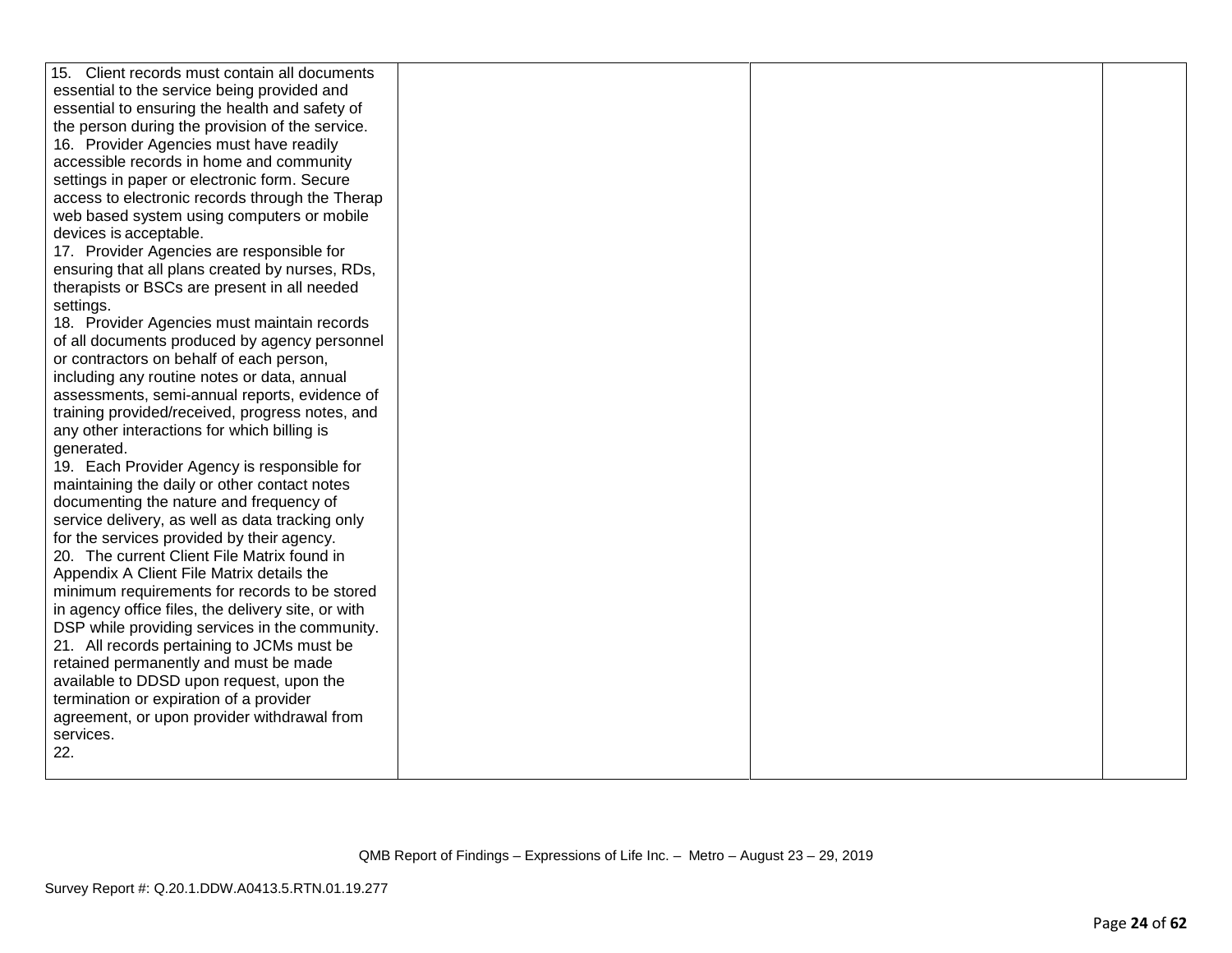| Tag #1A38 Living Care Arrangement /               | <b>Standard Level Deficiency</b>                |                                                                                                      |  |
|---------------------------------------------------|-------------------------------------------------|------------------------------------------------------------------------------------------------------|--|
| <b>Community Inclusion Reporting</b>              |                                                 |                                                                                                      |  |
| <b>Requirements</b>                               |                                                 |                                                                                                      |  |
| 7.26.5.17 DEVELOPMENT OF THE                      | Based on record review, the Agency did not      | Provider:                                                                                            |  |
| <b>INDIVIDUAL SERVICE PLAN (ISP) -</b>            | complete written status reports as required for | <b>State your Plan of Correction for the</b>                                                         |  |
| <b>DISSEMINATION OF THE ISP,</b>                  | 12 of 22 individuals receiving Living Care      | deficiencies cited in this tag here (How is the                                                      |  |
| <b>DOCUMENTATION AND COMPLIANCE:</b>              | Arrangements and Community Inclusion.           | deficiency going to be corrected? This can be                                                        |  |
| C. Objective quantifiable data reporting progress |                                                 | specific to each deficiency cited or if possible an<br>overall correction?): $\rightarrow$           |  |
| or lack of progress towards stated outcomes,      | <b>Family Living Semi- Annual Reports:</b>      |                                                                                                      |  |
| and action plans shall be maintained in the       | • Individual #4 - Report not completed 14 days  |                                                                                                      |  |
| individual's records at each provider agency      | prior to the Annual ISP meeting. (Term of ISP   |                                                                                                      |  |
| implementing the ISP. Provider agencies shall     | 7/1/2018 - 6/30/2019. Semi-Annual Report        |                                                                                                      |  |
| use this data to evaluate the effectiveness of    | 1/2019 - 2/2019 Date Completed: 6/30/2019;      |                                                                                                      |  |
| services provided. Provider agencies shall        | ISP meeting held on 3/5/2019).                  |                                                                                                      |  |
| submit to the case manager data reports and       |                                                 |                                                                                                      |  |
| individual progress summaries quarterly, or       | • Individual #6 - Report not completed 14 days  |                                                                                                      |  |
| more frequently, as decided by the IDT.           | prior to the Annual ISP meeting. (Term of ISP   | <b>Provider:</b>                                                                                     |  |
| These reports shall be included in the            | 12/14/2017 - 12/13/2018. Semi-Annual            | <b>Enter your ongoing Quality</b>                                                                    |  |
| individual's case management record, and used     | Report 6/2018 - 8/2018; Date Completed:         | <b>Assurance/Quality Improvement processes</b>                                                       |  |
| by the team to determine the ongoing              | 8/20/2018; ISP meeting held on 8/20/2018).      | as it related to this tag number here (What is                                                       |  |
| effectiveness of the supports and services being  |                                                 | going to be done? How many individuals is this<br>going to affect? How often will this be completed? |  |
| provided. Determination of effectiveness shall    | • Individual #7 - Report not completed 14 days  | Who is responsible? What steps will be taken if                                                      |  |
| result in timely modification of supports and     | prior to the Annual ISP meeting. (Term of ISP   | issues are found?): $\rightarrow$                                                                    |  |
| services as needed.                               | 4/29/2018 - 4/28/2019. Semi-Annual Report       |                                                                                                      |  |
|                                                   | 10/2018 - 11/2018; Date Completed:              |                                                                                                      |  |
| Developmental Disabilities (DD) Waiver Service    | 8/9/2019; ISP meeting held on 11/30/2018).      |                                                                                                      |  |
| Standards 2/26/2018; Re-Issue: 12/28/2018; Eff    |                                                 |                                                                                                      |  |
| 1/1/2019                                          | • Individual #10 - Report not completed 14      |                                                                                                      |  |
| <b>Chapter 20: Provider Documentation and</b>     | days prior to the Annual ISP meeting. (Term     |                                                                                                      |  |
| <b>Client Records 20.2 Client Records</b>         | of ISP 5/1/2018 - 4/30/2019. Semi-Annual        |                                                                                                      |  |
| Requirements: All DD Waiver Provider              | Report 11/1/2018 - 4/30/2019; Date              |                                                                                                      |  |
| Agencies are required to create and maintain      | Completed: 4/30/2019; ISP meeting held on       |                                                                                                      |  |
| individual client records. The contents of client | $2/14/2019$ ).                                  |                                                                                                      |  |
| records vary depending on the unique needs of     |                                                 |                                                                                                      |  |
| the person receiving services and the resultant   | • Individual #17 - Report not completed 14 days |                                                                                                      |  |
| information produced. The extent of               | prior to the Annual ISP meeting. (Term of ISP   |                                                                                                      |  |
| documentation required for individual client      | 5/6/2018 - 5/5/2019. Semi-Annual Report         |                                                                                                      |  |
| records per service type depends on the location  | 11/2018 - 5/2019; Date Completed:               |                                                                                                      |  |
| of the file, the type of service being provided,  | 8/13/2019; ISP meeting held on 1/19/2019).      |                                                                                                      |  |
| and the information necessary.                    |                                                 |                                                                                                      |  |
| DD Waiver Provider Agencies are required to       |                                                 |                                                                                                      |  |
| adhere to the following:                          |                                                 |                                                                                                      |  |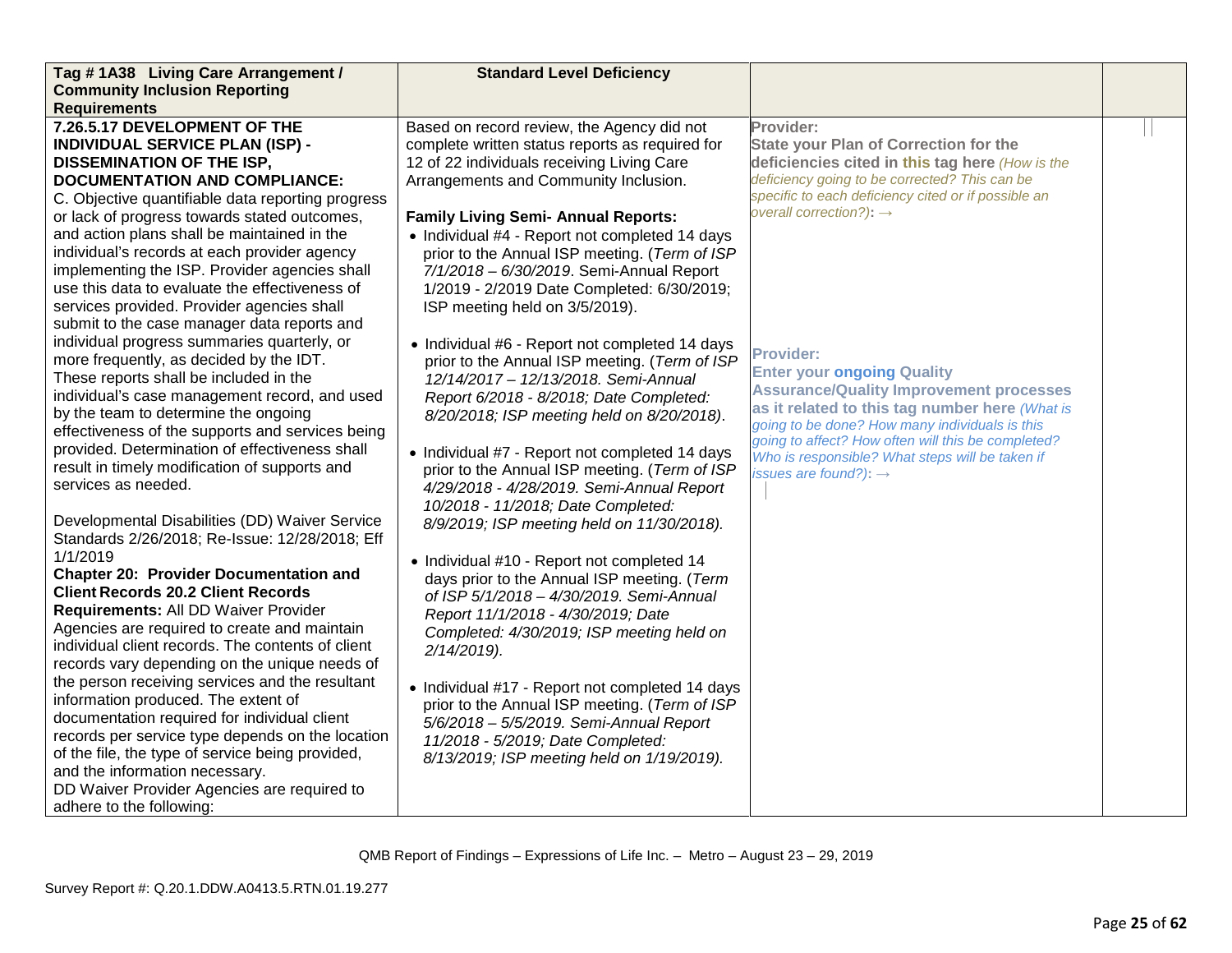| Client records must contain all documents<br>1.<br>essential to the service being provided and<br>essential to ensuring the health and safety of the<br>person during the provision of the service.<br>Provider Agencies must have readily<br>accessible records in home and community<br>settings in paper or electronic form. Secure        | • Individual #18 - Report not completed 14<br>days prior to the Annual ISP meeting. (Term<br>of ISP 8/24/2018 - 8/23/2019. Semi-Annual<br>Report 2/24/2019 - 8/23/2019; Date<br>Completed: 8/23/2019; ISP meeting held on<br>$6/5/2019$ ).                       |  |
|-----------------------------------------------------------------------------------------------------------------------------------------------------------------------------------------------------------------------------------------------------------------------------------------------------------------------------------------------|------------------------------------------------------------------------------------------------------------------------------------------------------------------------------------------------------------------------------------------------------------------|--|
| access to electronic records through the Therap<br>web based system using computers or mobile<br>devices is acceptable.<br>3. Provider Agencies are responsible for<br>ensuring that all plans created by nurses, RDs,<br>therapists or BSCs are present in all needed                                                                        | • Individual #19 - Report not completed 14 days<br>prior to the Annual ISP meeting. (Term of ISP<br>3/1/2018 - 2/29/2019. Semi-Annual Report<br>9/2018 - 2/2019; Date Completed: 3/5/2019;<br>ISP meeting held on 10/25/2018).                                   |  |
| settings.<br>Provider Agencies must maintain records of<br>4.<br>all documents produced by agency personnel or<br>contractors on behalf of each person, including<br>any routine notes or data, annual assessments,<br>semi-annual reports, evidence of training                                                                              | • Individual #20 - Report not completed 14 days<br>prior to the Annual ISP meeting. (Term of ISP<br>8/10/2018 - 8/9/2019. Semi-Annual Report<br>2/2019 - 7/2019; Date Completed: 8/14/2019;<br>ISP meeting held on 5/2/2019).                                    |  |
| provided/received, progress notes, and any<br>other interactions for which billing is generated.<br>Each Provider Agency is responsible for<br>5.<br>maintaining the daily or other contact notes<br>documenting the nature and frequency of<br>service delivery, as well as data tracking only for<br>the services provided by their agency. | <b>Nursing Semi-Annual</b><br>• Individual #4 - Report not completed 14 days<br>prior to the Annual ISP meeting. (Term of ISP<br>7/1/2018 - 6/30/2019. Semi-Annual Report<br>2/1/2018 - 2/21/2019; Date Completed:<br>8/27/2019; ISP meeting held on 3/20/2018). |  |
| The current Client File Matrix found in<br>6.<br>Appendix A Client File Matrix details the<br>minimum requirements for records to be stored<br>in agency office files, the delivery site, or with<br>DSP while providing services in the community.<br>7. All records pertaining to JCMs must be<br>retained permanently and must be made     | • Individual #6 - Report not completed 14 days<br>prior to the Annual ISP meeting. (Term of ISP<br>12/14/2017 - 12/13/2018. Semi-Annual<br>Report 6/14/2018 - 8/5/2018; Date<br>Completed: 3/26/2019; ISP meeting held on<br>8/20/2018).                         |  |
| available to DDSD upon request, upon the<br>termination or expiration of a provider<br>agreement, or upon provider withdrawal from<br>services.                                                                                                                                                                                               | • Individual #7 - Report not completed 14 days<br>prior to the Annual ISP meeting. (Term of ISP<br>4/29/2018 - 4/28/2029. Semi-Annual Report<br>10/29/2018 - 4/28/2019; Date Completed:<br>8/9/2019; ISP meeting held on 11/30/2018).                            |  |
| <b>Chapter 19: Provider Reporting</b><br>Requirements 19.5 Semi-Annual Reporting:<br>The semi-annual report provides status updates<br>to life circumstances, health, and progress                                                                                                                                                            | • Individual #10 - Report not completed 14<br>days prior to the Annual ISP meeting. (Term<br>of ISP 5/1/2018 - 4/30/2019. Semi-Annual                                                                                                                            |  |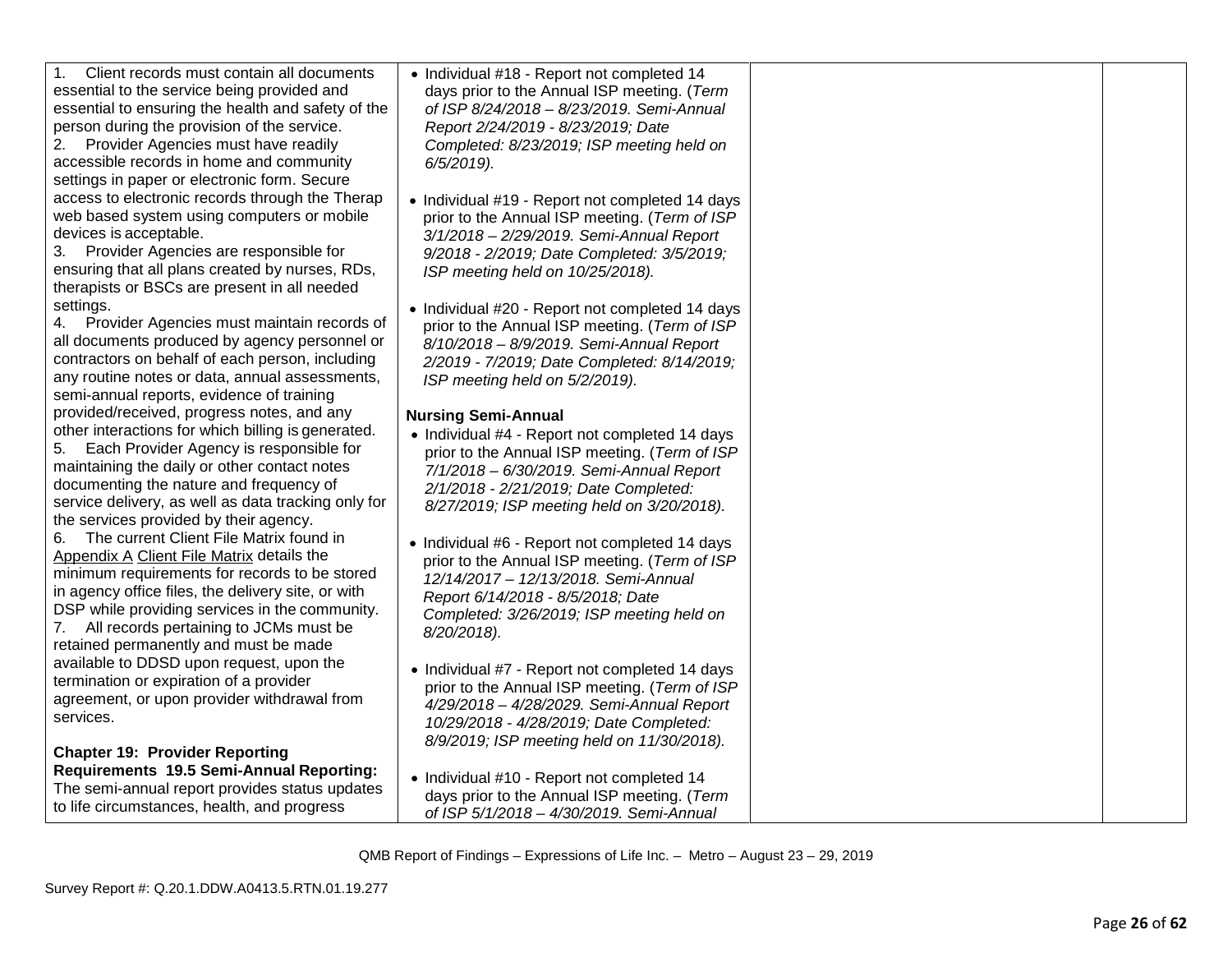| toward ISP goals and/or goals related to        |
|-------------------------------------------------|
| professional and clinical services provided     |
| through the DD Waiver. This report is submitted |
| to the CM for review and may guide actions      |
| taken by the person's IDT if necessary. Semi-   |
| annual reports may be requested by DDSD for     |
| QA activities.                                  |
|                                                 |

Semi -annual reports are required as follows : 1. DD Waiver Provider Agencies, except AT, EMSP, Supplemental Dental, PRSC, SSE and Crisis Supports, must complete semi -annual reports.

2. A Respite Provider Agency must submit a semi -annual progress report to the CM that describes progress on the Action Plan(s) and Desired Outcome(s) when Respite is the only service included in the ISP other than Case Management, for an adult age 21 or older.

3. The first semi -annual report will cover the time from the start of the person's ISP year until the end of the subsequent six -month period (180 calendar days) and is due ten calendar days after the period ends (190 calendar days).

4. The second semi -annual report is integrated into the annual report or professional assessment/annual re -evaluation when applicable and is due 14 calendar days prior to the annual ISP meeting.

5. Semi -annual reports must contain at a minimum written documentation of:

- a. the name of the person and date on each page;
- b. the timeframe that the report covers;
- c. timely completion of relevant activities from ISP Action Plans or clinical service goals during timeframe the report is covering;
- d. a description of progress towards Desired Outcomes in the ISP related to the service provided;
- e. a description of progress toward any service specific or treatment goals when

*Report 11/2018 - 1/2019; Date Completed: 3/25/2019; ISP meeting held on 2/14/2019).*

- Individual #14 Report not completed 14 days prior to the Annual ISP meeting. (*Term of ISP 11/1/2017 – 11/30/2018. Semi -Annual Report 5/1/2018 - 10/31/18; Date Completed: 1/29/2019; ISP meeting held on 8/16/2018).*
- Individual #15 Report not completed 14 days prior to the Annual ISP meeting. (*Term of ISP 11/4/2017 – 11/3/2018. Semi -Annual Report 5/2018 - 11/2018; Date Completed: 1/22/2019; ISP meeting held on 8/8/2018).*
- Individual #18 Report not completed 14 days prior to the Annual ISP meeting. (*Term of ISP 8/24/2016 – 8/23/2017 and 8/24/2017 – 8/23/2018. Semi -Annual Report 4/2017 - 4/2018; Date Completed: 5/30/2018; ISP meeting held on 5/30/2018).*
- Individual #19 Report not completed 14 days prior to the Annual ISP meeting. (*Term of ISP 3/1/2018 – 2/28/2019. Semi -Annual Report 9/1/2018 - 2/28/2019; Date Completed: 3/25/2019; ISP meeting held on 10/25/2018).*
- Individual #21 Report not completed 14 days prior to the Annual ISP meeting. (*Term of ISP 8/24/2018 – 8/23/2019. Semi -Annual Report 2/1/2019 - 7/31/2019; Date Completed: 8/25/2019; ISP meeting held on 7/31/2019).*
- Individual #22 Report not completed 14 days prior to the Annual ISP meeting. (*Term of ISP 8/1/2017 – 7/31/2018 and 8/1/2018 – 7/31/2019. Semi -Annual Report 4/1/2018 - 3/31/2019; Date Completed: 4/18/2019; ISP meeting held on 4/17/2019).*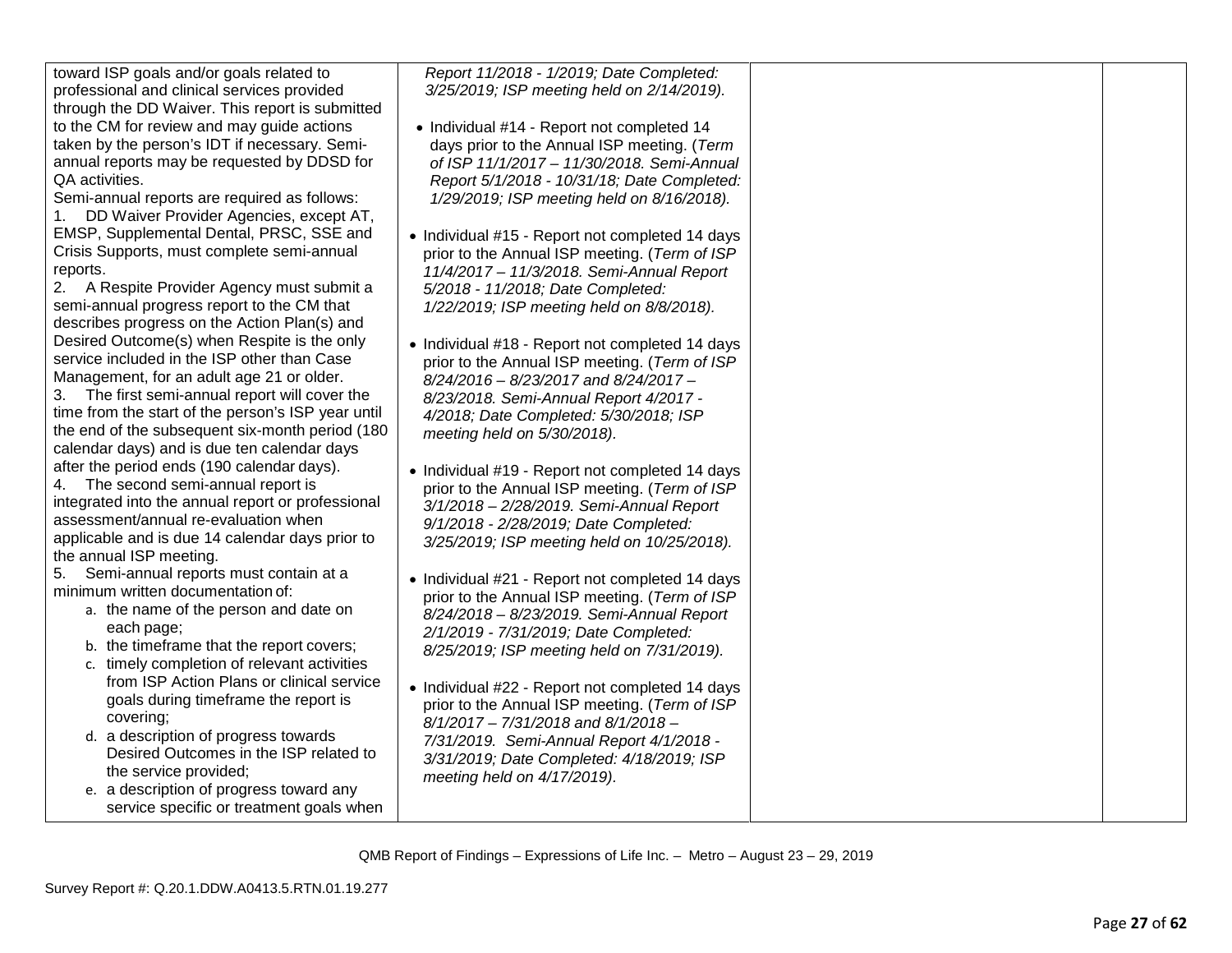| applicable (e.g. health related goals for                                 |  |  |
|---------------------------------------------------------------------------|--|--|
| nursing);                                                                 |  |  |
| f. significant changes in routine or staffing<br>if applicable;           |  |  |
| g. unusual or significant life events,                                    |  |  |
| including significant change of health or<br>behavioral health condition; |  |  |
| h. the signature of the agency staff                                      |  |  |
| responsible for preparing the report; and                                 |  |  |
| i. any other required elements by service                                 |  |  |
| type that are detailed in these standards.                                |  |  |
|                                                                           |  |  |
|                                                                           |  |  |
|                                                                           |  |  |
|                                                                           |  |  |
|                                                                           |  |  |
|                                                                           |  |  |
|                                                                           |  |  |
|                                                                           |  |  |
|                                                                           |  |  |
|                                                                           |  |  |
|                                                                           |  |  |
|                                                                           |  |  |
|                                                                           |  |  |
|                                                                           |  |  |
|                                                                           |  |  |
|                                                                           |  |  |
|                                                                           |  |  |
|                                                                           |  |  |
|                                                                           |  |  |
|                                                                           |  |  |
|                                                                           |  |  |
|                                                                           |  |  |
|                                                                           |  |  |
|                                                                           |  |  |
|                                                                           |  |  |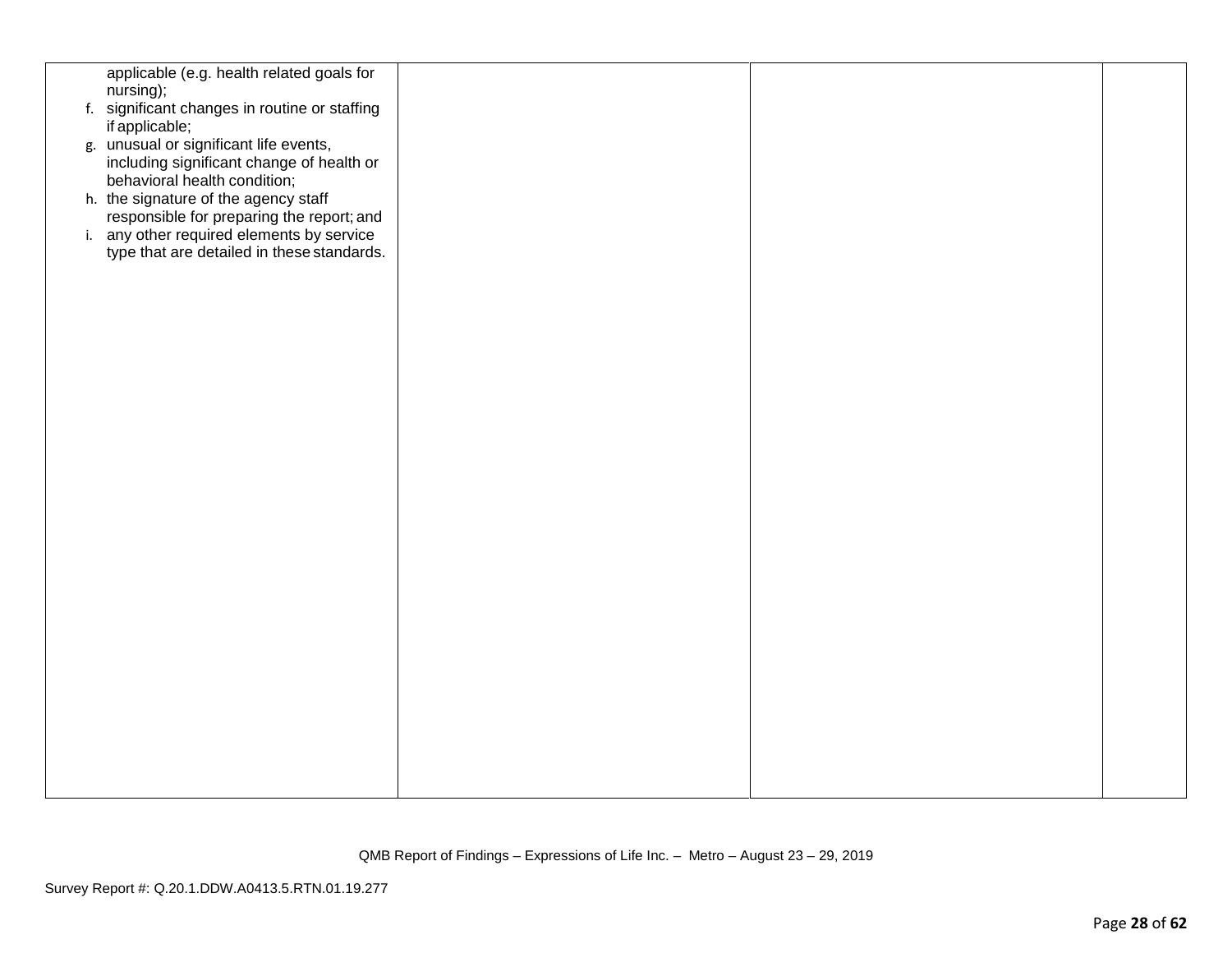| Tag # LS14 Residential Service Delivery Site                                                         | <b>Condition of Participation Level Deficiency</b> |                                                                                                       |  |
|------------------------------------------------------------------------------------------------------|----------------------------------------------------|-------------------------------------------------------------------------------------------------------|--|
| <b>Case File (ISP and Healthcare requirements)</b><br>Developmental Disabilities (DD) Waiver Service | After an analysis of the evidence it has been      | Provider:                                                                                             |  |
| Standards 2/26/2018; Re-Issue: 12/28/2018; Eff                                                       | determined there is a significant potential for a  | <b>State your Plan of Correction for the</b>                                                          |  |
| 1/1/2019                                                                                             | negative outcome to occur.                         | deficiencies cited in this tag here (How is the                                                       |  |
| <b>Chapter 20: Provider Documentation and</b>                                                        |                                                    | deficiency going to be corrected? This can be                                                         |  |
| <b>Client Records: 20.2 Client Records</b>                                                           | Based on record review, the Agency did not         | specific to each deficiency cited or if possible an                                                   |  |
| Requirements: All DD Waiver Provider                                                                 | maintain a complete and confidential case file in  | overall correction?): $\rightarrow$                                                                   |  |
| Agencies are required to create and maintain                                                         | the residence for 3 of 18 Individuals receiving    |                                                                                                       |  |
| individual client records. The contents of client                                                    | Living Care Arrangements.                          |                                                                                                       |  |
| records vary depending on the unique needs of                                                        |                                                    |                                                                                                       |  |
| the person receiving services and the resultant                                                      | Review of the residential individual case files    |                                                                                                       |  |
| information produced. The extent of                                                                  | revealed the following items were not found,       |                                                                                                       |  |
| documentation required for individual client                                                         | incomplete, and/or not current:                    |                                                                                                       |  |
| records per service type depends on the                                                              |                                                    |                                                                                                       |  |
| location of the file, the type of service being                                                      | <b>Comprehensive Aspiration Risk Management</b>    | <b>Provider:</b>                                                                                      |  |
| provided, and the information necessary.                                                             | Plan:                                              | <b>Enter your ongoing Quality</b>                                                                     |  |
| DD Waiver Provider Agencies are required to                                                          | • Not Current (#19)                                | <b>Assurance/Quality Improvement processes</b>                                                        |  |
| adhere to the following:                                                                             |                                                    | as it related to this tag number here (What is                                                        |  |
| Client records must contain all documents<br>1.                                                      | <b>Health Care Plans:</b>                          | going to be done? How many individuals is this                                                        |  |
| essential to the service being provided and                                                          | • Cardiac / Hypertension (#22)                     | going to affect? How often will this be completed?<br>Who is responsible? What steps will be taken if |  |
| essential to ensuring the health and safety of                                                       |                                                    | issues are found?): $\rightarrow$                                                                     |  |
| the person during the provision of the service.                                                      | <b>Medical Emergency Response Plans:</b>           |                                                                                                       |  |
| 2.<br>Provider Agencies must have readily                                                            | Falls $(\#6)$<br>$\bullet$                         |                                                                                                       |  |
| accessible records in home and community                                                             |                                                    |                                                                                                       |  |
| settings in paper or electronic form. Secure                                                         |                                                    |                                                                                                       |  |
| access to electronic records through the Therap                                                      |                                                    |                                                                                                       |  |
| web based system using computers or mobile                                                           |                                                    |                                                                                                       |  |
| devices is acceptable.                                                                               |                                                    |                                                                                                       |  |
| Provider Agencies are responsible for<br>3.                                                          |                                                    |                                                                                                       |  |
| ensuring that all plans created by nurses, RDs,                                                      |                                                    |                                                                                                       |  |
| therapists or BSCs are present in all needed                                                         |                                                    |                                                                                                       |  |
| settings.                                                                                            |                                                    |                                                                                                       |  |
| 4. Provider Agencies must maintain records<br>of all documents produced by agency personnel          |                                                    |                                                                                                       |  |
| or contractors on behalf of each person,                                                             |                                                    |                                                                                                       |  |
| including any routine notes or data, annual                                                          |                                                    |                                                                                                       |  |
| assessments, semi-annual reports, evidence of                                                        |                                                    |                                                                                                       |  |
| training provided/received, progress notes, and                                                      |                                                    |                                                                                                       |  |
| any other interactions for which billing is                                                          |                                                    |                                                                                                       |  |
| generated.                                                                                           |                                                    |                                                                                                       |  |
| Each Provider Agency is responsible for<br>5.                                                        |                                                    |                                                                                                       |  |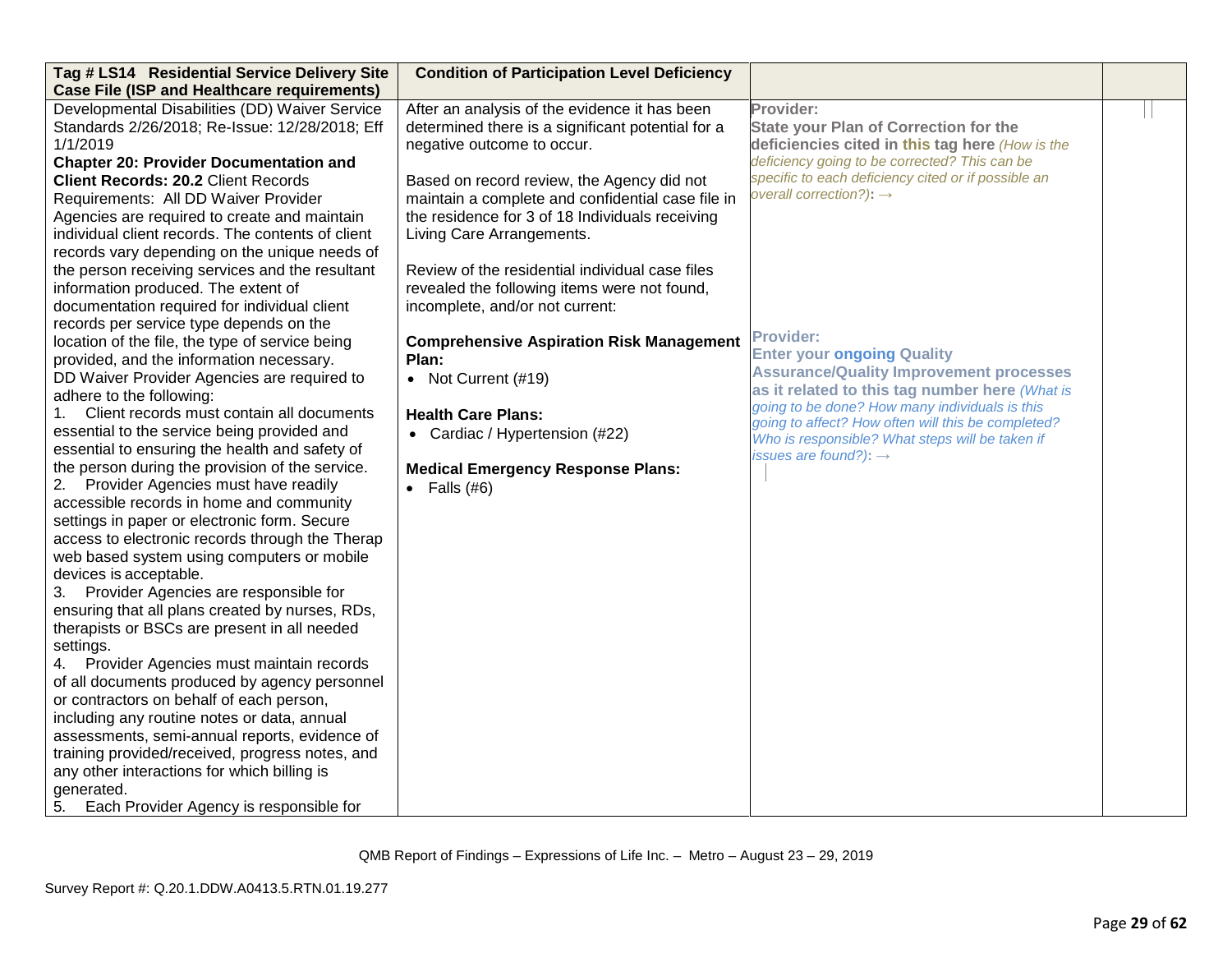| maintaining the daily or other contact notes<br>documenting the nature and frequency of<br>service delivery, as well as data tracking only<br>for the services provided by their agency.<br>The current Client File Matrix found in<br>6.<br>Appendix A Client File Matrix details the<br>minimum requirements for records to be stored<br>in agency office files, the delivery site, or with<br>DSP while providing services in the community.<br>7. All records pertaining to JCMs must be<br>retained permanently and must be made |  |  |
|---------------------------------------------------------------------------------------------------------------------------------------------------------------------------------------------------------------------------------------------------------------------------------------------------------------------------------------------------------------------------------------------------------------------------------------------------------------------------------------------------------------------------------------|--|--|
| available to DDSD upon request, upon the                                                                                                                                                                                                                                                                                                                                                                                                                                                                                              |  |  |
| termination or expiration of a provider                                                                                                                                                                                                                                                                                                                                                                                                                                                                                               |  |  |
| agreement, or upon provider withdrawal from                                                                                                                                                                                                                                                                                                                                                                                                                                                                                           |  |  |
| services.                                                                                                                                                                                                                                                                                                                                                                                                                                                                                                                             |  |  |
|                                                                                                                                                                                                                                                                                                                                                                                                                                                                                                                                       |  |  |
| 20.5.3 Health Passport and Physician                                                                                                                                                                                                                                                                                                                                                                                                                                                                                                  |  |  |
| <b>Consultation Form: All Primary and</b>                                                                                                                                                                                                                                                                                                                                                                                                                                                                                             |  |  |
| Secondary Provider Agencies must use the                                                                                                                                                                                                                                                                                                                                                                                                                                                                                              |  |  |
| Health Passport and Physician Consultation<br>form from the Therap system. This standardized                                                                                                                                                                                                                                                                                                                                                                                                                                          |  |  |
| document contains individual, physician and                                                                                                                                                                                                                                                                                                                                                                                                                                                                                           |  |  |
| emergency contact information, a complete list                                                                                                                                                                                                                                                                                                                                                                                                                                                                                        |  |  |
| of current medical diagnoses, health and safety                                                                                                                                                                                                                                                                                                                                                                                                                                                                                       |  |  |
| risk factors, allergies, and information regarding                                                                                                                                                                                                                                                                                                                                                                                                                                                                                    |  |  |
| insurance, guardianship, and advance                                                                                                                                                                                                                                                                                                                                                                                                                                                                                                  |  |  |
| directives. The Health Passport also includes a                                                                                                                                                                                                                                                                                                                                                                                                                                                                                       |  |  |
| standardized form to use at medical                                                                                                                                                                                                                                                                                                                                                                                                                                                                                                   |  |  |
| appointments called the Physician Consultation                                                                                                                                                                                                                                                                                                                                                                                                                                                                                        |  |  |
| form. The Physician Consultation form contains                                                                                                                                                                                                                                                                                                                                                                                                                                                                                        |  |  |
| a list of all current medications. Requirements                                                                                                                                                                                                                                                                                                                                                                                                                                                                                       |  |  |
| for the Health Passport and Physician                                                                                                                                                                                                                                                                                                                                                                                                                                                                                                 |  |  |
| Consultation form are:                                                                                                                                                                                                                                                                                                                                                                                                                                                                                                                |  |  |
| 2. The Primary and Secondary Provider                                                                                                                                                                                                                                                                                                                                                                                                                                                                                                 |  |  |
| Agencies must ensure that a current copy of                                                                                                                                                                                                                                                                                                                                                                                                                                                                                           |  |  |
| the Health Passport and Physician                                                                                                                                                                                                                                                                                                                                                                                                                                                                                                     |  |  |
| Consultation forms are printed and available at                                                                                                                                                                                                                                                                                                                                                                                                                                                                                       |  |  |
| all service delivery sites. Both forms must be                                                                                                                                                                                                                                                                                                                                                                                                                                                                                        |  |  |
| reprinted and placed at all service delivery                                                                                                                                                                                                                                                                                                                                                                                                                                                                                          |  |  |
| sites each time the e-CHAT is updated for any                                                                                                                                                                                                                                                                                                                                                                                                                                                                                         |  |  |
| reason and whenever there is a change to                                                                                                                                                                                                                                                                                                                                                                                                                                                                                              |  |  |
| contact information contained in the IDF.                                                                                                                                                                                                                                                                                                                                                                                                                                                                                             |  |  |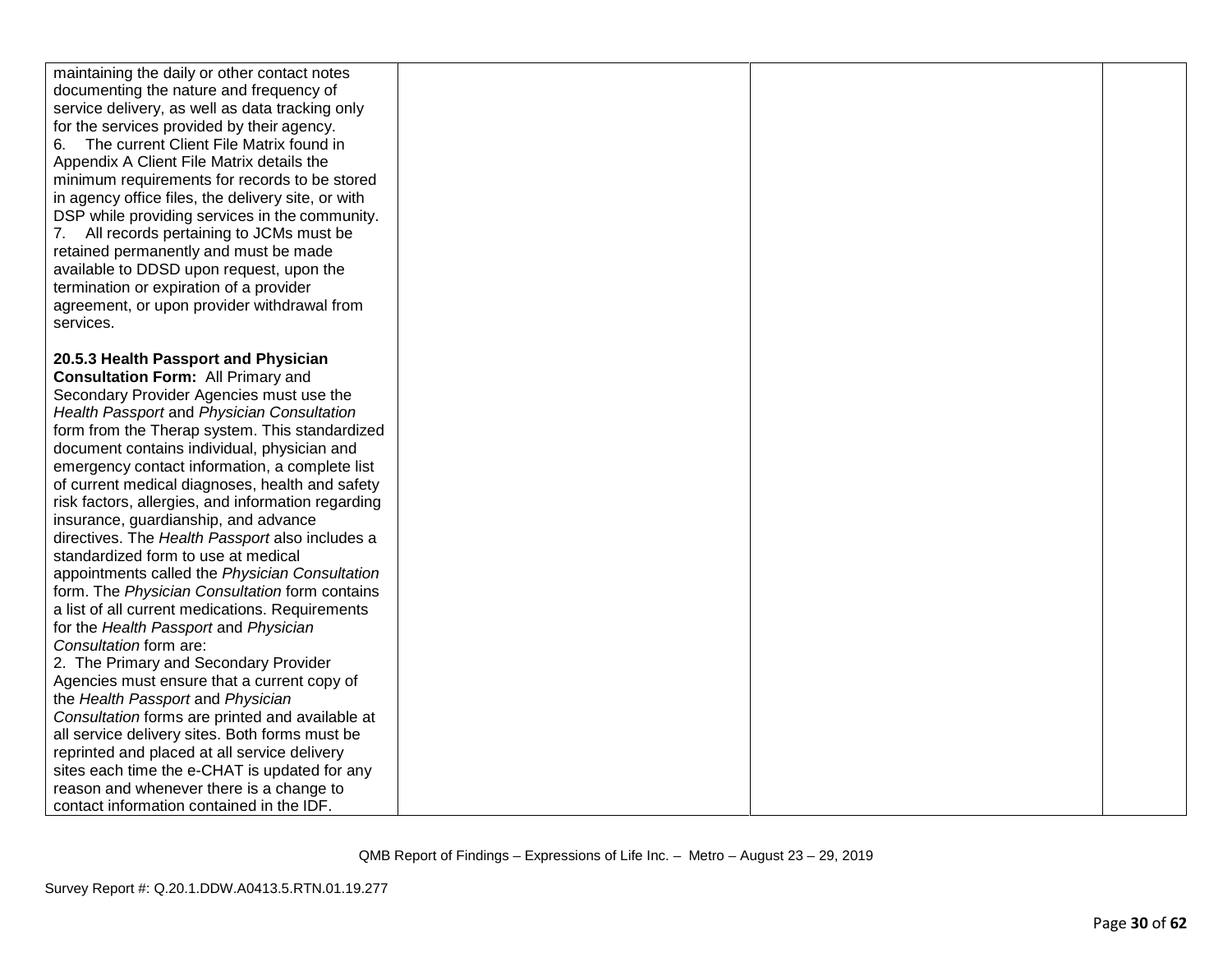## **Chapter 13: Nursing Services: 13.2.9 Healthcare Plans (HCP)***:*

1. At the nurse's discretion, based on prudent nursing practice, interim HCPs may be developed to address issues that must be implemented immediately after admission, readmission or change of medical condition to provide safe services prior to completion of the e-CHAT and formal care planning process. This includes interim ARM plans for those persons newly identified at moderate or high risk for aspiration. All interim plans must be removed if the plan is no longer needed or when final HCP including CARMPs are in place to avoid duplication of plans.

2. In collaboration with the IDT, the agency nurse is required to create HCPs that address all the areas identified as required in the most current e-CHAT summary

### **13.2.10** *Medical Emergency Response Plan (MERP):*

1. The agency nurse is required to develop a Medical Emergency Response Plan (MERP) for all conditions marked with an "R" in the e-CHAT summary report. The agency nurse should use her/his clinical judgment and input from the Interdisciplinary Team (IDT) to determine whether shown as "C" in the e-CHAT summary report or other conditions also warrant a MERP.

2. MERPs are required for persons who have one or more conditions or illnesses that present a likely potential to become a lifethreatening situation.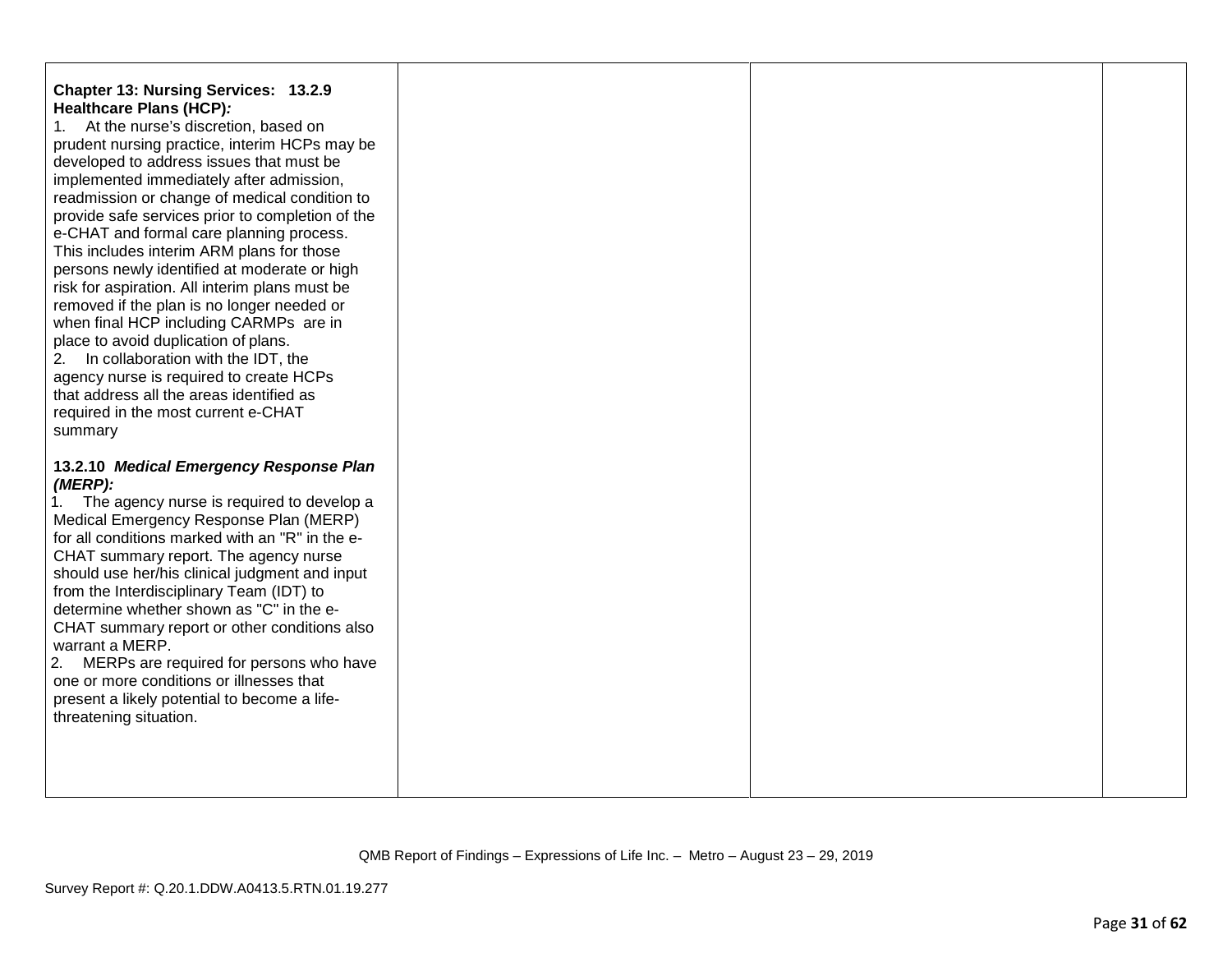| <b>Standard of Care</b>                                                                                                                             | <b>Deficiencies</b>                                                                                                                                     | Agency Plan of Correction, On-going QA/QI<br>& Responsible Party | <b>Date</b><br><b>Due</b> |
|-----------------------------------------------------------------------------------------------------------------------------------------------------|---------------------------------------------------------------------------------------------------------------------------------------------------------|------------------------------------------------------------------|---------------------------|
| Service Domain: Qualified Providers - The State monitors non-licensed/non-certified providers to assure adherence to waiver requirements. The State |                                                                                                                                                         |                                                                  |                           |
|                                                                                                                                                     | implements its policies and procedures for verifying that provider training is conducted in accordance with State requirements and the approved waiver. |                                                                  |                           |
| Tag #1A22 Agency Personnel Competency                                                                                                               | <b>Standard Level Deficiency</b>                                                                                                                        |                                                                  |                           |
| Developmental Disabilities (DD) Waiver Service                                                                                                      | Based on interview, the Agency did not ensure                                                                                                           | Provider:                                                        |                           |
| Standards 2/26/2018; Re-Issue: 12/28/2018; Eff                                                                                                      | training competencies were met for 2 of 19                                                                                                              | <b>State your Plan of Correction for the</b>                     |                           |
| 1/1/2019                                                                                                                                            | Direct Support Personnel.                                                                                                                               | deficiencies cited in this tag here (How is the                  |                           |
| Chapter 13: Nursing Services 13.2.11                                                                                                                |                                                                                                                                                         | deficiency going to be corrected? This can be                    |                           |
| Training and Implementation of Plans:                                                                                                               | When DSP were asked, if the Individual had                                                                                                              | specific to each deficiency cited or if possible an              |                           |
| 1. RNs and LPNs are required to provide                                                                                                             | Diabetes, the following was reported:                                                                                                                   | overall correction?): $\rightarrow$                              |                           |
| Individual Specific Training (IST) regarding                                                                                                        |                                                                                                                                                         |                                                                  |                           |
| <b>HCPs and MERPs.</b>                                                                                                                              | • DSP #710 stated, "I'm not aware of that." As                                                                                                          |                                                                  |                           |
| 2. The agency nurse is required to deliver and                                                                                                      | indicated by the Individual Specific Training                                                                                                           |                                                                  |                           |
| document training for DSP/DSS regarding the                                                                                                         | section of the ISP Residential staff are                                                                                                                |                                                                  |                           |
| healthcare interventions/strategies and MERPs                                                                                                       | required to receive training. (Individual #9)                                                                                                           |                                                                  |                           |
| that the DSP are responsible to implement,                                                                                                          |                                                                                                                                                         |                                                                  |                           |
| clearly indicating level of competency achieved                                                                                                     | When DSP were asked, what steps are you to                                                                                                              |                                                                  |                           |
| by each trainee as described in Chapter 17.10                                                                                                       | take in the event of a medication error, the                                                                                                            | <b>Provider:</b>                                                 |                           |
| Individual-Specific Training.                                                                                                                       | following was reported:                                                                                                                                 | <b>Enter your ongoing Quality</b>                                |                           |
|                                                                                                                                                     |                                                                                                                                                         | <b>Assurance/Quality Improvement processes</b>                   |                           |
| <b>Chapter 17: Training Requirement</b>                                                                                                             | • DSP #580 stated "If it's after hours I would                                                                                                          | as it related to this tag number here (What is                   |                           |
| 17.10 Individual-Specific Training: The                                                                                                             | wait until the next day to contact the nurse,                                                                                                           | going to be done? How many individuals is this                   |                           |
| following are elements of IST: defined standards                                                                                                    | she has extra meds." (Individual #7)                                                                                                                    | going to affect? How often will this be completed?               |                           |
| of performance, curriculum tailored to teach                                                                                                        |                                                                                                                                                         | Who is responsible? What steps will be taken if                  |                           |
| skills and knowledge necessary to meet those                                                                                                        |                                                                                                                                                         | issues are found?): $\rightarrow$                                |                           |
| standards of performance, and formal                                                                                                                | When Direct Support Personnel were asked,                                                                                                               |                                                                  |                           |
| examination or demonstration to verify                                                                                                              | what State Agency do you report suspected                                                                                                               |                                                                  |                           |
| standards of performance, using the established                                                                                                     | Abuse, Neglect or Exploitation, the following                                                                                                           |                                                                  |                           |
| DDSD training levels of awareness, knowledge,                                                                                                       | was reported:                                                                                                                                           |                                                                  |                           |
| and skill.                                                                                                                                          |                                                                                                                                                         |                                                                  |                           |
| Reaching an awareness level may be                                                                                                                  | • DSP #710 stated, "Expressions of Life." Staff                                                                                                         |                                                                  |                           |
| accomplished by reading plans or other                                                                                                              | was not able to identify the State Agency as                                                                                                            |                                                                  |                           |
| information. The trainee is cognizant of                                                                                                            | Division of Health Improvement.                                                                                                                         |                                                                  |                           |
| information related to a person's specific                                                                                                          |                                                                                                                                                         |                                                                  |                           |
| condition. Verbal or written recall of basic                                                                                                        |                                                                                                                                                         |                                                                  |                           |
| information or knowing where to access the                                                                                                          |                                                                                                                                                         |                                                                  |                           |
| information can verify awareness.                                                                                                                   |                                                                                                                                                         |                                                                  |                           |
| Reaching a knowledge level may take the form                                                                                                        |                                                                                                                                                         |                                                                  |                           |
| of observing a plan in action, reading a plan                                                                                                       |                                                                                                                                                         |                                                                  |                           |
| more thoroughly, or having a plan described by                                                                                                      |                                                                                                                                                         |                                                                  |                           |
| the author or their designee. Verbal or written                                                                                                     |                                                                                                                                                         |                                                                  |                           |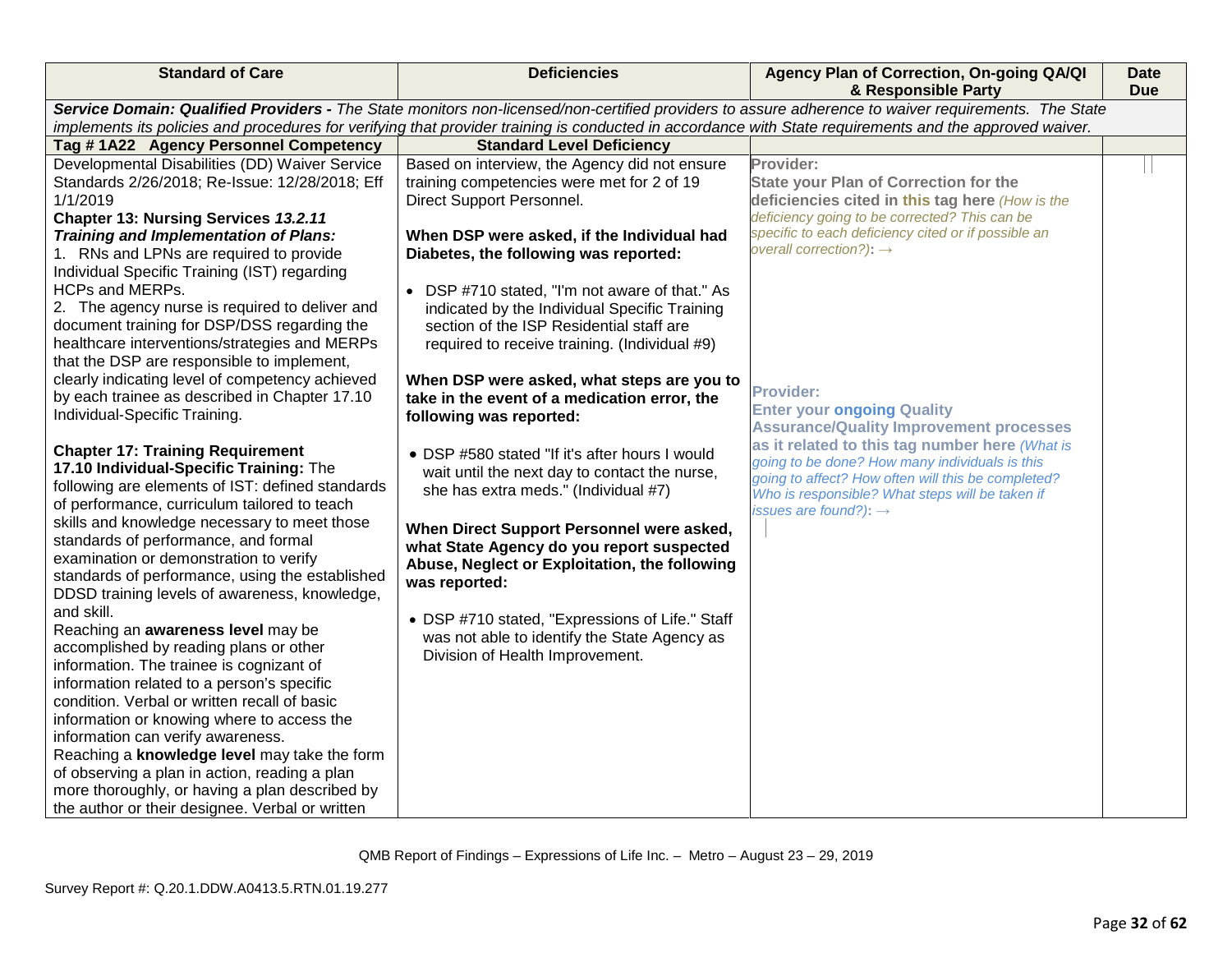| recall or demonstration may verify this level of  |  |  |
|---------------------------------------------------|--|--|
| competence.                                       |  |  |
| Reaching a skill level involves being trained by  |  |  |
| a therapist, nurse, designated or experienced     |  |  |
| designated trainer. The trainer shall demonstrate |  |  |
| the techniques according to the plan. Then they   |  |  |
| observe and provide feedback to the trainee as    |  |  |
| they implement the techniques. This should be     |  |  |
| repeated until competence is demonstrated.        |  |  |
| Demonstration of skill or observed                |  |  |
| implementation of the techniques or strategies    |  |  |
| verifies skill level competence. Trainees should  |  |  |
| be observed on more than one occasion to          |  |  |
| ensure appropriate techniques are maintained      |  |  |
| and to provide additional coaching/feedback.      |  |  |
| Individuals shall receive services from           |  |  |
| competent and qualified Provider Agency           |  |  |
| personnel who must successfully complete IST      |  |  |
| requirements in accordance with the               |  |  |
| specifications described in the ISP of each       |  |  |
| person supported.                                 |  |  |
| IST must be arranged and conducted at<br>1.       |  |  |
| least annually. IST includes training on the ISP  |  |  |
| Desired Outcomes, Action Plans, strategies, and   |  |  |
| information about the person's preferences        |  |  |
| regarding privacy, communication style, and       |  |  |
| routines. More frequent training may be           |  |  |
| necessary if the annual ISP changes before the    |  |  |
| year ends.                                        |  |  |
| 2.<br>IST for therapy-related WDSI, HCPs,         |  |  |
| MERPs, CARMPs, PBSA, PBSP, and BCIP,              |  |  |
| must occur at least annually and more often if    |  |  |
| plans change, or if monitoring by the plan author |  |  |
| or agency finds incorrect implementation, when    |  |  |
| new DSP or CM are assigned to work with a         |  |  |
| person, or when an existing DSP or CM requires    |  |  |
| a refresher.                                      |  |  |
| 3. The competency level of the training is        |  |  |
| based on the IST section of the ISP.              |  |  |
| 4. The person should be present for and           |  |  |
| involved in IST whenever possible.                |  |  |
| 5. Provider Agencies are responsible for          |  |  |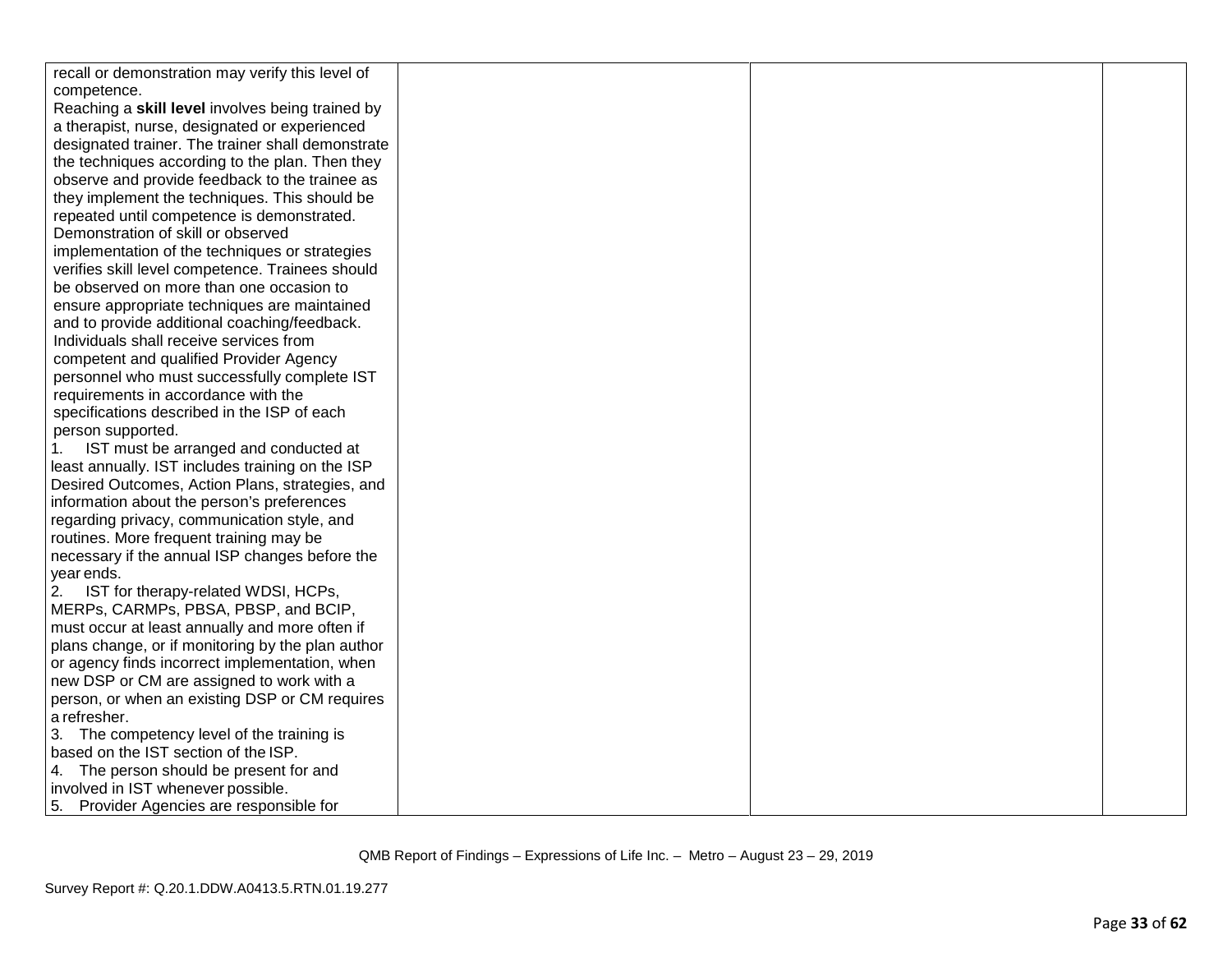| tracking of IST requirements.                       |  |  |
|-----------------------------------------------------|--|--|
| 6. Provider Agencies must arrange and ensure        |  |  |
| that DSP's are trained on the contents of the       |  |  |
| plans in accordance with timelines indicated in     |  |  |
| the Individual-Specific Training Requirements:      |  |  |
| Support Plans section of the ISP and notify the     |  |  |
| plan authors when new DSP are hired to arrange      |  |  |
| for trainings.                                      |  |  |
| 7. If a therapist, BSC, nurse, or other author of a |  |  |
| plan, healthcare or otherwise, chooses to           |  |  |
| designate a trainer, that person is still           |  |  |
| responsible for providing the curriculum to the     |  |  |
| designated trainer. The author of the plan is also  |  |  |
| responsible for ensuring the designated trainer     |  |  |
|                                                     |  |  |
| is verifying competency in alignment with their     |  |  |
| curriculum, doing periodic quality assurance        |  |  |
| checks with their designated trainer, and re-       |  |  |
| certifying the designated trainer at least annually |  |  |
| and/or when there is a change to a person's         |  |  |
| plan.                                               |  |  |
|                                                     |  |  |
|                                                     |  |  |
|                                                     |  |  |
|                                                     |  |  |
|                                                     |  |  |
|                                                     |  |  |
|                                                     |  |  |
|                                                     |  |  |
|                                                     |  |  |
|                                                     |  |  |
|                                                     |  |  |
|                                                     |  |  |
|                                                     |  |  |
|                                                     |  |  |
|                                                     |  |  |
|                                                     |  |  |
|                                                     |  |  |
|                                                     |  |  |
|                                                     |  |  |
|                                                     |  |  |
|                                                     |  |  |
|                                                     |  |  |
|                                                     |  |  |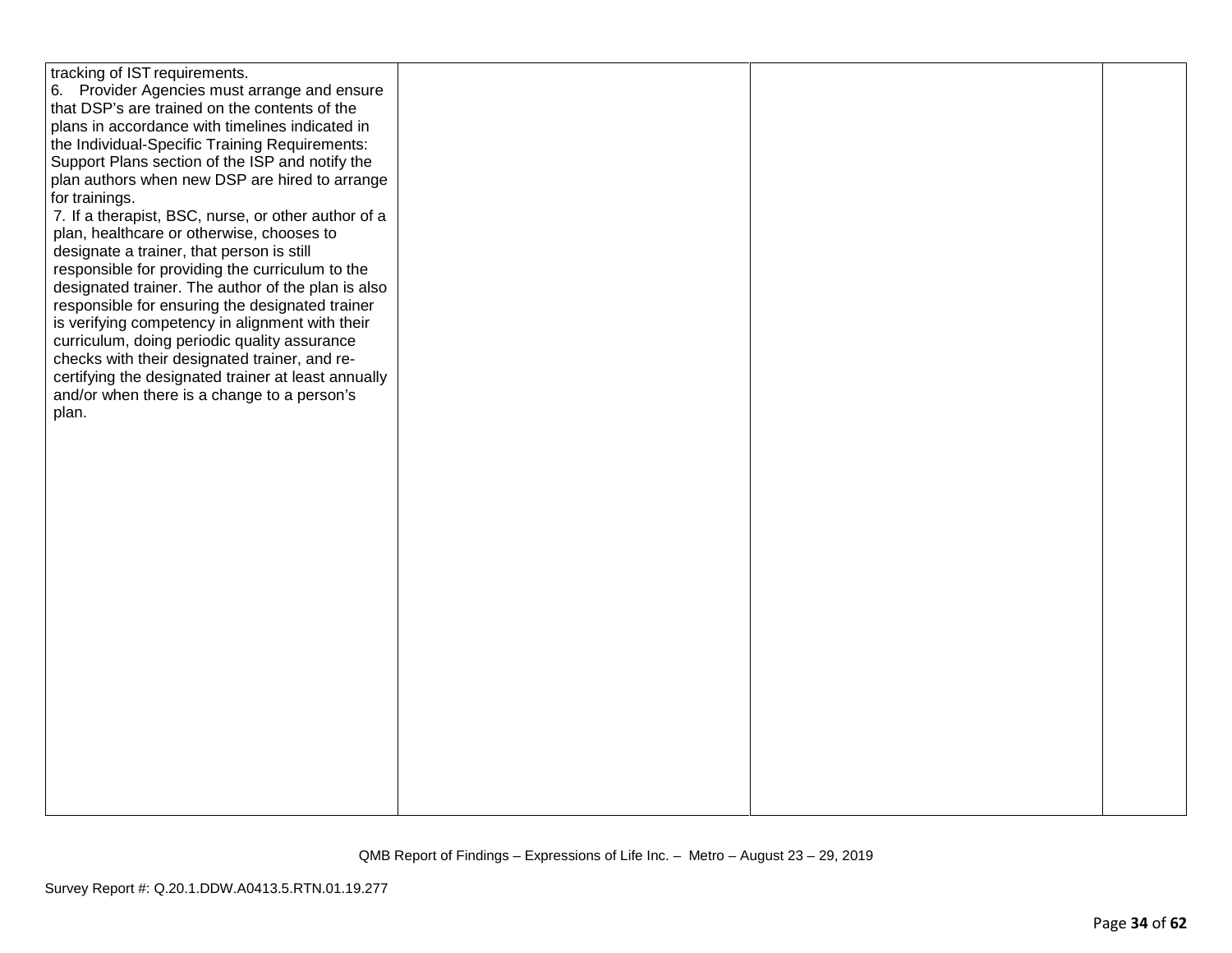| Tag # 1A37 Individual Specific Training                | <b>Standard Level Deficiency</b>                |                                                                                                      |  |
|--------------------------------------------------------|-------------------------------------------------|------------------------------------------------------------------------------------------------------|--|
| Developmental Disabilities (DD) Waiver Service         | Based on record review, the Agency did not      | Provider:                                                                                            |  |
| Standards 2/26/2018; Re-Issue: 12/28/2018; Eff         | ensure that Individual Specific Training        | <b>State your Plan of Correction for the</b>                                                         |  |
| 1/1/2019                                               | requirements were met for 5 of 109 Agency       | deficiencies cited in this tag here (How is the                                                      |  |
| Chapter 17: Training Requirements: The                 | Personnel.                                      | deficiency going to be corrected? This can be                                                        |  |
| purpose of this chapter is to outline                  |                                                 | specific to each deficiency cited or if possible an                                                  |  |
| requirements for completing, reporting and             | Review of personnel records found no evidence   | overall correction?): $\rightarrow$                                                                  |  |
| documenting DDSD training requirements for             | of the following:                               |                                                                                                      |  |
| DD Waiver Provider Agencies as well as                 |                                                 |                                                                                                      |  |
| requirements for certified trainers or mentors of      | <b>Direct Support Personnel (DSP):</b>          |                                                                                                      |  |
| DDSD Core curriculum training.                         | • Individual Specific Training (#563, 567, 703, |                                                                                                      |  |
| <b>17.1 Training Requirements for Direct</b>           | 708, 709)                                       |                                                                                                      |  |
| <b>Support Personnel and Direct Support</b>            |                                                 |                                                                                                      |  |
| <b>Supervisors:</b> Direct Support Personnel (DSP)     |                                                 |                                                                                                      |  |
| and Direct Support Supervisors (DSS) include           |                                                 | <b>Provider:</b>                                                                                     |  |
| staff and contractors from agencies providing          |                                                 | <b>Enter your ongoing Quality</b>                                                                    |  |
| the following services: Supported Living, Family       |                                                 | <b>Assurance/Quality Improvement processes</b>                                                       |  |
| Living, CIHS, IMLS, CCS, CIE and Crisis                |                                                 | as it related to this tag number here (What is                                                       |  |
| Supports.                                              |                                                 | going to be done? How many individuals is this<br>going to affect? How often will this be completed? |  |
| 1. DSP/DSS must successfully:                          |                                                 | Who is responsible? What steps will be taken if                                                      |  |
| a. Complete IST requirements in accordance             |                                                 | issues are found?): $\rightarrow$                                                                    |  |
| with the specifications described in the ISP           |                                                 |                                                                                                      |  |
| of each person supported and as outlined in            |                                                 |                                                                                                      |  |
| 17.10 Individual-Specific Training below.              |                                                 |                                                                                                      |  |
| b. Complete training on DOH-approved ANE               |                                                 |                                                                                                      |  |
| reporting procedures in accordance with<br>NMAC 7.1.14 |                                                 |                                                                                                      |  |
| c. Complete training in universal precautions.         |                                                 |                                                                                                      |  |
| The training materials shall meet                      |                                                 |                                                                                                      |  |
| Occupational Safety and Health                         |                                                 |                                                                                                      |  |
| Administration (OSHA) requirements                     |                                                 |                                                                                                      |  |
| d. Complete and maintain certification in First        |                                                 |                                                                                                      |  |
| Aid and CPR. The training materials shall              |                                                 |                                                                                                      |  |
| meet OSHA requirements/guidelines.                     |                                                 |                                                                                                      |  |
| e. Complete relevant training in accordance            |                                                 |                                                                                                      |  |
| with OSHA requirements (if job involves                |                                                 |                                                                                                      |  |
| exposure to hazardous chemicals).                      |                                                 |                                                                                                      |  |
| f. Become certified in a DDSD-approved                 |                                                 |                                                                                                      |  |
| system of crisis prevention and intervention           |                                                 |                                                                                                      |  |
| (e.g., MANDT, Handle with Care, CPI)                   |                                                 |                                                                                                      |  |
| before using EPR. Agency DSP and DSS                   |                                                 |                                                                                                      |  |
| shall maintain certification in a DDSD-                |                                                 |                                                                                                      |  |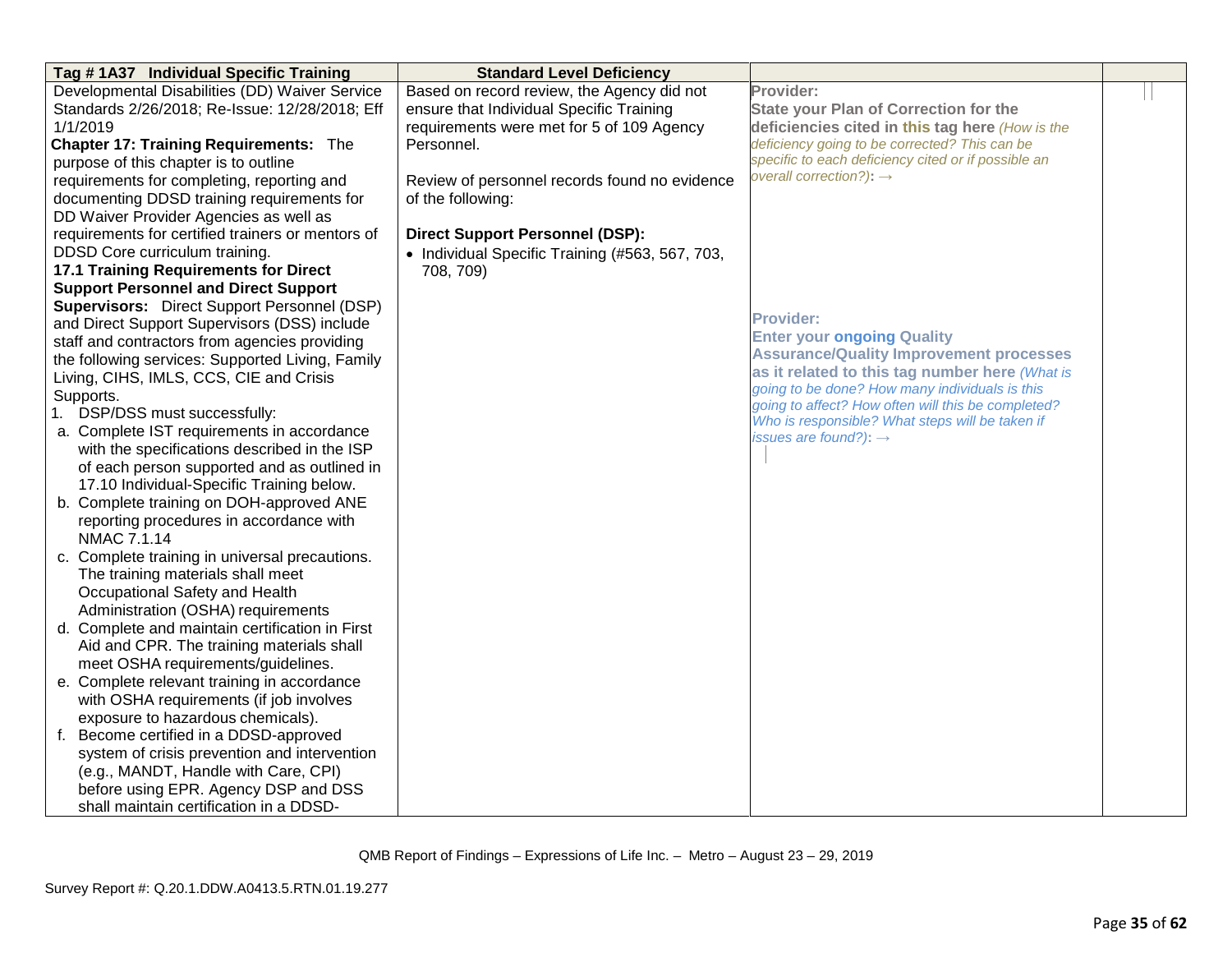| approved system if any person they support<br>has a BCIP that includes the use of EPR. |  |  |
|----------------------------------------------------------------------------------------|--|--|
| g. Complete and maintain certification in a                                            |  |  |
|                                                                                        |  |  |
| DDSD-approved medication course if                                                     |  |  |
| required to assist with medication delivery.                                           |  |  |
| h. Complete training regarding the HIPAA.                                              |  |  |
| 2. Any staff being used in an emergency to                                             |  |  |
| fill in or cover a shift must have at a minimum                                        |  |  |
| the DDSD required core trainings and be on                                             |  |  |
| shift with a DSP who has completed the                                                 |  |  |
| relevant IST.                                                                          |  |  |
| 17.10 Individual-Specific Training: The                                                |  |  |
| following are elements of IST: defined                                                 |  |  |
| standards of performance, curriculum tailored to                                       |  |  |
| teach skills and knowledge necessary to meet                                           |  |  |
| those standards of performance, and formal                                             |  |  |
| examination or demonstration to verify                                                 |  |  |
| standards of performance, using the established                                        |  |  |
| DDSD training levels of awareness, knowledge,                                          |  |  |
| and skill.                                                                             |  |  |
| Reaching an awareness level may be                                                     |  |  |
| accomplished by reading plans or other                                                 |  |  |
| information. The trainee is cognizant of                                               |  |  |
| information related to a person's specific                                             |  |  |
| condition. Verbal or written recall of basic                                           |  |  |
| information or knowing where to access the                                             |  |  |
| information can verify awareness.                                                      |  |  |
| Reaching a knowledge level may take the form                                           |  |  |
| of observing a plan in action, reading a plan                                          |  |  |
| more thoroughly, or having a plan described by                                         |  |  |
| the author or their designee. Verbal or written                                        |  |  |
| recall or demonstration may verify this level of                                       |  |  |
| competence.                                                                            |  |  |
| Reaching a skill level involves being trained by                                       |  |  |
| a therapist, nurse, designated or experienced                                          |  |  |
| designated trainer. The trainer shall                                                  |  |  |
| demonstrate the techniques according to the                                            |  |  |
| plan. Then they observe and provide feedback                                           |  |  |
| to the trainee as they implement the techniques.                                       |  |  |
| This should be repeated until competence is                                            |  |  |
| demonstrated. Demonstration of skill or                                                |  |  |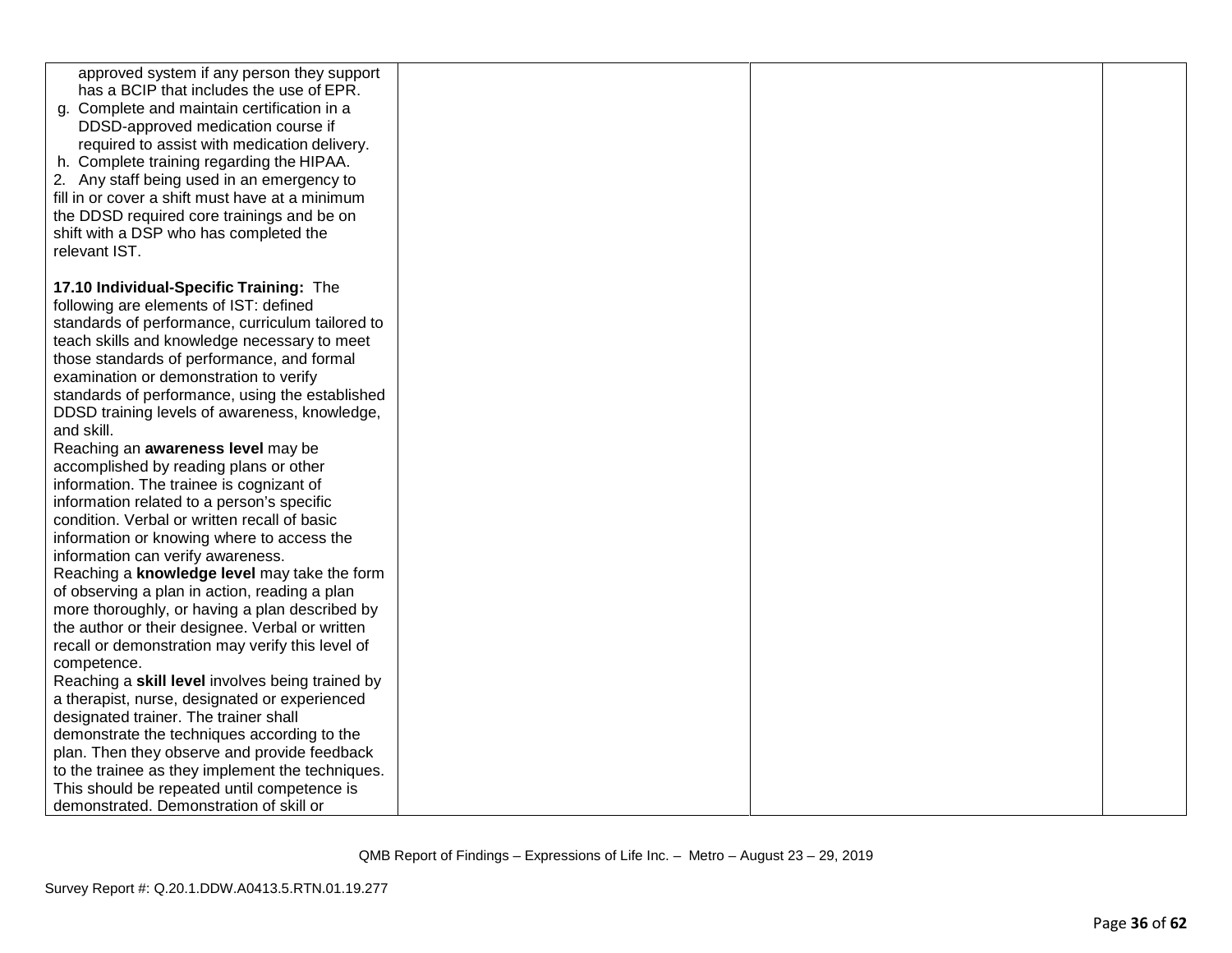| observed implementation of the techniques or      |  |  |
|---------------------------------------------------|--|--|
| strategies verifies skill level competence.       |  |  |
| Trainees should be observed on more than one      |  |  |
| occasion to ensure appropriate techniques are     |  |  |
| maintained and to provide additional              |  |  |
| coaching/feedback.                                |  |  |
| Individuals shall receive services from competent |  |  |
| and qualified Provider Agency personnel who       |  |  |
| must successfully complete IST requirements in    |  |  |
| accordance with the specifications described in   |  |  |
| the ISP of each person supported.                 |  |  |
| 1. IST must be arranged and conducted at          |  |  |
| least annually. IST includes training on the ISP  |  |  |
| Desired Outcomes, Action Plans, strategies,       |  |  |
| and information about the person's preferences    |  |  |
| regarding privacy, communication style, and       |  |  |
| routines. More frequent training may be           |  |  |
| necessary if the annual ISP changes before the    |  |  |
| year ends.                                        |  |  |
| 2. IST for therapy-related WDSI, HCPs,            |  |  |
| MERPs, CARMPs, PBSA, PBSP, and BCIP,              |  |  |
| must occur at least annually and more often if    |  |  |
| plans change, or if monitoring by the plan        |  |  |
| author or agency finds incorrect implementation,  |  |  |
| when new DSP or CM are assigned to work           |  |  |
| with a person, or when an existing DSP or CM      |  |  |
| requires a refresher.                             |  |  |
| 3. The competency level of the training is        |  |  |
| based on the IST section of the ISP.              |  |  |
| 4. The person should be present for and           |  |  |
| involved in IST whenever possible.                |  |  |
| 5. Provider Agencies are responsible for          |  |  |
| tracking of IST requirements.                     |  |  |
| 6. Provider Agencies must arrange and             |  |  |
| ensure that DSP's are trained on the contents of  |  |  |
| the plans in accordance with timelines indicated  |  |  |
| in the Individual-Specific Training               |  |  |
| Requirements: Support Plans section of the ISP    |  |  |
| and notify the plan authors when new DSP are      |  |  |
| hired to arrange for trainings.                   |  |  |
| 7. If a therapist, BSC, nurse, or other author of |  |  |
| a plan, healthcare or otherwise, chooses to       |  |  |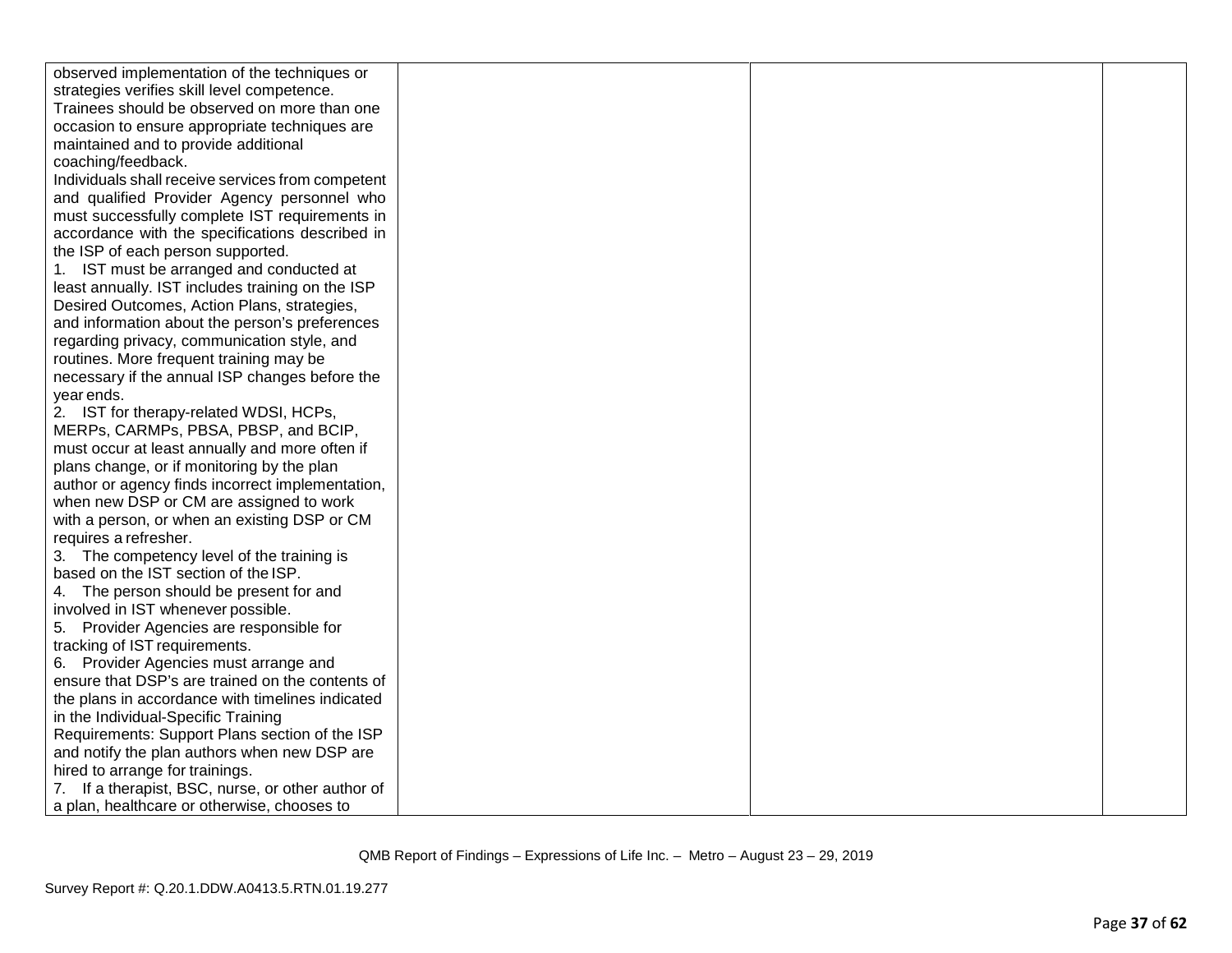| designate a trainer, that person is still<br>responsible for providing the curriculum to the<br>designated trainer. The author of the plan is<br>also responsible for ensuring the designated<br>trainer is verifying competency in alignment with<br>their curriculum, doing periodic quality<br>assurance checks with their designated trainer,<br>and re-certifying the designated trainer at least<br>annually and/or when there is a change to a<br>person's plan. |  |  |
|-------------------------------------------------------------------------------------------------------------------------------------------------------------------------------------------------------------------------------------------------------------------------------------------------------------------------------------------------------------------------------------------------------------------------------------------------------------------------|--|--|
| 17.10.1 IST Training Rosters: IST Training                                                                                                                                                                                                                                                                                                                                                                                                                              |  |  |
| Rosters are required for all IST trainings:                                                                                                                                                                                                                                                                                                                                                                                                                             |  |  |
| 1. IST Training Rosters must include:                                                                                                                                                                                                                                                                                                                                                                                                                                   |  |  |
| a. the name of the person receiving DD                                                                                                                                                                                                                                                                                                                                                                                                                                  |  |  |
| Waiver services;                                                                                                                                                                                                                                                                                                                                                                                                                                                        |  |  |
| b. the date of the training;                                                                                                                                                                                                                                                                                                                                                                                                                                            |  |  |
| c. IST topic for the training;                                                                                                                                                                                                                                                                                                                                                                                                                                          |  |  |
| d. the signature of each trainee;                                                                                                                                                                                                                                                                                                                                                                                                                                       |  |  |
| e. the role of each trainee (e.g., CIHS staff,                                                                                                                                                                                                                                                                                                                                                                                                                          |  |  |
| CIE staff, family, etc.); and                                                                                                                                                                                                                                                                                                                                                                                                                                           |  |  |
| f. the signature and title or role of the                                                                                                                                                                                                                                                                                                                                                                                                                               |  |  |
| trainer.                                                                                                                                                                                                                                                                                                                                                                                                                                                                |  |  |
| 2. A competency based training roster                                                                                                                                                                                                                                                                                                                                                                                                                                   |  |  |
| (required for CARMPs) includes all information<br>above but also includes the level of training                                                                                                                                                                                                                                                                                                                                                                         |  |  |
| (awareness, knowledge, or skilled) the trainee                                                                                                                                                                                                                                                                                                                                                                                                                          |  |  |
| has attained. (See Chapter 5.5 Aspiration Risk                                                                                                                                                                                                                                                                                                                                                                                                                          |  |  |
| Management for more details about CARMPs.)                                                                                                                                                                                                                                                                                                                                                                                                                              |  |  |
| 3. A copy of the training roster is submitted to                                                                                                                                                                                                                                                                                                                                                                                                                        |  |  |
| the agency employing the staff trained within                                                                                                                                                                                                                                                                                                                                                                                                                           |  |  |
| seven calendar days of the training date. The                                                                                                                                                                                                                                                                                                                                                                                                                           |  |  |
| original is retained by the trainer.                                                                                                                                                                                                                                                                                                                                                                                                                                    |  |  |
|                                                                                                                                                                                                                                                                                                                                                                                                                                                                         |  |  |
|                                                                                                                                                                                                                                                                                                                                                                                                                                                                         |  |  |
|                                                                                                                                                                                                                                                                                                                                                                                                                                                                         |  |  |
|                                                                                                                                                                                                                                                                                                                                                                                                                                                                         |  |  |
|                                                                                                                                                                                                                                                                                                                                                                                                                                                                         |  |  |
|                                                                                                                                                                                                                                                                                                                                                                                                                                                                         |  |  |
|                                                                                                                                                                                                                                                                                                                                                                                                                                                                         |  |  |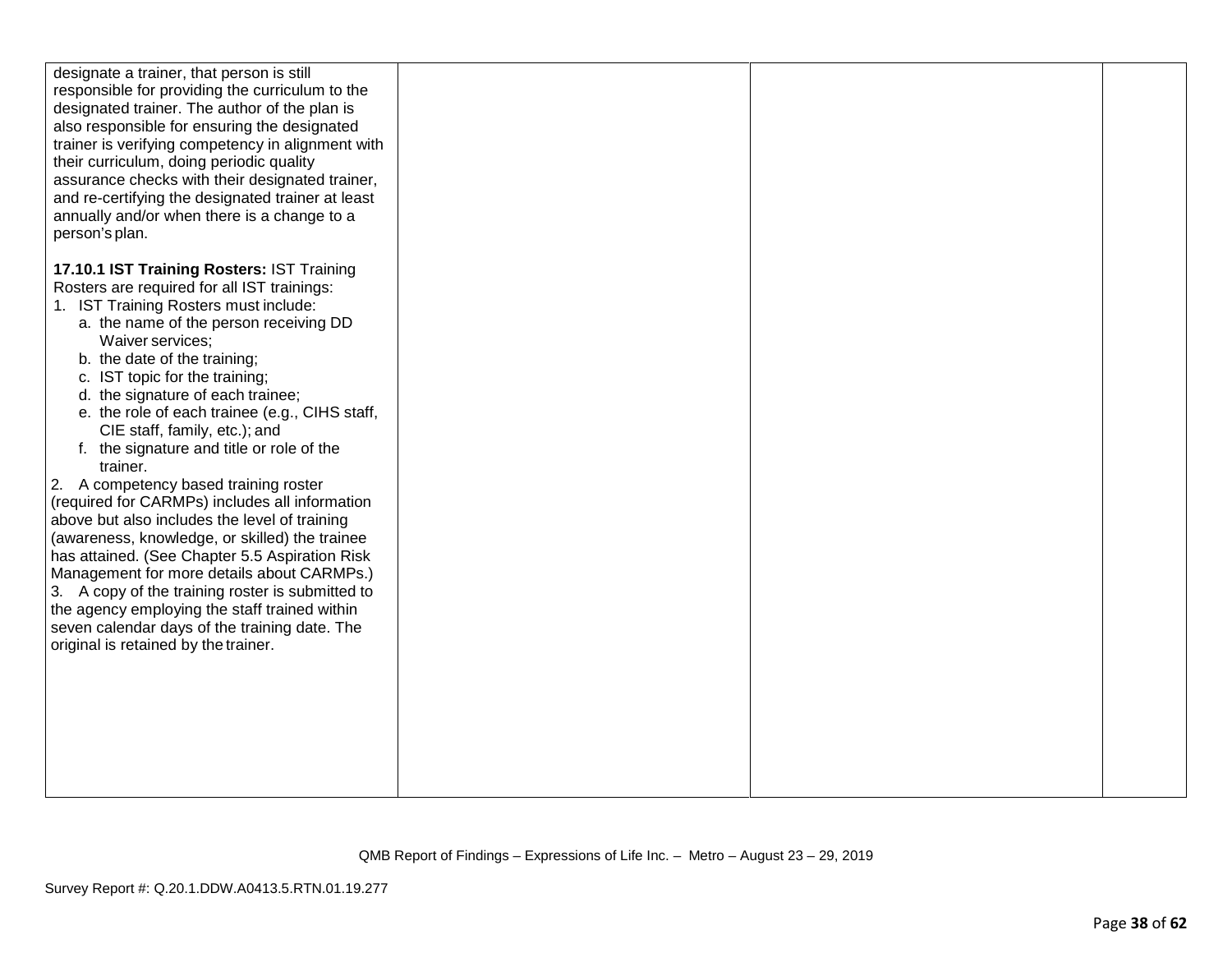| <b>Standard of Care</b>                                                                                                                                                                                                                                                                                                                                                                                                                                                                                                                                                                                                                                                                                                                                                                                                                                                                                                                                                                                                                                                                                                                                                                                                                                                                                                                                                                                                                                                                            | <b>Deficiencies</b>                                                                                                                                                                                                                                                                                                                                                                                                                                                                                                                                                                                                                                             | Agency Plan of Correction, On-going QA/QI<br>& Responsible Party                                                                                                                                                                                                                                                                                                                                                                                                                                                                                                                                                         | Date<br><b>Due</b> |
|----------------------------------------------------------------------------------------------------------------------------------------------------------------------------------------------------------------------------------------------------------------------------------------------------------------------------------------------------------------------------------------------------------------------------------------------------------------------------------------------------------------------------------------------------------------------------------------------------------------------------------------------------------------------------------------------------------------------------------------------------------------------------------------------------------------------------------------------------------------------------------------------------------------------------------------------------------------------------------------------------------------------------------------------------------------------------------------------------------------------------------------------------------------------------------------------------------------------------------------------------------------------------------------------------------------------------------------------------------------------------------------------------------------------------------------------------------------------------------------------------|-----------------------------------------------------------------------------------------------------------------------------------------------------------------------------------------------------------------------------------------------------------------------------------------------------------------------------------------------------------------------------------------------------------------------------------------------------------------------------------------------------------------------------------------------------------------------------------------------------------------------------------------------------------------|--------------------------------------------------------------------------------------------------------------------------------------------------------------------------------------------------------------------------------------------------------------------------------------------------------------------------------------------------------------------------------------------------------------------------------------------------------------------------------------------------------------------------------------------------------------------------------------------------------------------------|--------------------|
|                                                                                                                                                                                                                                                                                                                                                                                                                                                                                                                                                                                                                                                                                                                                                                                                                                                                                                                                                                                                                                                                                                                                                                                                                                                                                                                                                                                                                                                                                                    | Service Domain: Health and Welfare - The state, on an ongoing basis, identifies, addresses and seeks to prevent occurrences of abuse, neglect and                                                                                                                                                                                                                                                                                                                                                                                                                                                                                                               | exploitation. Individuals shall be afforded their basic human rights. The provider supports individuals to access needed healthcare services in a timely manner.                                                                                                                                                                                                                                                                                                                                                                                                                                                         |                    |
| Tag #1A08.2 Administrative Case File:                                                                                                                                                                                                                                                                                                                                                                                                                                                                                                                                                                                                                                                                                                                                                                                                                                                                                                                                                                                                                                                                                                                                                                                                                                                                                                                                                                                                                                                              | <b>Standard Level Deficiency</b>                                                                                                                                                                                                                                                                                                                                                                                                                                                                                                                                                                                                                                |                                                                                                                                                                                                                                                                                                                                                                                                                                                                                                                                                                                                                          |                    |
| <b>Healthcare Requirements &amp; Follow-up</b>                                                                                                                                                                                                                                                                                                                                                                                                                                                                                                                                                                                                                                                                                                                                                                                                                                                                                                                                                                                                                                                                                                                                                                                                                                                                                                                                                                                                                                                     |                                                                                                                                                                                                                                                                                                                                                                                                                                                                                                                                                                                                                                                                 |                                                                                                                                                                                                                                                                                                                                                                                                                                                                                                                                                                                                                          |                    |
| Developmental Disabilities (DD) Waiver Service<br>Standards 2/26/2018; Re-Issue: 12/28/2018; Eff<br>1/1/2019<br><b>Chapter 3 Safeguards: 3.1.1 Decision</b><br><b>Consultation Process (DCP): Health decisions</b><br>are the sole domain of waiver participants, their<br>guardians or healthcare decision makers.<br>Participants and their healthcare decision<br>makers can confidently make decisions that are<br>compatible with their personal and cultural<br>values. Provider Agencies are required to<br>support the informed decision making of waiver<br>participants by supporting access to medical<br>consultation, information, and other available<br>resources according to the following:<br>The DCP is used when a person or his/her<br>1.<br>guardian/healthcare decision maker has<br>concerns, needs more information about health-<br>related issues, or has decided not to follow all or<br>part of an order, recommendation, or<br>suggestion. This includes, but is not limited to:<br>a. medical orders or recommendations from<br>the Primary Care Practitioner, Specialists<br>or other licensed medical or healthcare<br>practitioners such as a Nurse Practitioner<br>(NP or CNP), Physician Assistant (PA) or<br>Dentist;<br>b. clinical recommendations made by<br>registered/licensed clinicians who are<br>either members of the IDT or clinicians who<br>have performed an evaluation such as a<br>video-fluoroscopy;<br>c. health related recommendations or | Based on record review and interview, the<br>Agency did not provide documentation of annual<br>physical examinations and/or other<br>examinations as specified by a licensed<br>physician for 1 of 22 individuals receiving Living<br>Care Arrangements and Community Inclusion.<br>Review of the administrative individual case files<br>revealed the following items were not found,<br>incomplete, and/or not current:<br><b>Psychiatric Exam</b><br>• Individual #1 - As indicated by collateral<br>documentation reviewed, the exam was<br>completed on 5/29/2018. Follow-up was to be<br>completed in 3 months. No evidence of exam<br>results was found. | Provider:<br><b>State your Plan of Correction for the</b><br>deficiencies cited in this tag here (How is the<br>deficiency going to be corrected? This can be<br>specific to each deficiency cited or if possible an<br>overall correction?): $\rightarrow$<br><b>Provider:</b><br><b>Enter your ongoing Quality</b><br><b>Assurance/Quality Improvement processes</b><br>as it related to this tag number here (What is<br>going to be done? How many individuals is this<br>going to affect? How often will this be completed?<br>Who is responsible? What steps will be taken if<br>issues are found?): $\rightarrow$ |                    |
| suggestions from oversight activities such<br>as the Individual Quality Review (IQR) or                                                                                                                                                                                                                                                                                                                                                                                                                                                                                                                                                                                                                                                                                                                                                                                                                                                                                                                                                                                                                                                                                                                                                                                                                                                                                                                                                                                                            |                                                                                                                                                                                                                                                                                                                                                                                                                                                                                                                                                                                                                                                                 |                                                                                                                                                                                                                                                                                                                                                                                                                                                                                                                                                                                                                          |                    |
| other DOH review or oversight activities;                                                                                                                                                                                                                                                                                                                                                                                                                                                                                                                                                                                                                                                                                                                                                                                                                                                                                                                                                                                                                                                                                                                                                                                                                                                                                                                                                                                                                                                          |                                                                                                                                                                                                                                                                                                                                                                                                                                                                                                                                                                                                                                                                 |                                                                                                                                                                                                                                                                                                                                                                                                                                                                                                                                                                                                                          |                    |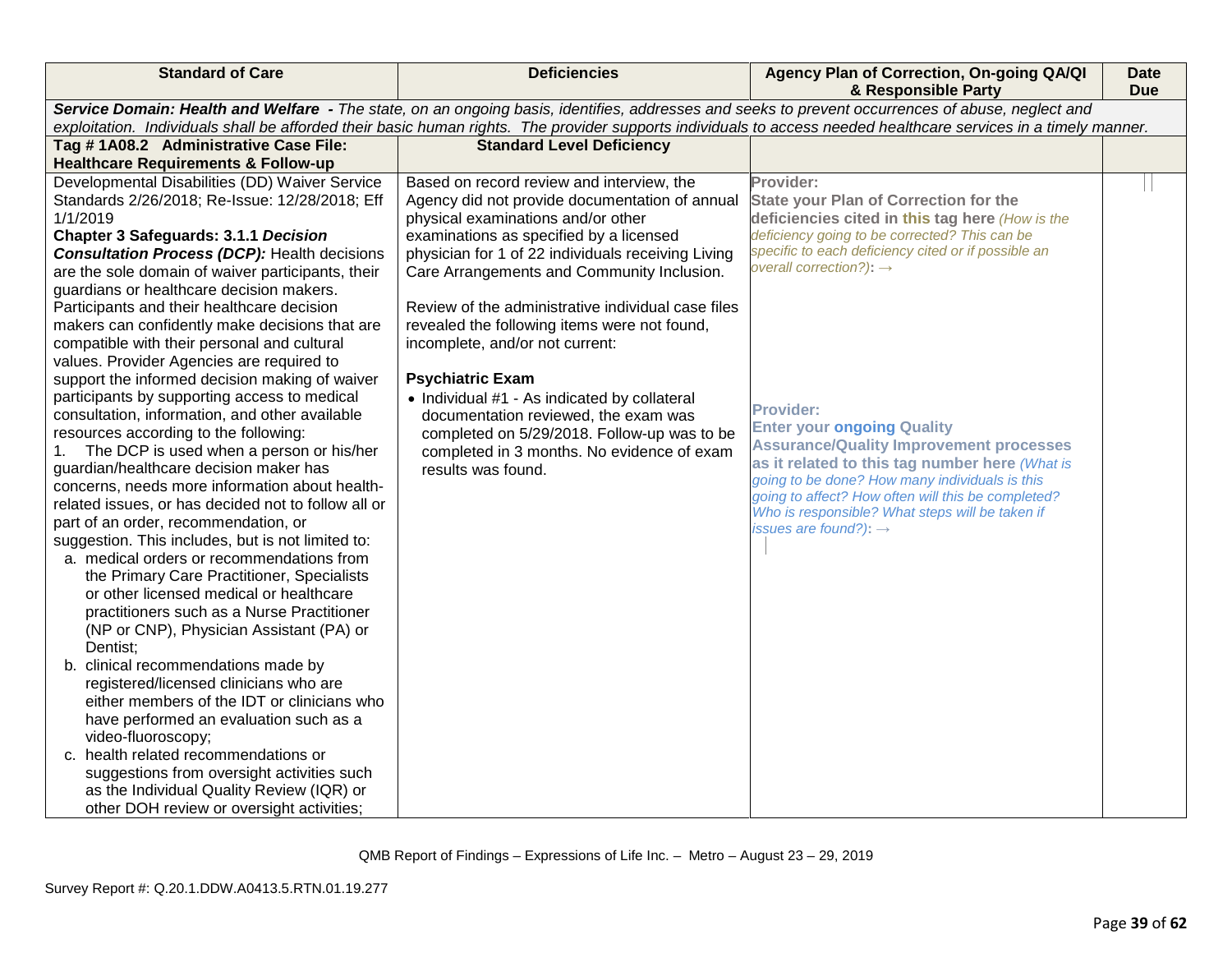| and                                               |  |  |
|---------------------------------------------------|--|--|
| recommendations made through a<br>d.              |  |  |
| Healthcare Plan (HCP), including a                |  |  |
| <b>Comprehensive Aspiration Risk</b>              |  |  |
| Management Plan (CARMP), or another               |  |  |
| plan.                                             |  |  |
|                                                   |  |  |
| 2. When the person/guardian disagrees             |  |  |
| with a recommendation or does not agree           |  |  |
| with the implementation of that                   |  |  |
|                                                   |  |  |
| recommendation, Provider Agencies follow          |  |  |
| the DCP and attend the meeting                    |  |  |
| coordinated by the CM. During this                |  |  |
| meeting:                                          |  |  |
| a. Providers inform the person/guardian of        |  |  |
| the rationale for that recommendation,            |  |  |
| so that the benefit is made clear. This           |  |  |
| will be done in layman's terms and will           |  |  |
| include basic sharing of information              |  |  |
| designed to assist the person/guardian            |  |  |
| with understanding the risks and benefits         |  |  |
| of the recommendation.                            |  |  |
| b. The information will be focused on the         |  |  |
| specific area of concern by the                   |  |  |
| person/guardian. Alternatives should be           |  |  |
| presented, when available, if the guardian        |  |  |
| is interested in considering other options        |  |  |
| for implementation.                               |  |  |
| c. Providers support the person/guardian to       |  |  |
| make an informed decision.                        |  |  |
| d. The decision made by the                       |  |  |
| person/guardian during the meeting is             |  |  |
| accepted; plans are modified; and the             |  |  |
| IDT honors this health decision in every          |  |  |
|                                                   |  |  |
| setting.                                          |  |  |
| <b>Chapter 20: Provider Documentation and</b>     |  |  |
| <b>Client Records: 20.2 Client Records</b>        |  |  |
|                                                   |  |  |
| Requirements: All DD Waiver Provider              |  |  |
| Agencies are required to create and maintain      |  |  |
| individual client records. The contents of client |  |  |
| records vary depending on the unique needs of     |  |  |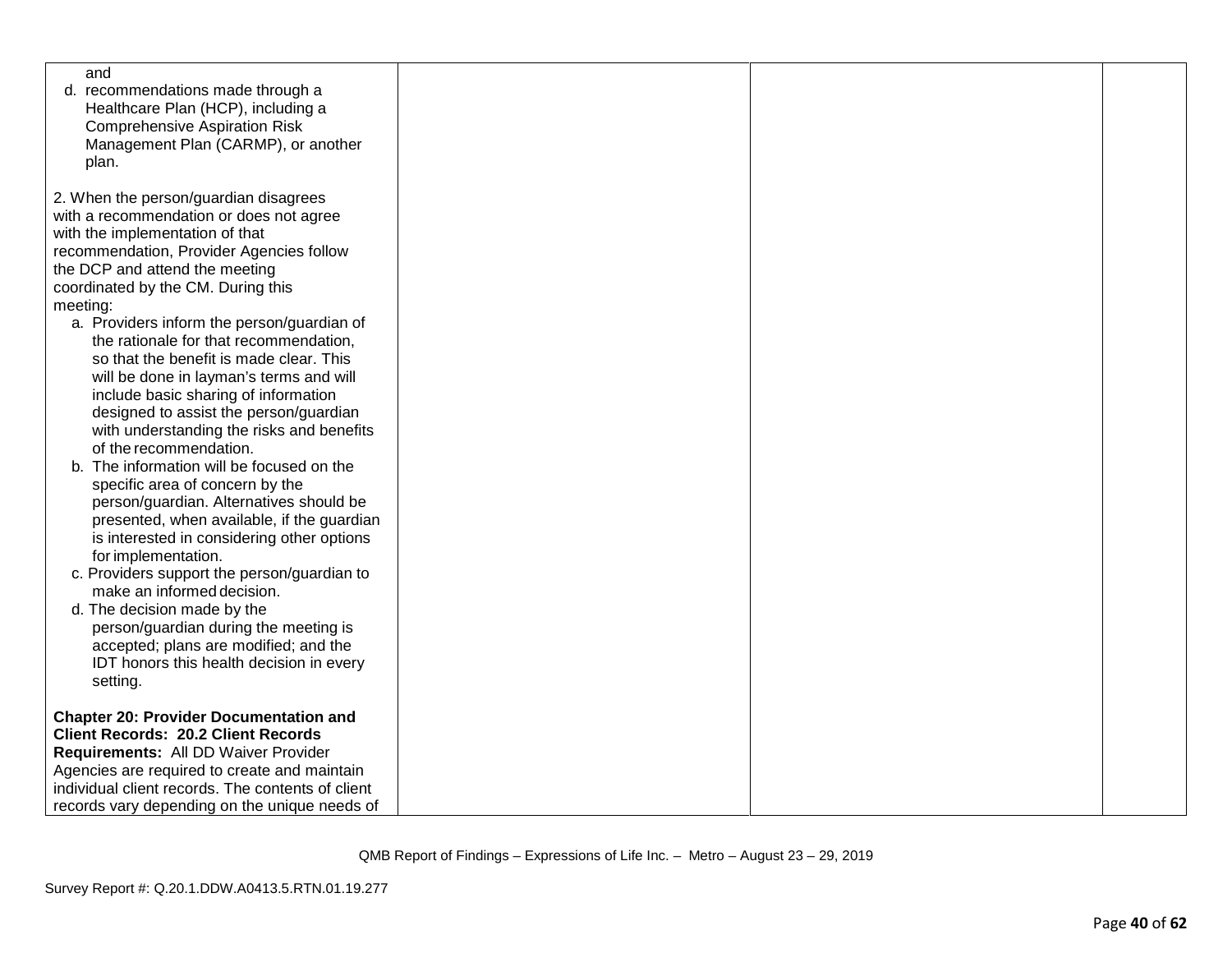| the person receiving services and the resultant    |  |  |
|----------------------------------------------------|--|--|
| information produced. The extent of                |  |  |
| documentation required for individual client       |  |  |
| records per service type depends on the location   |  |  |
| of the file, the type of service being provided,   |  |  |
| and the information necessary.                     |  |  |
| DD Waiver Provider Agencies are required to        |  |  |
| adhere to the following:                           |  |  |
| Client records must contain all documents          |  |  |
| essential to the service being provided and        |  |  |
| essential to ensuring the health and safety of     |  |  |
| the person during the provision of the service.    |  |  |
| Provider Agencies must have readily                |  |  |
| accessible records in home and community           |  |  |
| settings in paper or electronic form. Secure       |  |  |
| access to electronic records through the Therap    |  |  |
| web based system using computers or mobile         |  |  |
| devices is acceptable.                             |  |  |
| 3. Provider Agencies are responsible for           |  |  |
| ensuring that all plans created by nurses, RDs,    |  |  |
| therapists or BSCs are present in all needed       |  |  |
| settings.                                          |  |  |
| 4. Provider Agencies must maintain records         |  |  |
| of all documents produced by agency personnel      |  |  |
| or contractors on behalf of each person,           |  |  |
| including any routine notes or data, annual        |  |  |
| assessments, semi-annual reports, evidence of      |  |  |
| training provided/received, progress notes, and    |  |  |
| any other interactions for which billing is        |  |  |
| generated.                                         |  |  |
| Each Provider Agency is responsible for<br>5.      |  |  |
| maintaining the daily or other contact notes       |  |  |
| documenting the nature and frequency of            |  |  |
| service delivery, as well as data tracking only    |  |  |
| for the services provided by their agency.         |  |  |
| The current Client File Matrix found in<br>6.      |  |  |
| Appendix A Client File Matrix details the          |  |  |
| minimum requirements for records to be stored      |  |  |
| in agency office files, the delivery site, or with |  |  |
| DSP while providing services in the community.     |  |  |
| All records pertaining to JCMs must be             |  |  |
| retained permanently and must be made              |  |  |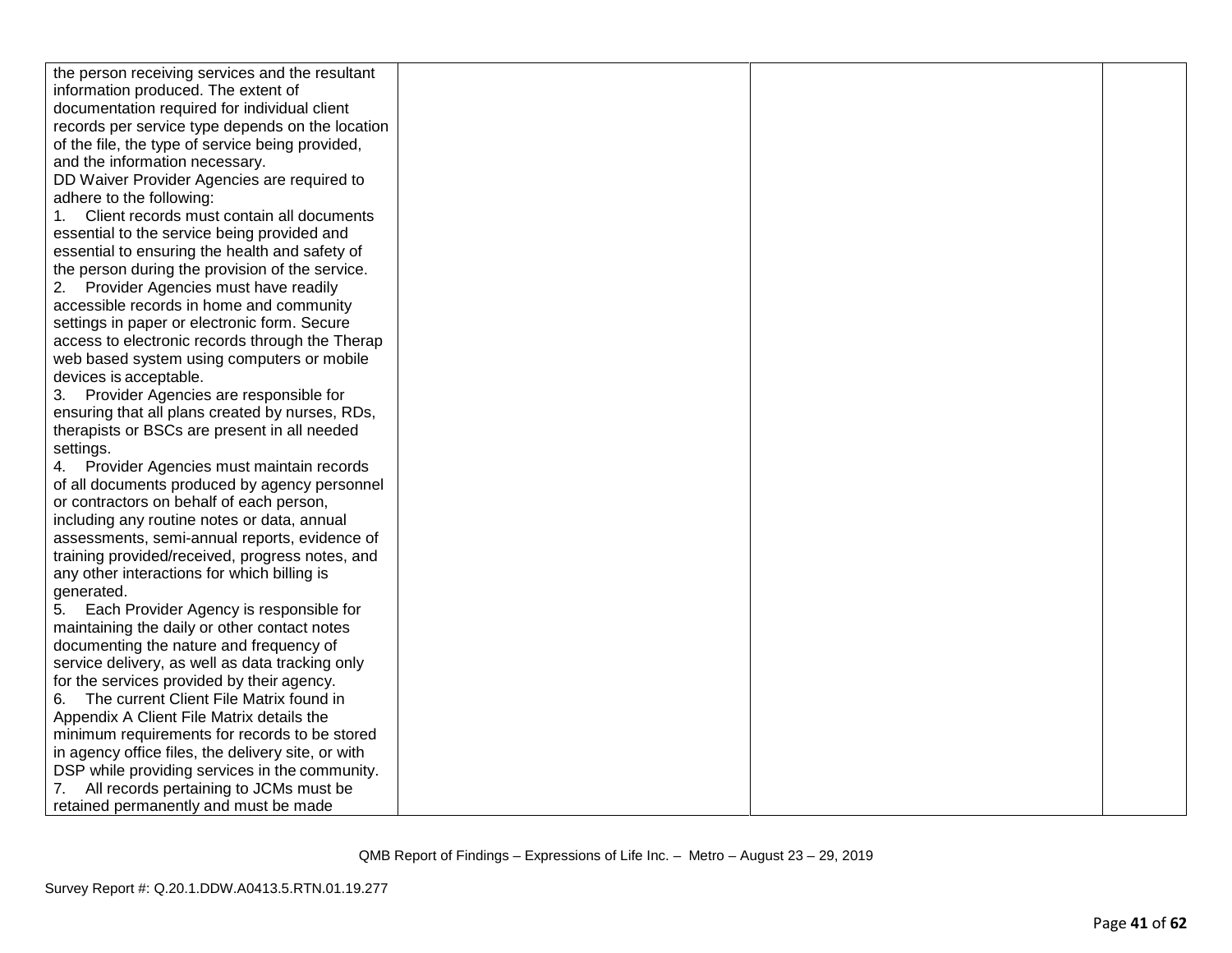| available to DDSD upon request, upon the            |  |  |
|-----------------------------------------------------|--|--|
| termination or expiration of a provider             |  |  |
| agreement, or upon provider withdrawal from         |  |  |
| services.                                           |  |  |
|                                                     |  |  |
| 20.5.3 Health Passport and Physician                |  |  |
| <b>Consultation Form: All Primary and Secondary</b> |  |  |
| Provider Agencies must use the Health Passport      |  |  |
| and Physician Consultation form from the            |  |  |
| Therap system. This standardized document           |  |  |
| contains individual, physician and emergency        |  |  |
| contact information, a complete list of current     |  |  |
| medical diagnoses, health and safety risk           |  |  |
| factors, allergies, and information regarding       |  |  |
| insurance, guardianship, and advance                |  |  |
| directives. The Health Passport also includes a     |  |  |
| standardized form to use at medical                 |  |  |
| appointments called the Physician Consultation      |  |  |
| form. The Physician Consultation form contains      |  |  |
| a list of all current medications.                  |  |  |
|                                                     |  |  |
| <b>Chapter 10: Living Care Arrangements (LCA)</b>   |  |  |
| Living Supports-Supported Living: 10.3.9.6.1        |  |  |
| <b>Monitoring and Supervision</b>                   |  |  |
| 4. Ensure and document the following:               |  |  |
| a. The person has a Primary Care                    |  |  |
| Practitioner.                                       |  |  |
| b. The person receives an annual                    |  |  |
| physical examination and other                      |  |  |
| examinations as recommended by a                    |  |  |
| Primary Care Practitioner or specialist.            |  |  |
| c. The person receives                              |  |  |
| annual dental check-ups                             |  |  |
| and other check-ups as                              |  |  |
| recommended by a                                    |  |  |
| licensed dentist.                                   |  |  |
| d. The person receives a hearing test as            |  |  |
| recommended by a licensed audiologist.              |  |  |
| e. The person receives eye                          |  |  |
| examinations as                                     |  |  |
| recommended by a licensed                           |  |  |
| optometrist or                                      |  |  |
|                                                     |  |  |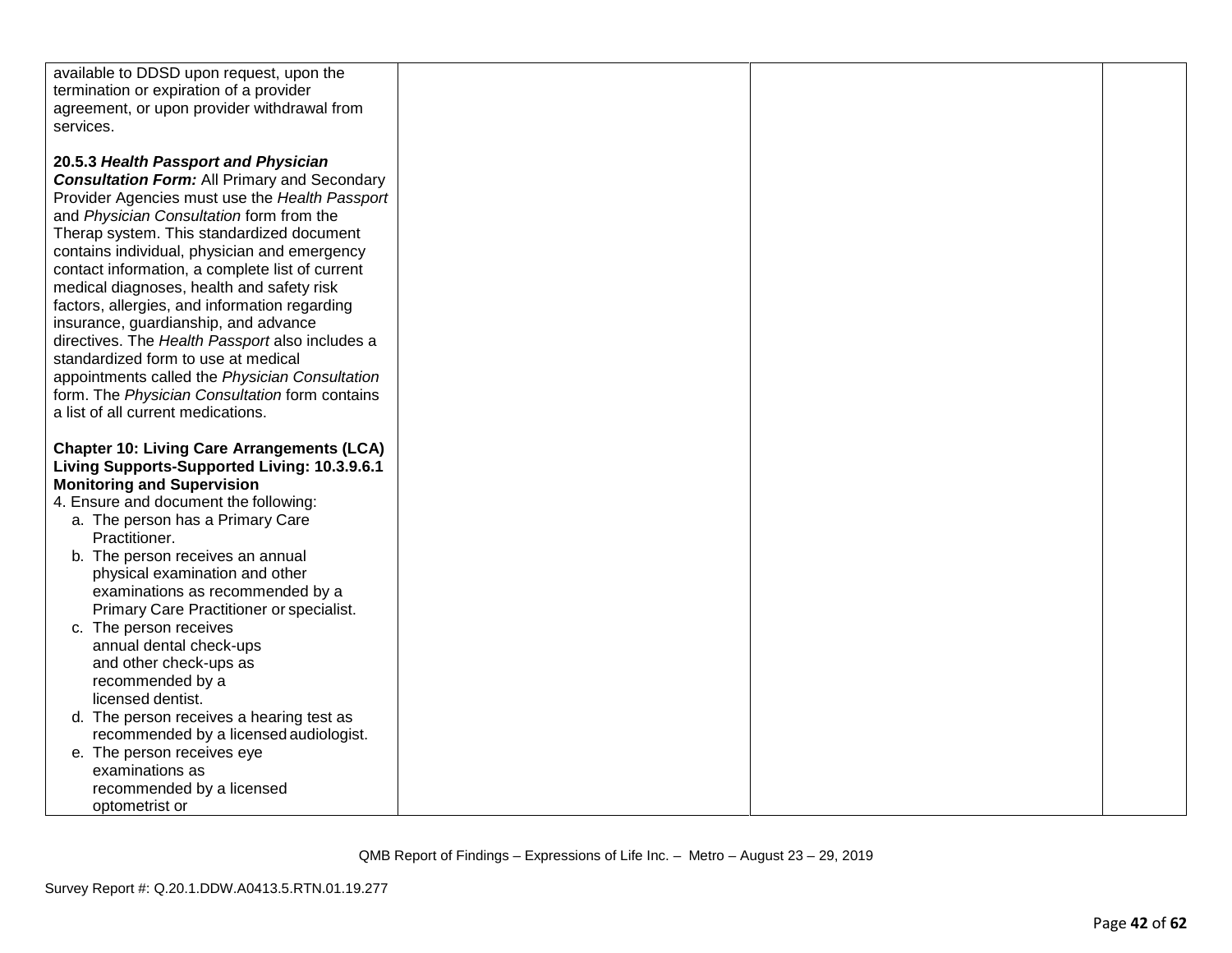| 5. Agency activities occur as required for<br>follow-up activities to medical appointments<br>(e.g. treatment, visits to specialists, and<br>changes in medication or daily routine).<br>10.3.10.1 Living Care Arrangements (LCA)<br>Living Supports-IMLS: 10.3.10.2 General<br>Requirements: 9 . Medical services must be<br>ensured (i.e., ensure each person has a<br>licensed Primary Care Practitioner and<br>receives an annual physical examination,<br>specialty medical care as needed, and annual<br>dental checkup by a licensed dentist).<br><b>Chapter 13 Nursing Services: 13.2.3 General</b><br><b>Requirements:</b><br>Each person has a licensed primary<br>1.<br>care practitioner and receives an annual<br>physical examination and specialty<br>medical/dental care as needed. Nurses<br>communicate with these providers to share<br>current health information. |                  |  |  |
|----------------------------------------------------------------------------------------------------------------------------------------------------------------------------------------------------------------------------------------------------------------------------------------------------------------------------------------------------------------------------------------------------------------------------------------------------------------------------------------------------------------------------------------------------------------------------------------------------------------------------------------------------------------------------------------------------------------------------------------------------------------------------------------------------------------------------------------------------------------------------------------|------------------|--|--|
|                                                                                                                                                                                                                                                                                                                                                                                                                                                                                                                                                                                                                                                                                                                                                                                                                                                                                        | ophthalmologist. |  |  |
|                                                                                                                                                                                                                                                                                                                                                                                                                                                                                                                                                                                                                                                                                                                                                                                                                                                                                        |                  |  |  |
|                                                                                                                                                                                                                                                                                                                                                                                                                                                                                                                                                                                                                                                                                                                                                                                                                                                                                        |                  |  |  |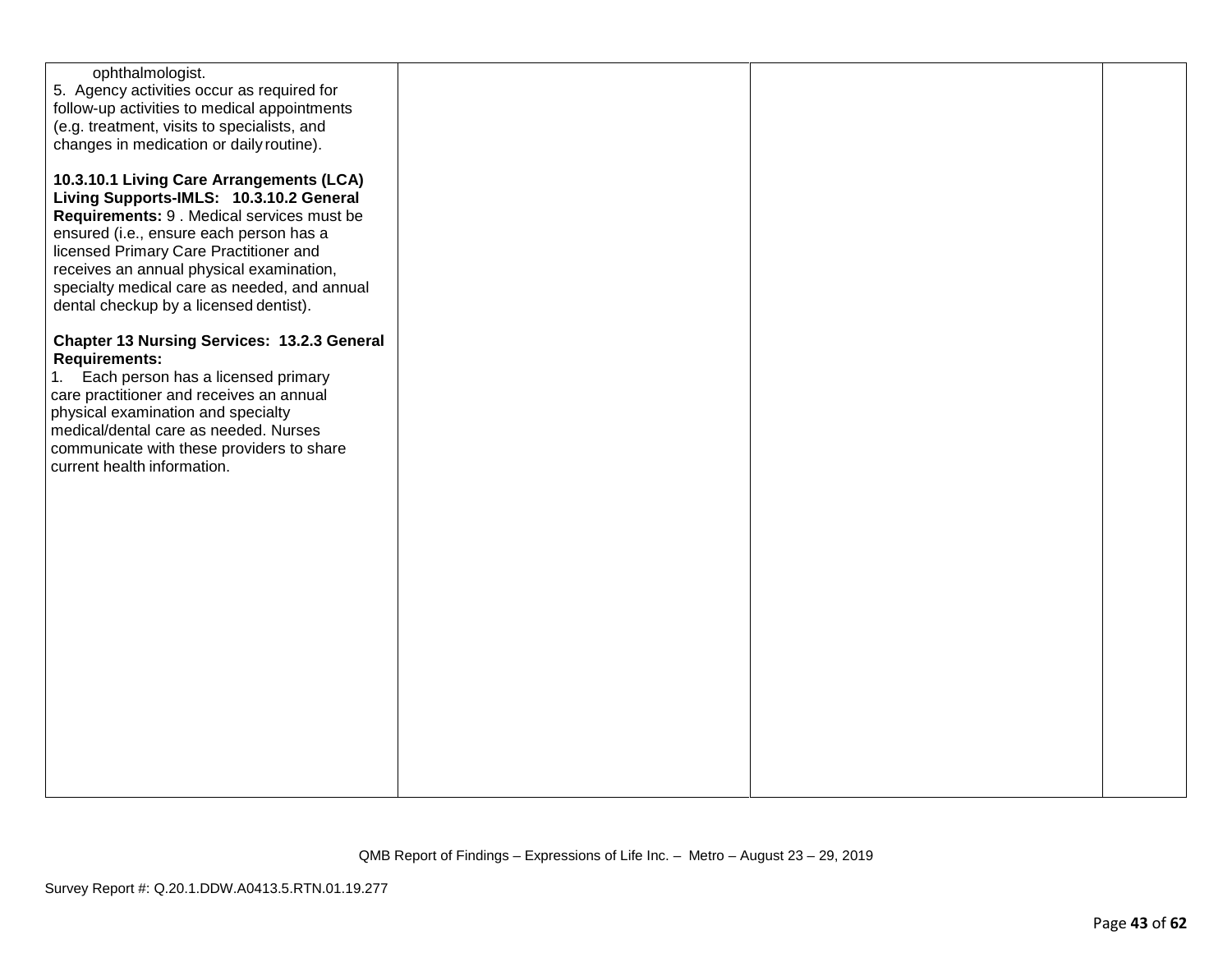| Tag #1A09 Medication Delivery Routine<br><b>Medication Administration</b>                                                                                                                                                                                                                                                                                                                                                                                                                                                                                                                                                                                                                                                                                                                                                                                                                                                | <b>Standard Level Deficiency</b>                                                                                                                                                                                                                                          |                                                                                                                                                                                                                                                                                                                                                           |  |
|--------------------------------------------------------------------------------------------------------------------------------------------------------------------------------------------------------------------------------------------------------------------------------------------------------------------------------------------------------------------------------------------------------------------------------------------------------------------------------------------------------------------------------------------------------------------------------------------------------------------------------------------------------------------------------------------------------------------------------------------------------------------------------------------------------------------------------------------------------------------------------------------------------------------------|---------------------------------------------------------------------------------------------------------------------------------------------------------------------------------------------------------------------------------------------------------------------------|-----------------------------------------------------------------------------------------------------------------------------------------------------------------------------------------------------------------------------------------------------------------------------------------------------------------------------------------------------------|--|
| Developmental Disabilities (DD) Waiver Service<br>Standards 2/26/2018; Re-Issue: 12/28/2018; Eff<br>1/1/2019<br><b>Chapter 20: Provider Documentation and</b><br><b>Client Records 20.6 Medication</b><br><b>Administration Record (MAR):</b> A current<br>Medication Administration Record (MAR) must<br>be maintained in all settings where medications                                                                                                                                                                                                                                                                                                                                                                                                                                                                                                                                                                | Medication Administration Records (MAR) were<br>reviewed for the months of July and August<br>2019.<br>Based on record review, 1 of 22 individuals had<br>Medication Administration Records (MAR),<br>which contained missing medications entries<br>and/or other errors: | Provider:<br><b>State your Plan of Correction for the</b><br>deficiencies cited in this tag here (How is the<br>deficiency going to be corrected? This can be<br>specific to each deficiency cited or if possible an<br>overall correction?): $\rightarrow$                                                                                               |  |
| or treatments are delivered. Family Living<br>Providers may opt not to use MARs if they are<br>the sole provider who supports the person with<br>medications or treatments. However, if there are<br>services provided by unrelated DSP, ANS for<br>Medication Oversight must be budgeted, and a<br>MAR must be created and used by the DSP.<br>Primary and Secondary Provider Agencies are<br>responsible for:<br>1. Creating and maintaining either an<br>electronic or paper MAR in their service<br>setting. Provider Agencies may use the<br>MAR in Therap, but are not mandated to<br>do so.<br>2. Continually communicating any<br>changes about medications and treatments<br>between Provider Agencies to assure<br>health and safety.<br>7. Including the following on the MAR:<br>a. The name of the person, a transcription<br>of the physician's or licensed health<br>care provider's orders including the | Individual #10<br>August 2019<br>Medication Administration Records contained<br>missing entries. No documentation found<br>indicating reason for missing entries:<br>• Fiber Gummies (1 time daily) - Blank 8/27<br>$(5:00 \text{ PM})$                                   | <b>Provider:</b><br><b>Enter your ongoing Quality</b><br><b>Assurance/Quality Improvement processes</b><br>as it related to this tag number here (What is<br>going to be done? How many individuals is this<br>going to affect? How often will this be completed?<br>Who is responsible? What steps will be taken if<br>issues are found?): $\rightarrow$ |  |
| brand and generic names for all ordered<br>routine and PRN medications or<br>treatments, and the diagnoses for which<br>the medications or treatments are<br>prescribed;<br>b. The prescribed dosage, frequency and<br>method or route of administration;<br>times and dates of administration for all<br>ordered routine or PRN prescriptions or<br>treatments; over the counter (OTC) or                                                                                                                                                                                                                                                                                                                                                                                                                                                                                                                               |                                                                                                                                                                                                                                                                           |                                                                                                                                                                                                                                                                                                                                                           |  |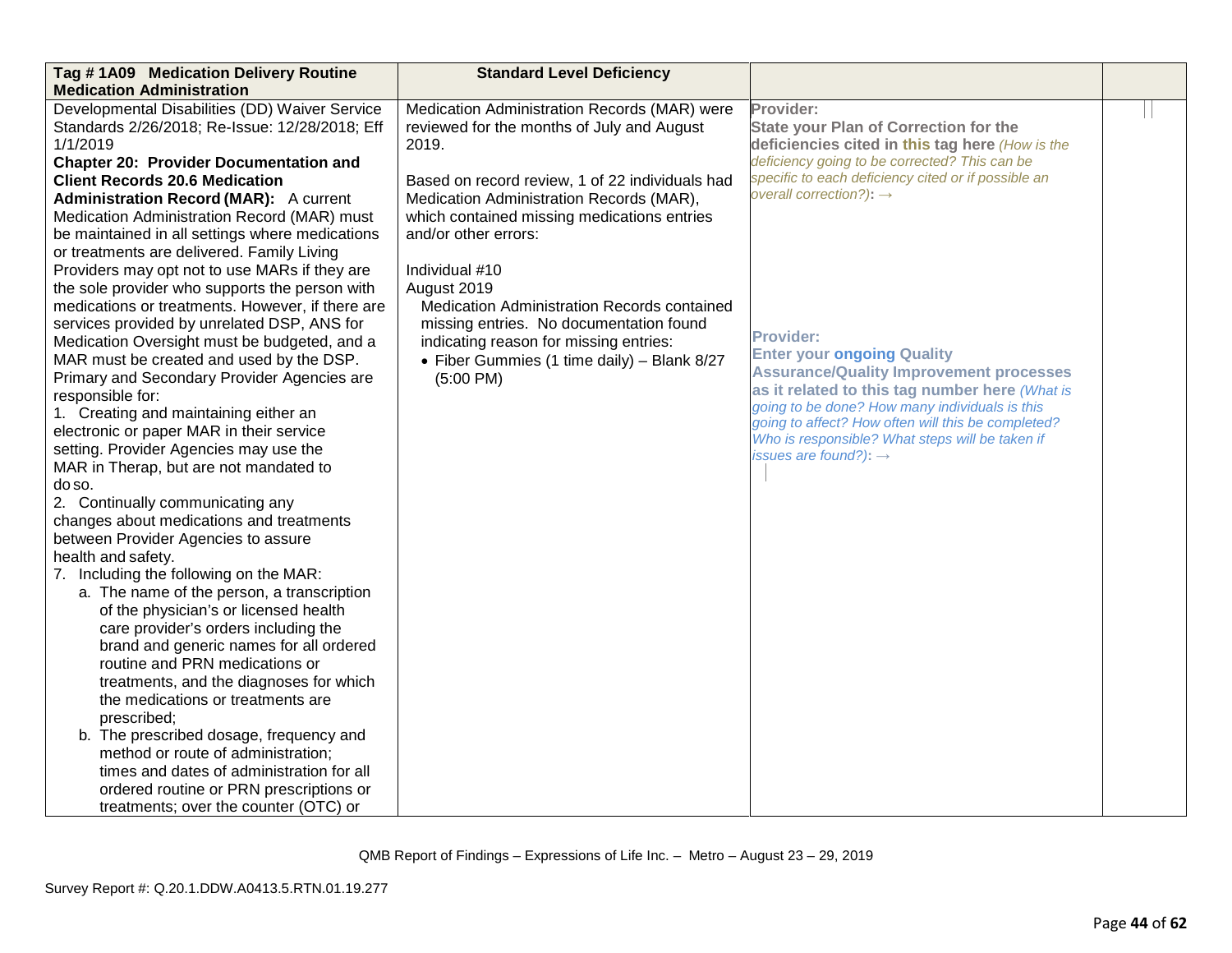| "comfort" medications or treatments                                 |  |  |
|---------------------------------------------------------------------|--|--|
| and all self-selected herbal or vitamin                             |  |  |
| therapy;<br>c. Documentation of all time limited or                 |  |  |
| discontinued medications or treatments;                             |  |  |
| d. The initials of the individual                                   |  |  |
| administering or assisting with the                                 |  |  |
| medication delivery and a signature                                 |  |  |
| page or electronic record that                                      |  |  |
| designates the full name                                            |  |  |
| corresponding to the initials;                                      |  |  |
| e. Documentation of refused, missed, or                             |  |  |
| held medications or treatments;                                     |  |  |
| Documentation of any allergic<br>f.                                 |  |  |
| reaction that occurred due to                                       |  |  |
| medication or treatments; and<br>For PRN medications or treatments: |  |  |
| q.<br>i. instructions for the use of the PRN                        |  |  |
| medication or treatment which must                                  |  |  |
| include observable signs/symptoms or                                |  |  |
| circumstances in which the medication                               |  |  |
| or treatment is to be used and the                                  |  |  |
| number of doses that may be used in a                               |  |  |
| 24-hour period;                                                     |  |  |
| ii. clear documentation that the                                    |  |  |
| DSP contacted the agency nurse                                      |  |  |
| prior to assisting with the medication                              |  |  |
| or treatment, unless the DSP is a                                   |  |  |
| Family Living Provider related by                                   |  |  |
| affinity of consanguinity; and                                      |  |  |
| iii. documentation of the<br>effectiveness of the PRN medication    |  |  |
| or treatment.                                                       |  |  |
|                                                                     |  |  |
| <b>Chapter 10 Living Care Arrangements</b>                          |  |  |
| 10.3.4 Medication Assessment and Delivery:                          |  |  |
| Living Supports Provider Agencies must support                      |  |  |
| and comply with:                                                    |  |  |
| 1. the processes identified in the DDSD AWMD                        |  |  |
| training;<br>2. the nursing and DSP functions identified            |  |  |
| in the Chapter 13.3 Part 2- Adult Nursing                           |  |  |
|                                                                     |  |  |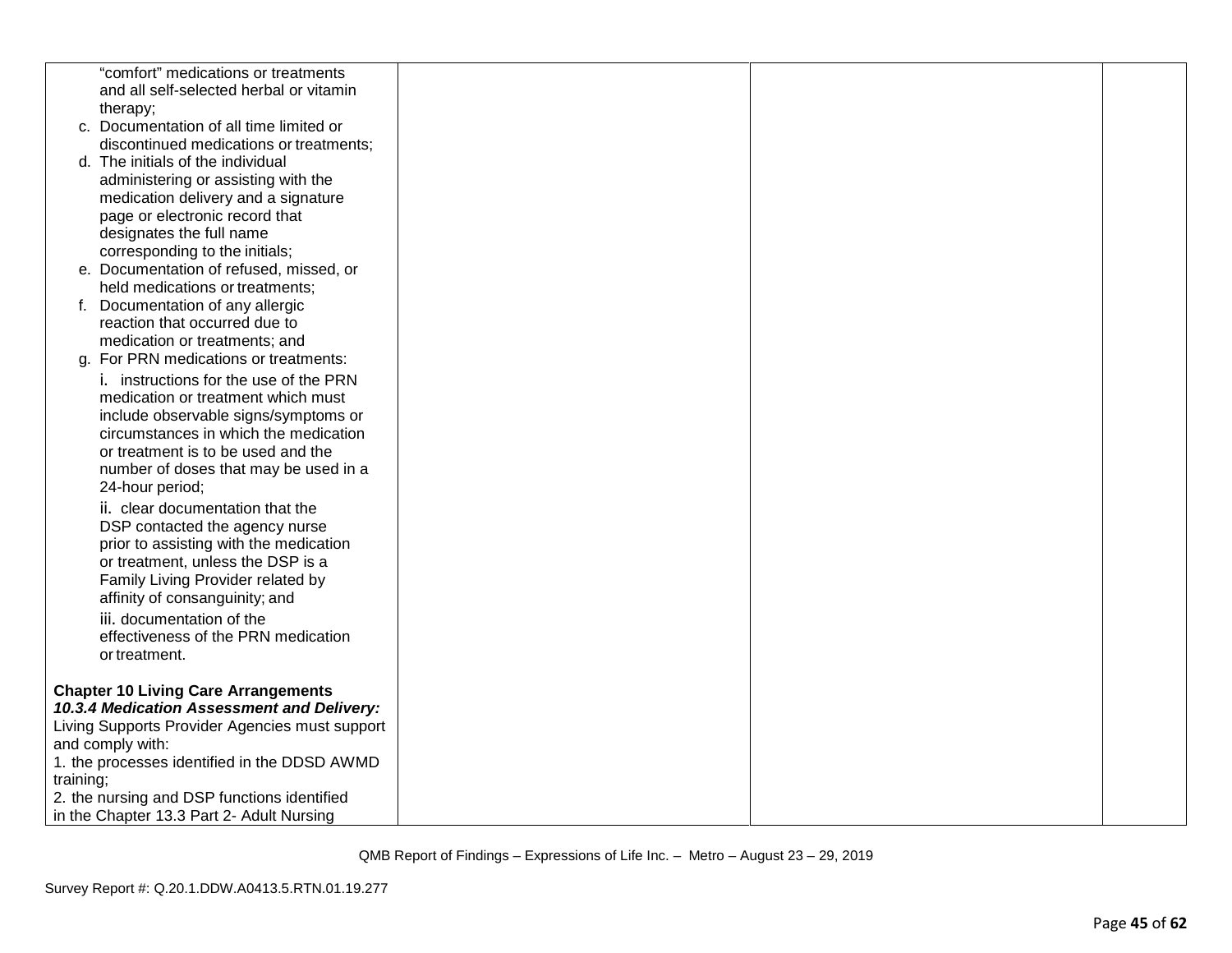| Services;<br>3. all Board of Pharmacy regulations as noted in<br>Chapter 16.5 Board of Pharmacy; and<br>4. documentation requirements in a<br><b>Medication Administration Record</b><br>(MAR) as described in Chapter 20.6<br><b>Medication Administration Record</b><br>$(MAR)$ . |  |  |
|-------------------------------------------------------------------------------------------------------------------------------------------------------------------------------------------------------------------------------------------------------------------------------------|--|--|
|                                                                                                                                                                                                                                                                                     |  |  |
| NMAC 16.19.11.8 MINIMUM STANDARDS:                                                                                                                                                                                                                                                  |  |  |
| A. MINIMUM STANDARDS FOR THE                                                                                                                                                                                                                                                        |  |  |
| DISTRIBUTION, STORAGE, HANDLING AND                                                                                                                                                                                                                                                 |  |  |
| RECORD KEEPING OF DRUGS:                                                                                                                                                                                                                                                            |  |  |
| (d) The facility shall have a Medication                                                                                                                                                                                                                                            |  |  |
| Administration Record (MAR) documenting                                                                                                                                                                                                                                             |  |  |
| medication administered to residents,                                                                                                                                                                                                                                               |  |  |
| including over-the-counter medications.                                                                                                                                                                                                                                             |  |  |
| This documentation shall include:                                                                                                                                                                                                                                                   |  |  |
| Name of resident;<br>(i)                                                                                                                                                                                                                                                            |  |  |
| (ii)<br>Date given;                                                                                                                                                                                                                                                                 |  |  |
| Drug product name;<br>(iii)                                                                                                                                                                                                                                                         |  |  |
| Dosage and form;<br>(iv)                                                                                                                                                                                                                                                            |  |  |
| Strength of drug;<br>(v)                                                                                                                                                                                                                                                            |  |  |
| Route of administration;<br>(vi)                                                                                                                                                                                                                                                    |  |  |
|                                                                                                                                                                                                                                                                                     |  |  |
| (vii) How often medication is to be taken;                                                                                                                                                                                                                                          |  |  |
| (viii) Time taken and staff initials;                                                                                                                                                                                                                                               |  |  |
| Dates when the medication is<br>(ix)                                                                                                                                                                                                                                                |  |  |
| discontinued or changed;                                                                                                                                                                                                                                                            |  |  |
| The name and initials of all staff<br>(x)                                                                                                                                                                                                                                           |  |  |
| administering medications.                                                                                                                                                                                                                                                          |  |  |
|                                                                                                                                                                                                                                                                                     |  |  |
| <b>Model Custodial Procedure Manual</b>                                                                                                                                                                                                                                             |  |  |
| <b>D. Administration of Drugs</b>                                                                                                                                                                                                                                                   |  |  |
| Unless otherwise stated by practitioner,                                                                                                                                                                                                                                            |  |  |
| patients will not be allowed to administer their                                                                                                                                                                                                                                    |  |  |
| own medications.                                                                                                                                                                                                                                                                    |  |  |
| Document the practitioner's order authorizing                                                                                                                                                                                                                                       |  |  |
| the self-administration of medications.                                                                                                                                                                                                                                             |  |  |
|                                                                                                                                                                                                                                                                                     |  |  |
| All PRN (As needed) medications shall have                                                                                                                                                                                                                                          |  |  |
| complete detail instructions regarding the                                                                                                                                                                                                                                          |  |  |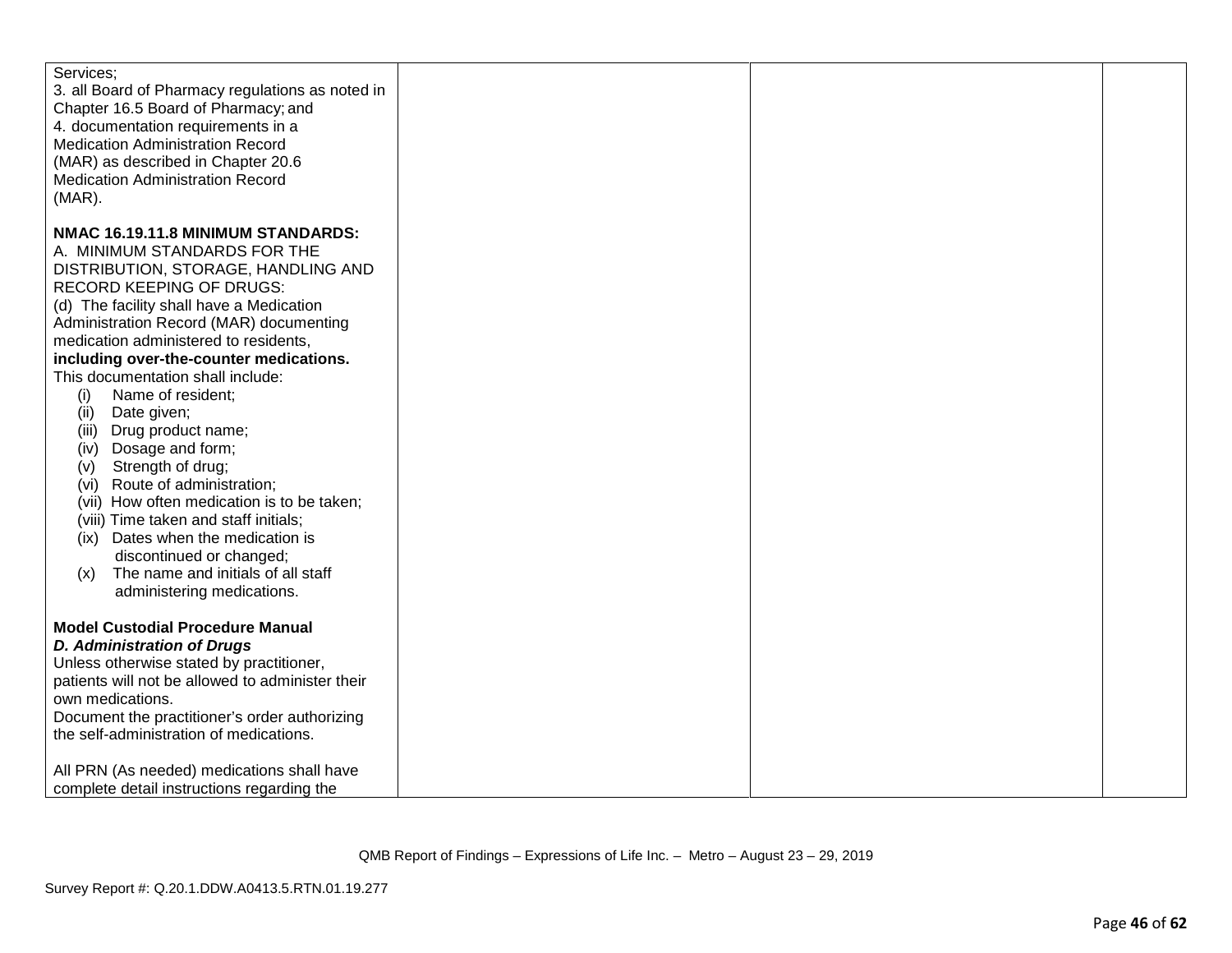| administering of the medication. This shall<br>include:                  |  |  |
|--------------------------------------------------------------------------|--|--|
|                                                                          |  |  |
| $\triangleright$ symptoms that indicate the use of the                   |  |  |
| medication,                                                              |  |  |
| → exact dosage to be used, and<br>→ the exact amount to be used in a 24- |  |  |
| hour period.                                                             |  |  |
|                                                                          |  |  |
|                                                                          |  |  |
|                                                                          |  |  |
|                                                                          |  |  |
|                                                                          |  |  |
|                                                                          |  |  |
|                                                                          |  |  |
|                                                                          |  |  |
|                                                                          |  |  |
|                                                                          |  |  |
|                                                                          |  |  |
|                                                                          |  |  |
|                                                                          |  |  |
|                                                                          |  |  |
|                                                                          |  |  |
|                                                                          |  |  |
|                                                                          |  |  |
|                                                                          |  |  |
|                                                                          |  |  |
|                                                                          |  |  |
|                                                                          |  |  |
|                                                                          |  |  |
|                                                                          |  |  |
|                                                                          |  |  |
|                                                                          |  |  |
|                                                                          |  |  |
|                                                                          |  |  |
|                                                                          |  |  |
|                                                                          |  |  |
|                                                                          |  |  |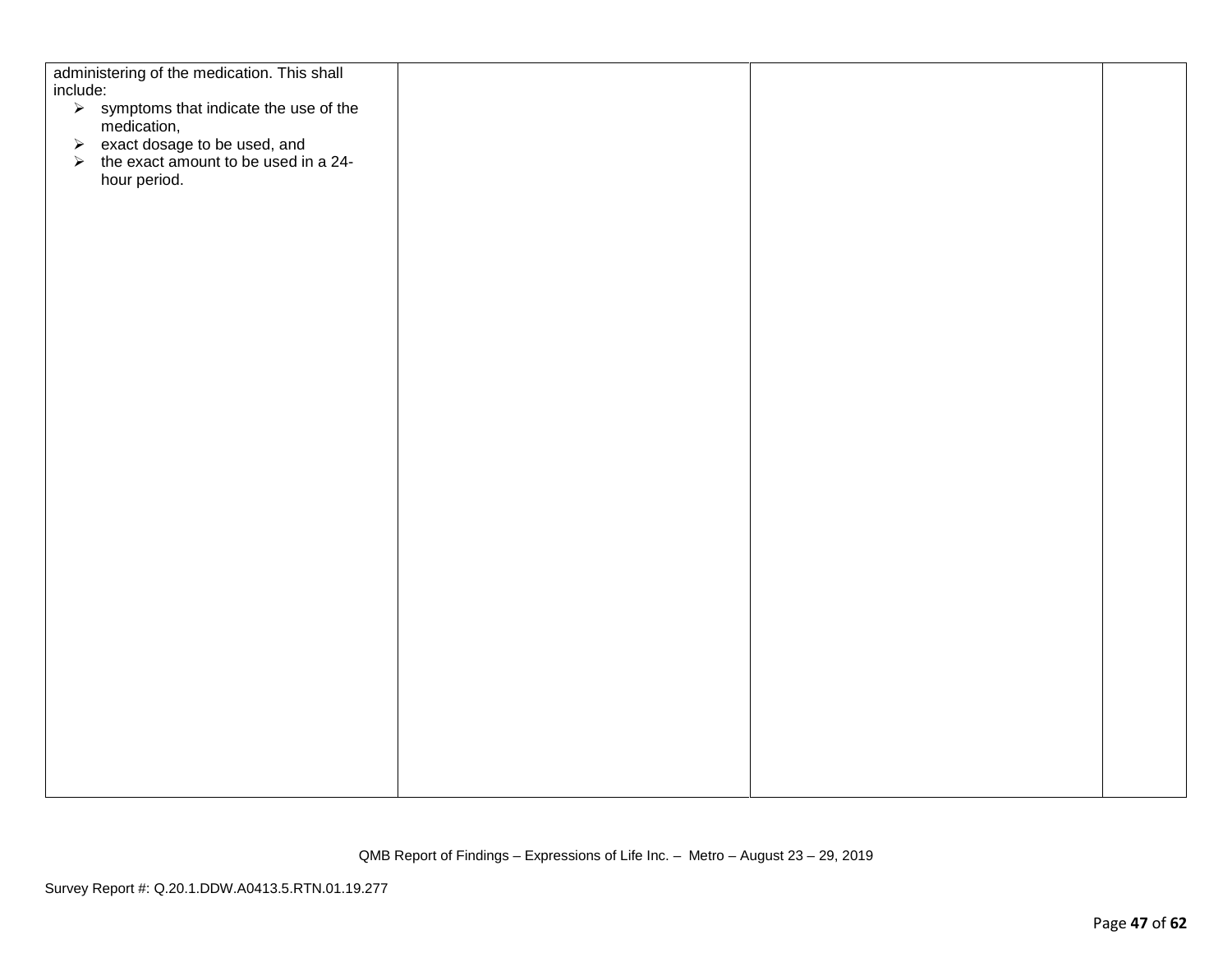| Tag #1A09.0 Medication Delivery Routine<br><b>Medication Administration</b>                                                                                                                                                                                                                                                                                                                                                                                                                                                                                                                                                                                                                                                                                                                                                                                                                                                                                                                                                                                                                                                                                                                                                                                                                                                                                                                                                                                                                                                                                                                     | <b>Standard Level Deficiency</b>                                                                                                                                                                                                                                                                                                                                                                                                                                                             |                                                                                                                                                                                                                                                                                                                                                                                                                                                                                                                                                                                                                          |  |
|-------------------------------------------------------------------------------------------------------------------------------------------------------------------------------------------------------------------------------------------------------------------------------------------------------------------------------------------------------------------------------------------------------------------------------------------------------------------------------------------------------------------------------------------------------------------------------------------------------------------------------------------------------------------------------------------------------------------------------------------------------------------------------------------------------------------------------------------------------------------------------------------------------------------------------------------------------------------------------------------------------------------------------------------------------------------------------------------------------------------------------------------------------------------------------------------------------------------------------------------------------------------------------------------------------------------------------------------------------------------------------------------------------------------------------------------------------------------------------------------------------------------------------------------------------------------------------------------------|----------------------------------------------------------------------------------------------------------------------------------------------------------------------------------------------------------------------------------------------------------------------------------------------------------------------------------------------------------------------------------------------------------------------------------------------------------------------------------------------|--------------------------------------------------------------------------------------------------------------------------------------------------------------------------------------------------------------------------------------------------------------------------------------------------------------------------------------------------------------------------------------------------------------------------------------------------------------------------------------------------------------------------------------------------------------------------------------------------------------------------|--|
| Developmental Disabilities (DD) Waiver Service<br>Standards 2/26/2018; Re-Issue: 12/28/2018; Eff<br>1/1/2019<br><b>Chapter 20: Provider Documentation and</b><br><b>Client Records 20.6 Medication</b><br><b>Administration Record (MAR):</b> A current<br>Medication Administration Record (MAR) must<br>be maintained in all settings where medications<br>or treatments are delivered. Family Living<br>Providers may opt not to use MARs if they are<br>the sole provider who supports the person with<br>medications or treatments. However, if there are<br>services provided by unrelated DSP, ANS for<br>Medication Oversight must be budgeted, and a<br>MAR must be created and used by the DSP.<br>Primary and Secondary Provider Agencies are<br>responsible for:<br>1. Creating and maintaining either an<br>electronic or paper MAR in their service<br>setting. Provider Agencies may use the<br>MAR in Therap, but are not mandated to<br>do so.<br>2. Continually communicating any<br>changes about medications and treatments<br>between Provider Agencies to assure<br>health and safety.<br>8. Including the following on the MAR:<br>a. The name of the person, a transcription<br>of the physician's or licensed health<br>care provider's orders including the<br>brand and generic names for all ordered<br>routine and PRN medications or<br>treatments, and the diagnoses for which<br>the medications or treatments are<br>prescribed;<br>b. The prescribed dosage, frequency and<br>method or route of administration;<br>times and dates of administration for all | Medication Administration Records (MAR) were<br>reviewed for the months of July and August<br>2019.<br>Based on record review, 1 of 22 individuals had<br>Medication Administration Records (MAR),<br>which contained missing medications entries<br>and/or other errors:<br>Individual #10<br>August 2019<br>Medication Administration Records did not<br>contain the diagnosis for which the medication<br>is prescribed:<br>• Fluticasone Propionate Nasal Spray 50 mcg<br>(1 time daily) | Provider:<br><b>State your Plan of Correction for the</b><br>deficiencies cited in this tag here (How is the<br>deficiency going to be corrected? This can be<br>specific to each deficiency cited or if possible an<br>overall correction?): $\rightarrow$<br><b>Provider:</b><br><b>Enter your ongoing Quality</b><br><b>Assurance/Quality Improvement processes</b><br>as it related to this tag number here (What is<br>going to be done? How many individuals is this<br>going to affect? How often will this be completed?<br>Who is responsible? What steps will be taken if<br>issues are found?): $\rightarrow$ |  |
| ordered routine or PRN prescriptions or<br>treatments; over the counter (OTC) or                                                                                                                                                                                                                                                                                                                                                                                                                                                                                                                                                                                                                                                                                                                                                                                                                                                                                                                                                                                                                                                                                                                                                                                                                                                                                                                                                                                                                                                                                                                |                                                                                                                                                                                                                                                                                                                                                                                                                                                                                              |                                                                                                                                                                                                                                                                                                                                                                                                                                                                                                                                                                                                                          |  |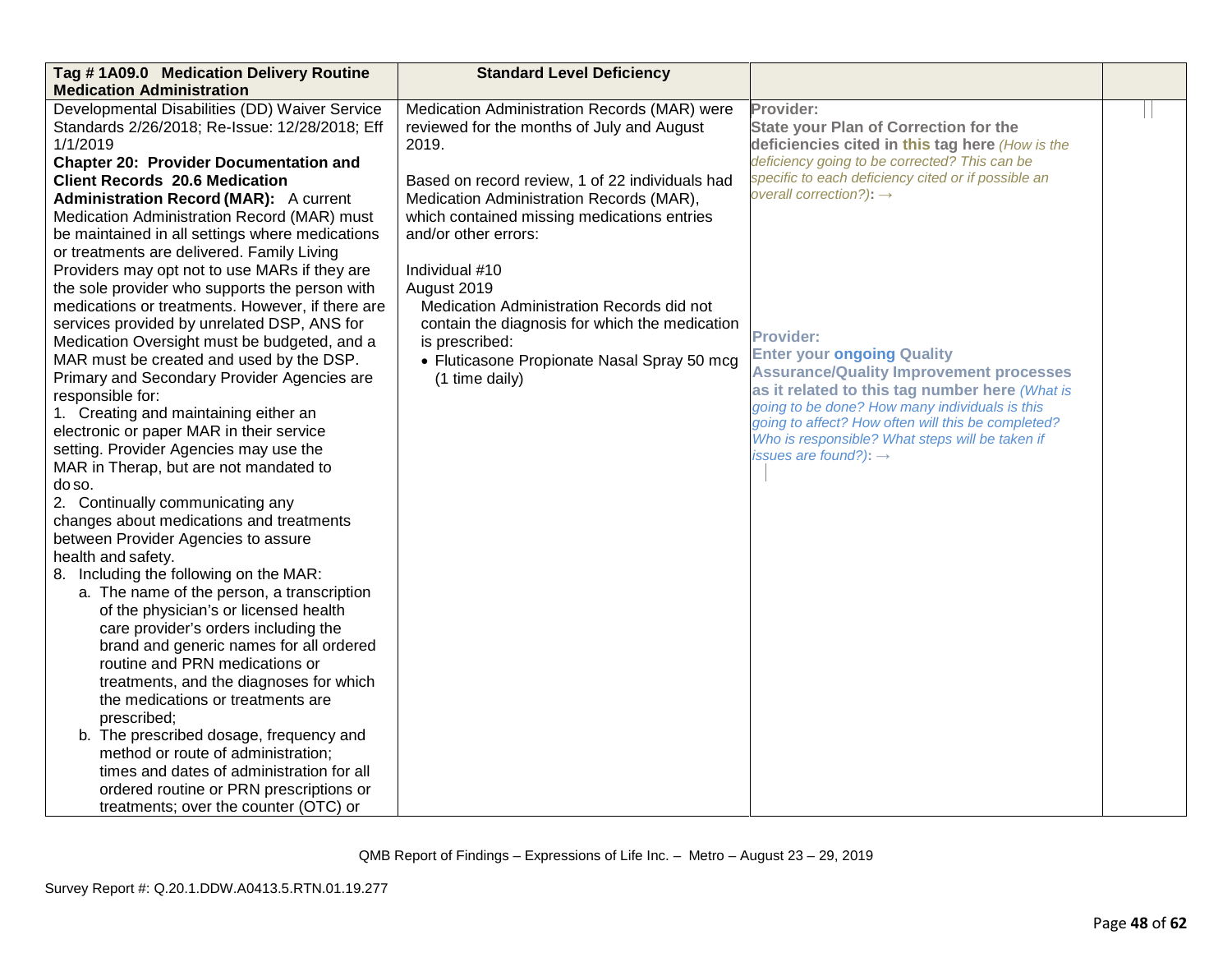|           | "comfort" medications or treatments<br>and all self-selected herbal or vitamin           |  |  |
|-----------|------------------------------------------------------------------------------------------|--|--|
|           | therapy;                                                                                 |  |  |
|           | c. Documentation of all time limited or                                                  |  |  |
|           | discontinued medications or treatments;                                                  |  |  |
|           | d. The initials of the individual                                                        |  |  |
|           | administering or assisting with the                                                      |  |  |
|           | medication delivery and a signature                                                      |  |  |
|           | page or electronic record that                                                           |  |  |
|           | designates the full name                                                                 |  |  |
|           | corresponding to the initials;<br>e. Documentation of refused, missed, or                |  |  |
|           | held medications or treatments;                                                          |  |  |
|           | f. Documentation of any allergic                                                         |  |  |
|           | reaction that occurred due to                                                            |  |  |
|           | medication or treatments; and                                                            |  |  |
|           | g. For PRN medications or treatments:                                                    |  |  |
|           | i. instructions for the use of the PRN                                                   |  |  |
|           | medication or treatment which must                                                       |  |  |
|           | include observable signs/symptoms or<br>circumstances in which the medication            |  |  |
|           | or treatment is to be used and the                                                       |  |  |
|           | number of doses that may be used in a                                                    |  |  |
|           | 24-hour period;                                                                          |  |  |
|           | ii. clear documentation that the                                                         |  |  |
|           | DSP contacted the agency nurse                                                           |  |  |
|           | prior to assisting with the medication                                                   |  |  |
|           | or treatment, unless the DSP is a<br>Family Living Provider related by                   |  |  |
|           | affinity of consanguinity; and                                                           |  |  |
|           | iii. documentation of the                                                                |  |  |
|           | effectiveness of the PRN medication                                                      |  |  |
|           | or treatment.                                                                            |  |  |
|           |                                                                                          |  |  |
|           | <b>Chapter 10 Living Care Arrangements</b><br>10.3.4 Medication Assessment and Delivery: |  |  |
|           | Living Supports Provider Agencies must support                                           |  |  |
|           | and comply with:                                                                         |  |  |
|           | 1. the processes identified in the DDSD AWMD                                             |  |  |
| training; |                                                                                          |  |  |
|           | 2. the nursing and DSP functions identified                                              |  |  |
|           | in the Chapter 13.3 Part 2- Adult Nursing                                                |  |  |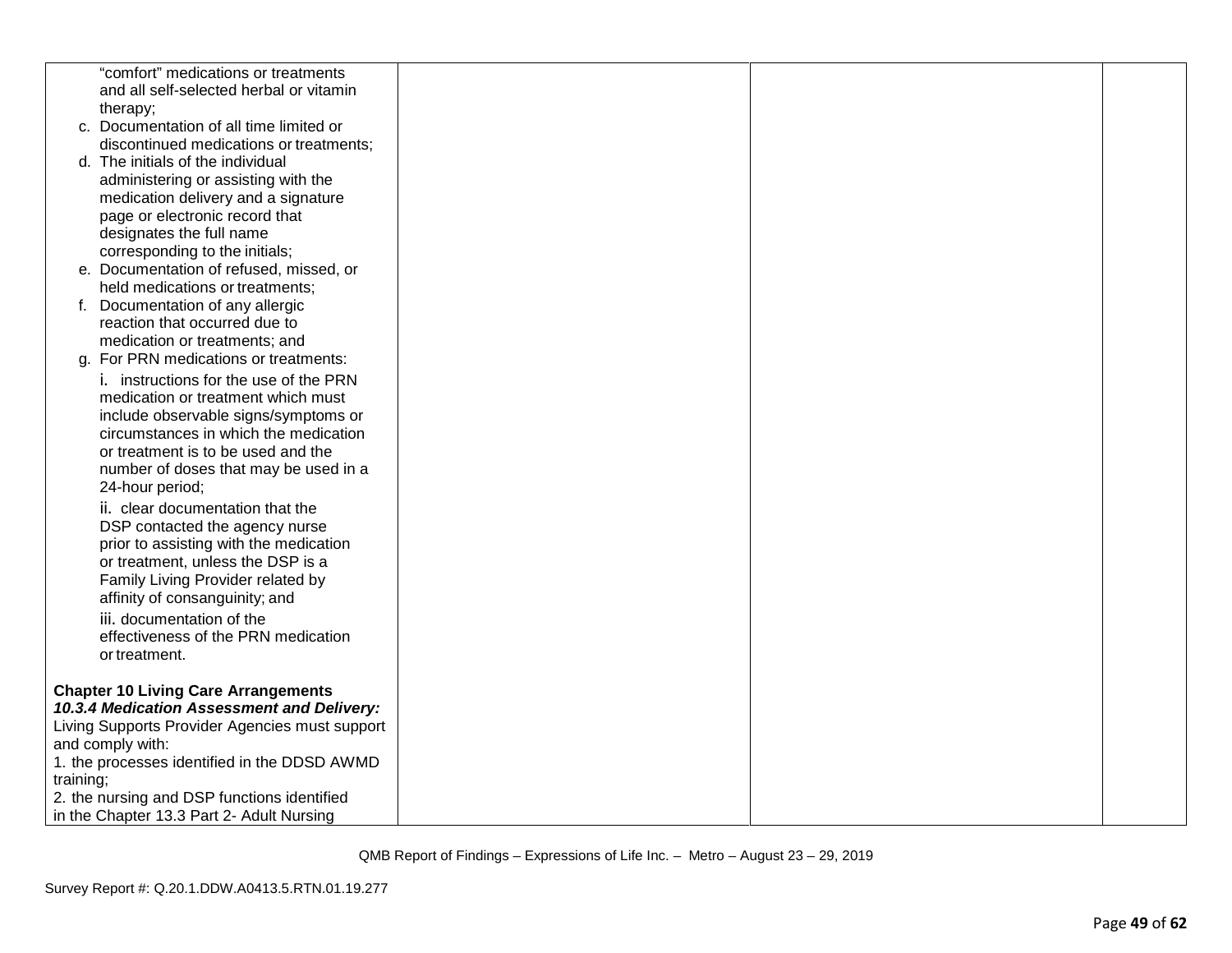| Services;<br>3. all Board of Pharmacy regulations as noted in<br>Chapter 16.5 Board of Pharmacy; and<br>4. documentation requirements in a<br><b>Medication Administration Record</b><br>(MAR) as described in Chapter 20.6<br><b>Medication Administration Record</b><br>$(MAR)$ . |  |  |
|-------------------------------------------------------------------------------------------------------------------------------------------------------------------------------------------------------------------------------------------------------------------------------------|--|--|
|                                                                                                                                                                                                                                                                                     |  |  |
| NMAC 16.19.11.8 MINIMUM STANDARDS:                                                                                                                                                                                                                                                  |  |  |
| A. MINIMUM STANDARDS FOR THE                                                                                                                                                                                                                                                        |  |  |
| DISTRIBUTION, STORAGE, HANDLING AND                                                                                                                                                                                                                                                 |  |  |
| RECORD KEEPING OF DRUGS:                                                                                                                                                                                                                                                            |  |  |
| (d) The facility shall have a Medication                                                                                                                                                                                                                                            |  |  |
| Administration Record (MAR) documenting                                                                                                                                                                                                                                             |  |  |
| medication administered to residents,                                                                                                                                                                                                                                               |  |  |
| including over-the-counter medications.                                                                                                                                                                                                                                             |  |  |
| This documentation shall include:                                                                                                                                                                                                                                                   |  |  |
| Name of resident;                                                                                                                                                                                                                                                                   |  |  |
| (i)                                                                                                                                                                                                                                                                                 |  |  |
| (ii)<br>Date given;                                                                                                                                                                                                                                                                 |  |  |
| Drug product name;<br>(iii)                                                                                                                                                                                                                                                         |  |  |
| Dosage and form;<br>(iv)                                                                                                                                                                                                                                                            |  |  |
| Strength of drug;<br>(v)                                                                                                                                                                                                                                                            |  |  |
| Route of administration;<br>(vi)                                                                                                                                                                                                                                                    |  |  |
| (vii) How often medication is to be taken;                                                                                                                                                                                                                                          |  |  |
| (viii) Time taken and staff initials;                                                                                                                                                                                                                                               |  |  |
| Dates when the medication is<br>(ix)                                                                                                                                                                                                                                                |  |  |
| discontinued or changed;                                                                                                                                                                                                                                                            |  |  |
| The name and initials of all staff<br>(x)                                                                                                                                                                                                                                           |  |  |
| administering medications.                                                                                                                                                                                                                                                          |  |  |
|                                                                                                                                                                                                                                                                                     |  |  |
| <b>Model Custodial Procedure Manual</b>                                                                                                                                                                                                                                             |  |  |
| <b>D. Administration of Drugs</b>                                                                                                                                                                                                                                                   |  |  |
| Unless otherwise stated by practitioner,                                                                                                                                                                                                                                            |  |  |
| patients will not be allowed to administer their                                                                                                                                                                                                                                    |  |  |
| own medications.                                                                                                                                                                                                                                                                    |  |  |
| Document the practitioner's order authorizing                                                                                                                                                                                                                                       |  |  |
|                                                                                                                                                                                                                                                                                     |  |  |
| the self-administration of medications.                                                                                                                                                                                                                                             |  |  |
|                                                                                                                                                                                                                                                                                     |  |  |
| All PRN (As needed) medications shall have                                                                                                                                                                                                                                          |  |  |
| complete detail instructions regarding the                                                                                                                                                                                                                                          |  |  |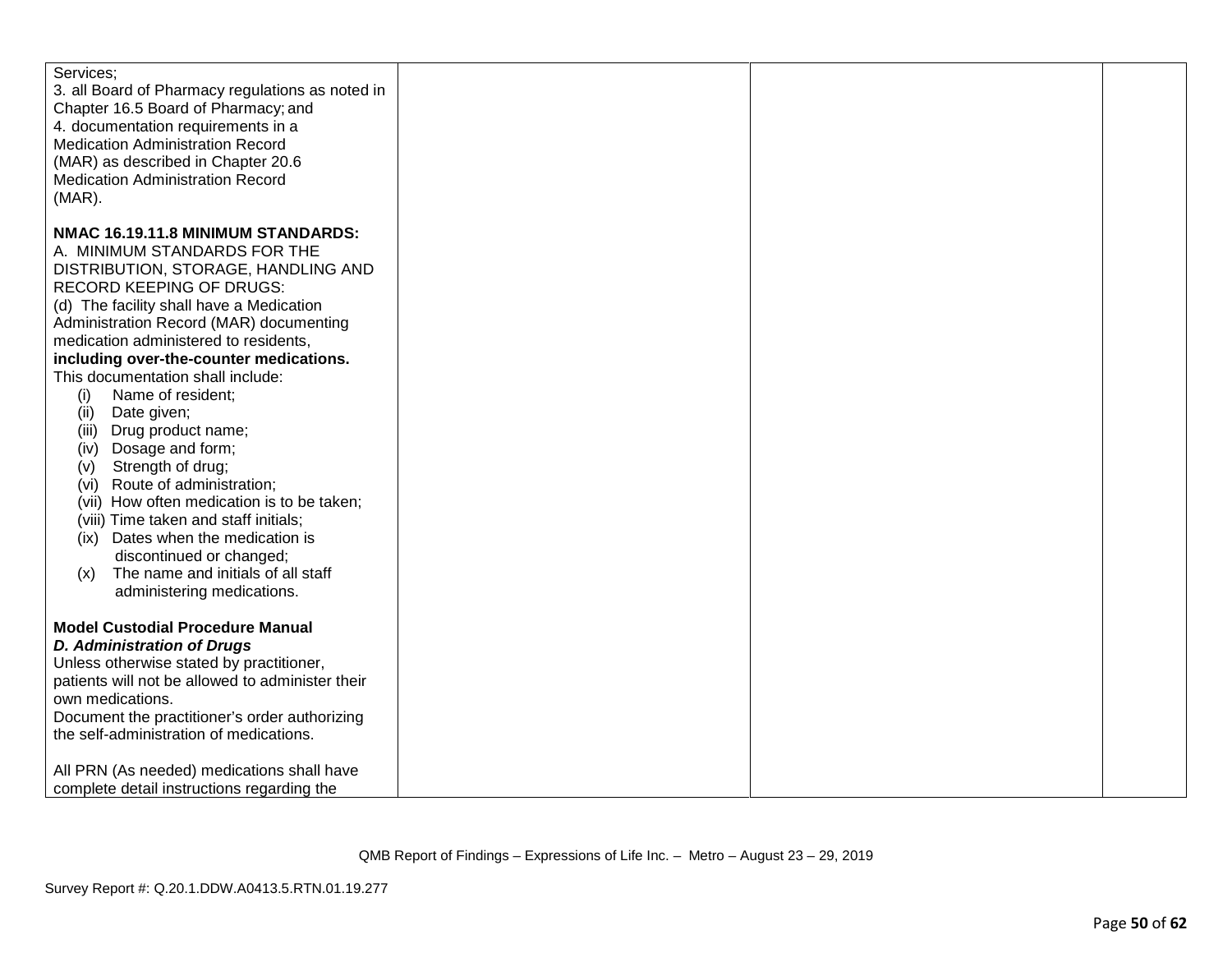| administering of the medication. This shall<br>include:                  |  |  |
|--------------------------------------------------------------------------|--|--|
| $\triangleright$ symptoms that indicate the use of the                   |  |  |
| medication,                                                              |  |  |
| → exact dosage to be used, and<br>→ the exact amount to be used in a 24- |  |  |
| hour period.                                                             |  |  |
|                                                                          |  |  |
|                                                                          |  |  |
|                                                                          |  |  |
|                                                                          |  |  |
|                                                                          |  |  |
|                                                                          |  |  |
|                                                                          |  |  |
|                                                                          |  |  |
|                                                                          |  |  |
|                                                                          |  |  |
|                                                                          |  |  |
|                                                                          |  |  |
|                                                                          |  |  |
|                                                                          |  |  |
|                                                                          |  |  |
|                                                                          |  |  |
|                                                                          |  |  |
|                                                                          |  |  |
|                                                                          |  |  |
|                                                                          |  |  |
|                                                                          |  |  |
|                                                                          |  |  |
|                                                                          |  |  |
|                                                                          |  |  |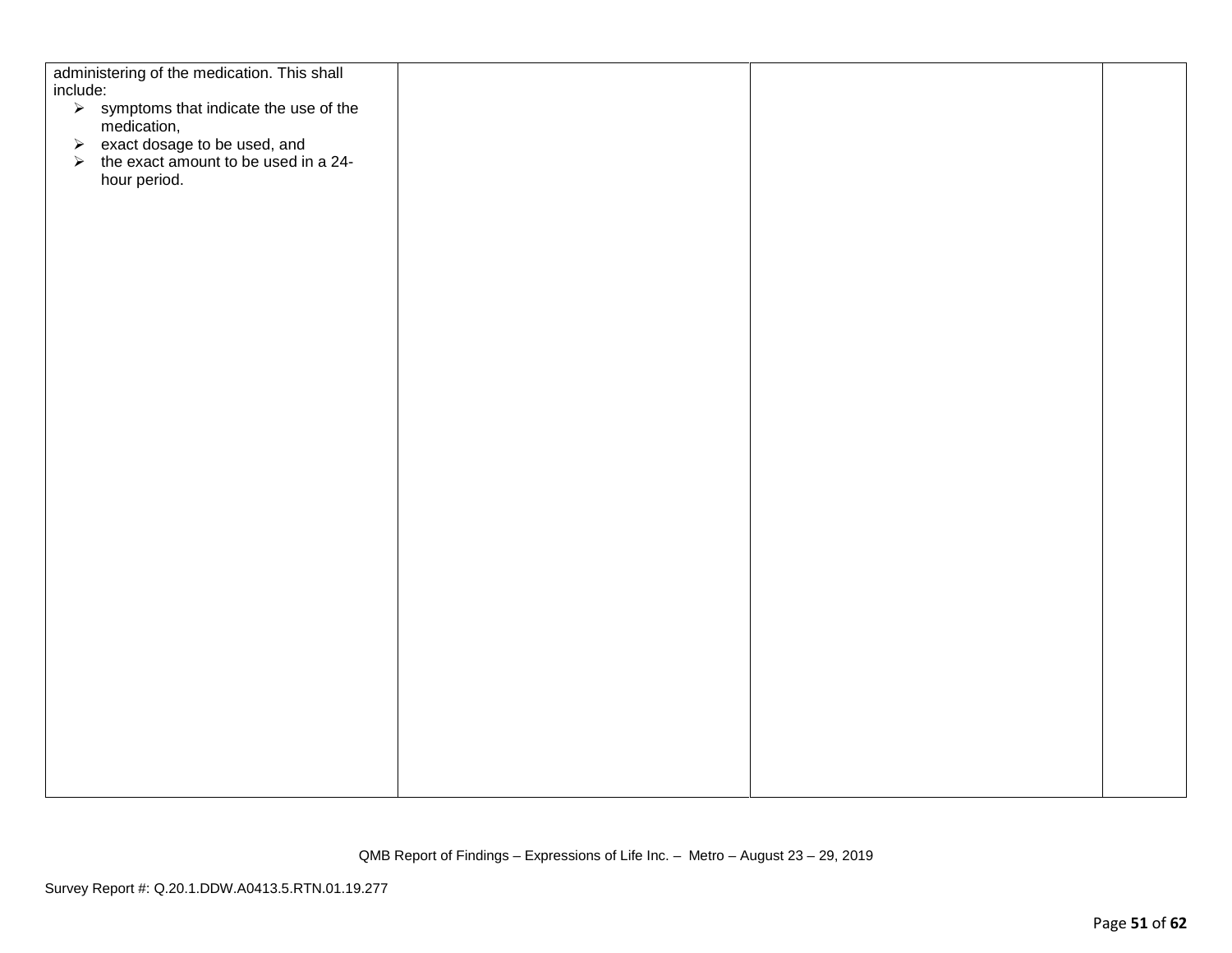| Tag #1A09.1 Medication Delivery PRN              | <b>Standard Level Deficiency</b>                |                                                                                                      |  |
|--------------------------------------------------|-------------------------------------------------|------------------------------------------------------------------------------------------------------|--|
| <b>Medication Administration</b>                 |                                                 |                                                                                                      |  |
| Developmental Disabilities (DD) Waiver Service   | Medication Administration Records (MAR) were    | Provider:                                                                                            |  |
| Standards 2/26/2018; Re-Issue: 12/28/2018; Eff   | reviewed for the months of July 2019 and        | <b>State your Plan of Correction for the</b>                                                         |  |
| 1/1/2019                                         | August 2019.                                    | deficiencies cited in this tag here (How is the                                                      |  |
| <b>Chapter 20: Provider Documentation and</b>    |                                                 | deficiency going to be corrected? This can be                                                        |  |
| <b>Client Records 20.6 Medication</b>            | Based on record review, 1 of 22 individuals had | specific to each deficiency cited or if possible an                                                  |  |
| <b>Administration Record (MAR):</b> A current    | PRN Medication Administration Records (MAR),    | overall correction?): $\rightarrow$                                                                  |  |
| Medication Administration Record (MAR) must      | which contained missing elements as required    |                                                                                                      |  |
| be maintained in all settings where medications  | by standard:                                    |                                                                                                      |  |
| or treatments are delivered. Family Living       |                                                 |                                                                                                      |  |
| Providers may opt not to use MARs if they are    | Individual #13                                  |                                                                                                      |  |
| the sole provider who supports the person with   | August 2019                                     |                                                                                                      |  |
| medications or treatments. However, if there are | No Effectiveness was noted on the               |                                                                                                      |  |
| services provided by unrelated DSP, ANS for      | Medication Administration Record for the        |                                                                                                      |  |
| Medication Oversight must be budgeted, and a     | following PRN medication:                       | <b>Provider:</b>                                                                                     |  |
| MAR must be created and used by the DSP.         | • Tylenol Extra Strength - PRN -8/4 & 11,       | <b>Enter your ongoing Quality</b>                                                                    |  |
| Primary and Secondary Provider Agencies are      | 2019 (given 1 time)                             | <b>Assurance/Quality Improvement processes</b>                                                       |  |
| responsible for:                                 |                                                 | as it related to this tag number here (What is                                                       |  |
| 1. Creating and maintaining either an            |                                                 | going to be done? How many individuals is this<br>going to affect? How often will this be completed? |  |
| electronic or paper MAR in their service         |                                                 | Who is responsible? What steps will be taken if                                                      |  |
| setting. Provider Agencies may use the           |                                                 | issues are found?): $\rightarrow$                                                                    |  |
| MAR in Therap, but are not mandated to           |                                                 |                                                                                                      |  |
| do so.                                           |                                                 |                                                                                                      |  |
| 2. Continually communicating any                 |                                                 |                                                                                                      |  |
| changes about medications and treatments         |                                                 |                                                                                                      |  |
| between Provider Agencies to assure              |                                                 |                                                                                                      |  |
| health and safety.                               |                                                 |                                                                                                      |  |
| 7. Including the following on the MAR:           |                                                 |                                                                                                      |  |
| a. The name of the person, a transcription       |                                                 |                                                                                                      |  |
| of the physician's or licensed health            |                                                 |                                                                                                      |  |
| care provider's orders including the             |                                                 |                                                                                                      |  |
| brand and generic names for all ordered          |                                                 |                                                                                                      |  |
| routine and PRN medications or                   |                                                 |                                                                                                      |  |
| treatments, and the diagnoses for which          |                                                 |                                                                                                      |  |
| the medications or treatments are                |                                                 |                                                                                                      |  |
| prescribed:                                      |                                                 |                                                                                                      |  |
| b. The prescribed dosage, frequency and          |                                                 |                                                                                                      |  |
| method or route of administration;               |                                                 |                                                                                                      |  |
| times and dates of administration for all        |                                                 |                                                                                                      |  |
| ordered routine or PRN prescriptions or          |                                                 |                                                                                                      |  |
| treatments; over the counter (OTC) or            |                                                 |                                                                                                      |  |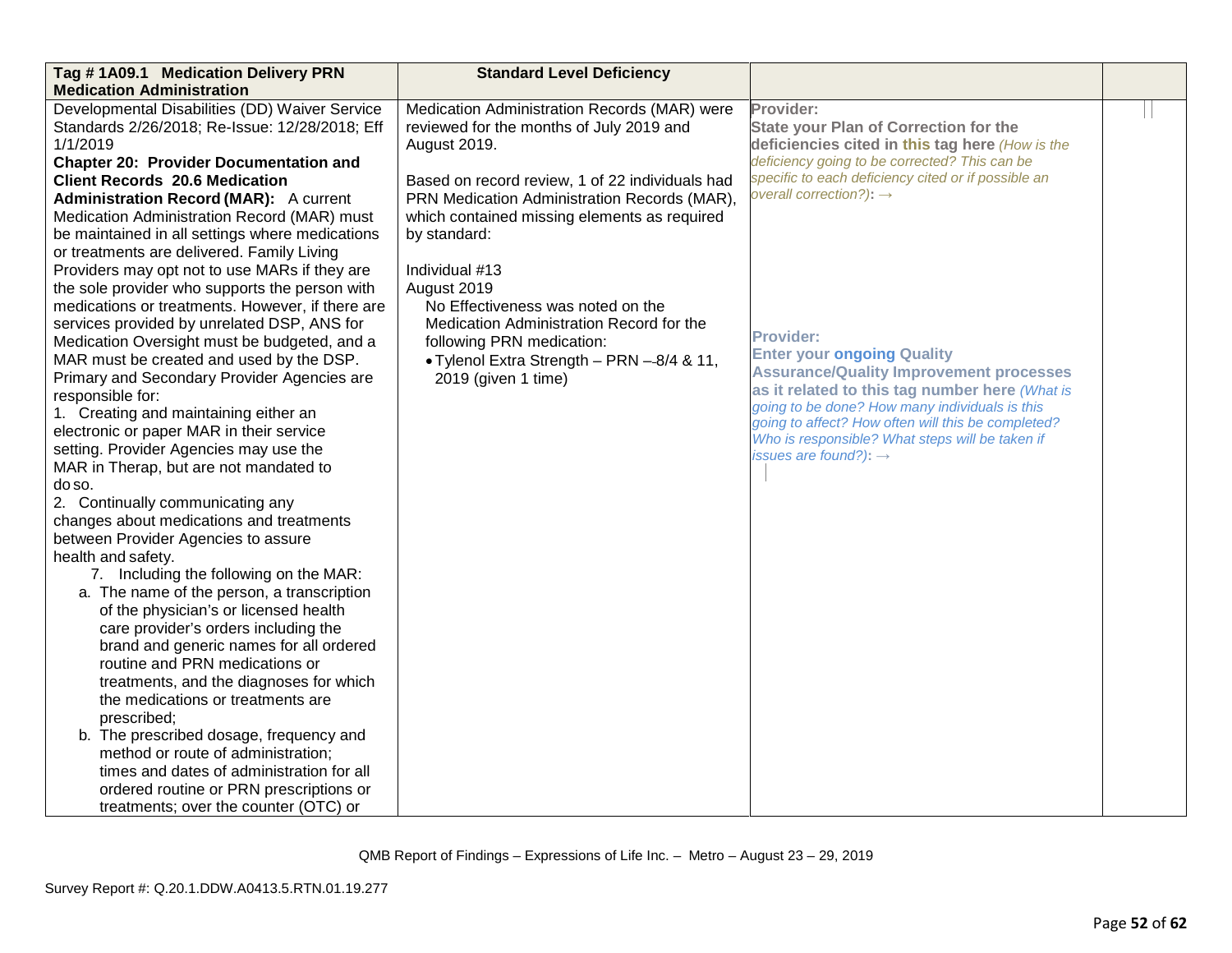|    | "comfort" medications or treatments                                           |  |  |
|----|-------------------------------------------------------------------------------|--|--|
|    | and all self-selected herbal or vitamin<br>therapy;                           |  |  |
|    | c. Documentation of all time limited or                                       |  |  |
|    | discontinued medications or treatments;                                       |  |  |
|    | d. The initials of the individual                                             |  |  |
|    | administering or assisting with the                                           |  |  |
|    | medication delivery and a signature                                           |  |  |
|    | page or electronic record that                                                |  |  |
|    | designates the full name                                                      |  |  |
|    | corresponding to the initials;                                                |  |  |
|    | e. Documentation of refused, missed, or                                       |  |  |
|    | held medications or treatments;                                               |  |  |
| f. | Documentation of any allergic                                                 |  |  |
|    | reaction that occurred due to                                                 |  |  |
|    | medication or treatments; and                                                 |  |  |
| q. | For PRN medications or treatments:                                            |  |  |
|    | i. instructions for the use of the PRN                                        |  |  |
|    | medication or treatment which must                                            |  |  |
|    | include observable signs/symptoms or<br>circumstances in which the medication |  |  |
|    | or treatment is to be used and the                                            |  |  |
|    | number of doses that may be used in a                                         |  |  |
|    | 24-hour period;                                                               |  |  |
|    | ii. clear documentation that the                                              |  |  |
|    | DSP contacted the agency nurse                                                |  |  |
|    | prior to assisting with the medication                                        |  |  |
|    | or treatment, unless the DSP is a                                             |  |  |
|    | Family Living Provider related by                                             |  |  |
|    | affinity of consanguinity; and                                                |  |  |
|    | iii. documentation of the                                                     |  |  |
|    | effectiveness of the PRN medication                                           |  |  |
|    | or treatment.                                                                 |  |  |
|    | <b>Chapter 10 Living Care Arrangements</b>                                    |  |  |
|    | 10.3.4 Medication Assessment and Delivery:                                    |  |  |
|    | Living Supports Provider Agencies must support                                |  |  |
|    | and comply with:                                                              |  |  |
|    | 1. the processes identified in the DDSD                                       |  |  |
|    | AWMD training;                                                                |  |  |
|    | 2. the nursing and DSP functions                                              |  |  |
|    | identified in the Chapter 13.3 Part 2- Adult                                  |  |  |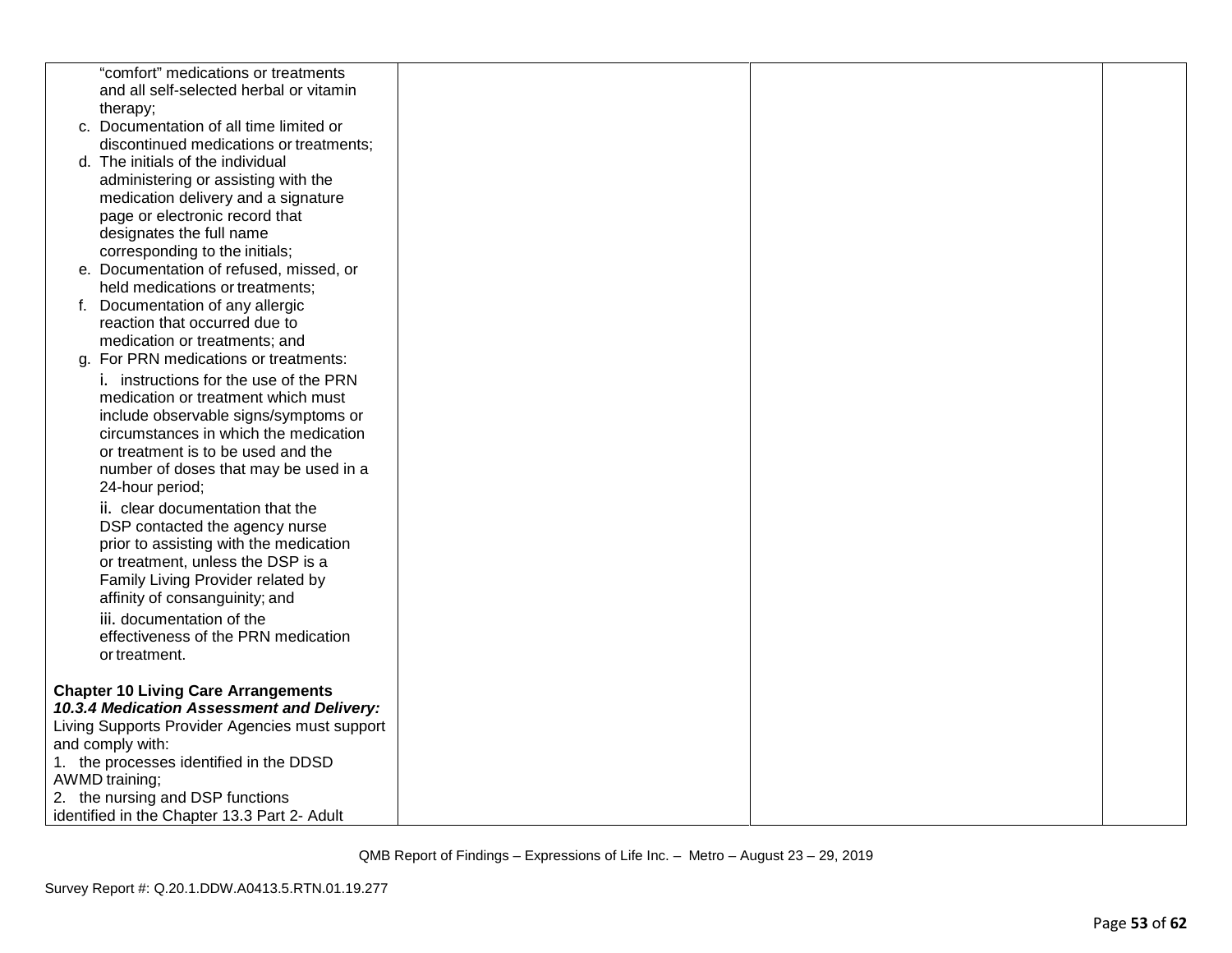| Nursing Services;<br>3. all Board of Pharmacy regulations as noted<br>in Chapter 16.5 Board of Pharmacy; and<br>4. documentation requirements in a<br>Medication Administration Record<br>(MAR) as described in Chapter 20.6<br>Medication Administration Record<br>(MAR). |  |  |
|----------------------------------------------------------------------------------------------------------------------------------------------------------------------------------------------------------------------------------------------------------------------------|--|--|
|                                                                                                                                                                                                                                                                            |  |  |
|                                                                                                                                                                                                                                                                            |  |  |
|                                                                                                                                                                                                                                                                            |  |  |
|                                                                                                                                                                                                                                                                            |  |  |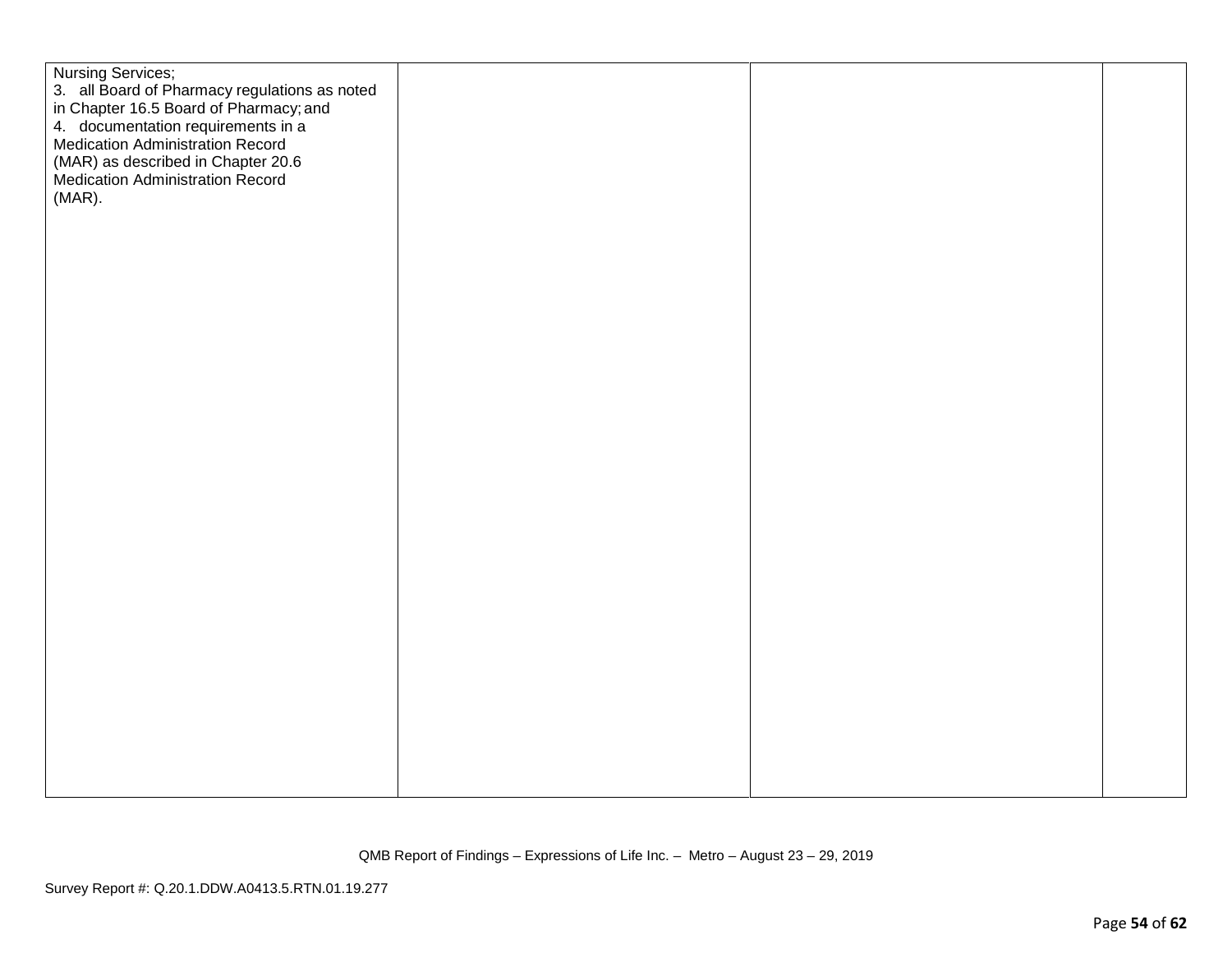| Tag #1A09.2 Medication Delivery - Nurse<br><b>Approval for PRN Medication</b>                                                                                                                                                                                                                                                                                                                                                                                                                                                                                                                                                                                                                                                                                                                                                                                                                                                                                                                                                                                                                                                                                                                                                                                                                                                                                                                                                                                                  | <b>Condition of Participation Level Deficiency</b>                                                                                                                                                                                                                                                                                                                                                                                                                                                                                                                                                                                                                                                                                                                                                                                                                                                                           |                                                                                                                                                                                                                                                                                                                                                                                                                                                                                                                                                                                                                          |  |
|--------------------------------------------------------------------------------------------------------------------------------------------------------------------------------------------------------------------------------------------------------------------------------------------------------------------------------------------------------------------------------------------------------------------------------------------------------------------------------------------------------------------------------------------------------------------------------------------------------------------------------------------------------------------------------------------------------------------------------------------------------------------------------------------------------------------------------------------------------------------------------------------------------------------------------------------------------------------------------------------------------------------------------------------------------------------------------------------------------------------------------------------------------------------------------------------------------------------------------------------------------------------------------------------------------------------------------------------------------------------------------------------------------------------------------------------------------------------------------|------------------------------------------------------------------------------------------------------------------------------------------------------------------------------------------------------------------------------------------------------------------------------------------------------------------------------------------------------------------------------------------------------------------------------------------------------------------------------------------------------------------------------------------------------------------------------------------------------------------------------------------------------------------------------------------------------------------------------------------------------------------------------------------------------------------------------------------------------------------------------------------------------------------------------|--------------------------------------------------------------------------------------------------------------------------------------------------------------------------------------------------------------------------------------------------------------------------------------------------------------------------------------------------------------------------------------------------------------------------------------------------------------------------------------------------------------------------------------------------------------------------------------------------------------------------|--|
| Developmental Disabilities (DD) Waiver Service<br>Standards 2/26/2018; Re-Issue: 12/28/2018; Eff<br>1/1/2019<br>Chapter 13 Nursing Services: 13.2.12<br><b>Medication Delivery:</b> Nurses are required to:<br>1. Be aware of the New Mexico Nurse Practice<br>Act, and Board of Pharmacy standards and<br>regulations.<br>2. Communicate with the Primary Care<br>Practitioner and relevant specialists regarding<br>medications and any concerns with medications<br>or side effects.<br>Educate the person, guardian, family, and<br>3.<br>IDT regarding the use and implications of<br>medications as needed.<br>4. Administer medications when required, such<br>as intravenous medications; other specific<br>injections; via NG tube; non-premixed nebulizer<br>treatments or new prescriptions that have an<br>ordered assessment.<br>Monitor the MAR or treatment records at<br>5.<br>least monthly for accuracy, PRN use and errors.<br>6. Respond to calls requesting delivery of<br>PRNs from AWMD trained DSP and non-related<br>(surrogate or host) Family Living Provider<br>Agencies.<br>7. Assure that orders for PRN medications or<br>treatments have:<br>a. clear instructions for use;<br>b. observable signs/symptoms or<br>circumstances in which the medication is<br>to be used or withheld; and<br>c. documentation of the response to and<br>effectiveness of the PRN medication<br>administered.<br>8. Monitor the person's response to the use of | After an analysis of the evidence it has been<br>determined there is a significant potential for a<br>negative outcome to occur.<br>Based on record review and interview, the<br>Agency did not maintain documentation of PRN<br>usage as required by standard for 2 of 22<br>Individuals.<br>Individual #17<br>August 2019<br>No documentation of the verbal authorization<br>from the Agency nurse prior to each<br>administration/assistance of PRN medication<br>was found for the following PRN medication:<br>$\bullet$ Polyetheline Glycol - PRN - 7/1 - 31, 2019.<br>(given 1 time daily)<br>Individual #22<br>August 2019<br>No documentation of the verbal authorization<br>from the Agency nurse prior to each<br>administration/assistance of PRN medication<br>was found for the following PRN medication:<br>$\bullet$ Miralax Powder 17 grams - PRN - 8/2, 5, 9,<br>12, 15, 18, 20, & 28 (given 1 time daily) | Provider:<br><b>State your Plan of Correction for the</b><br>deficiencies cited in this tag here (How is the<br>deficiency going to be corrected? This can be<br>specific to each deficiency cited or if possible an<br>overall correction?): $\rightarrow$<br><b>Provider:</b><br><b>Enter your ongoing Quality</b><br><b>Assurance/Quality Improvement processes</b><br>as it related to this tag number here (What is<br>going to be done? How many individuals is this<br>going to affect? How often will this be completed?<br>Who is responsible? What steps will be taken if<br>issues are found?): $\rightarrow$ |  |
| routine or PRN pain medication and contact the<br>prescriber as needed regarding its effectiveness.<br>9. Assure clear documentation when PRN<br>medications are used, to include:                                                                                                                                                                                                                                                                                                                                                                                                                                                                                                                                                                                                                                                                                                                                                                                                                                                                                                                                                                                                                                                                                                                                                                                                                                                                                             |                                                                                                                                                                                                                                                                                                                                                                                                                                                                                                                                                                                                                                                                                                                                                                                                                                                                                                                              |                                                                                                                                                                                                                                                                                                                                                                                                                                                                                                                                                                                                                          |  |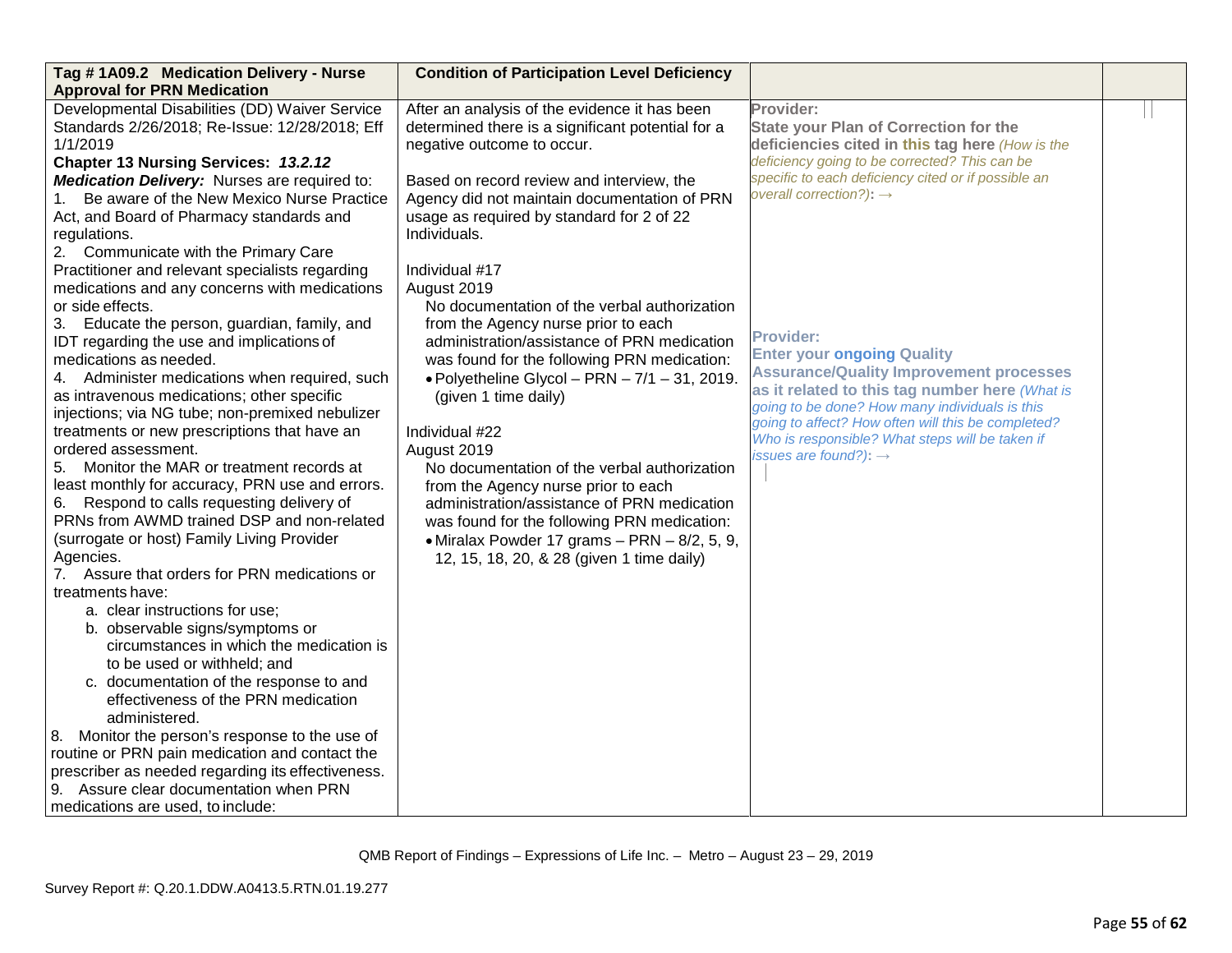| a. DSP contact with nurse prior to assisting |  |  |
|----------------------------------------------|--|--|
| with medication.                             |  |  |
| The only exception to prior<br>i.            |  |  |
| consultation with the agency nurse is to     |  |  |
|                                              |  |  |
| administer selected emergency                |  |  |
| medications as listed on the Publications    |  |  |
| section of the DOH-DDSD -Clinical            |  |  |
| Services Website                             |  |  |
| https://nmhealth.org/about/ddsd/pgsv/cli     |  |  |
| nical/.                                      |  |  |
| b. Nursing instructions for use of the       |  |  |
| medication.                                  |  |  |
| c. Nursing follow-up on the results of the   |  |  |
| PRN use.                                     |  |  |
| d. When the nurse administers the PRN        |  |  |
| medication, the reasons why the              |  |  |
| medications were given and the person's      |  |  |
| response to the medication.                  |  |  |
|                                              |  |  |
|                                              |  |  |
|                                              |  |  |
|                                              |  |  |
|                                              |  |  |
|                                              |  |  |
|                                              |  |  |
|                                              |  |  |
|                                              |  |  |
|                                              |  |  |
|                                              |  |  |
|                                              |  |  |
|                                              |  |  |
|                                              |  |  |
|                                              |  |  |
|                                              |  |  |
|                                              |  |  |
|                                              |  |  |
|                                              |  |  |
|                                              |  |  |
|                                              |  |  |
|                                              |  |  |
|                                              |  |  |
|                                              |  |  |
|                                              |  |  |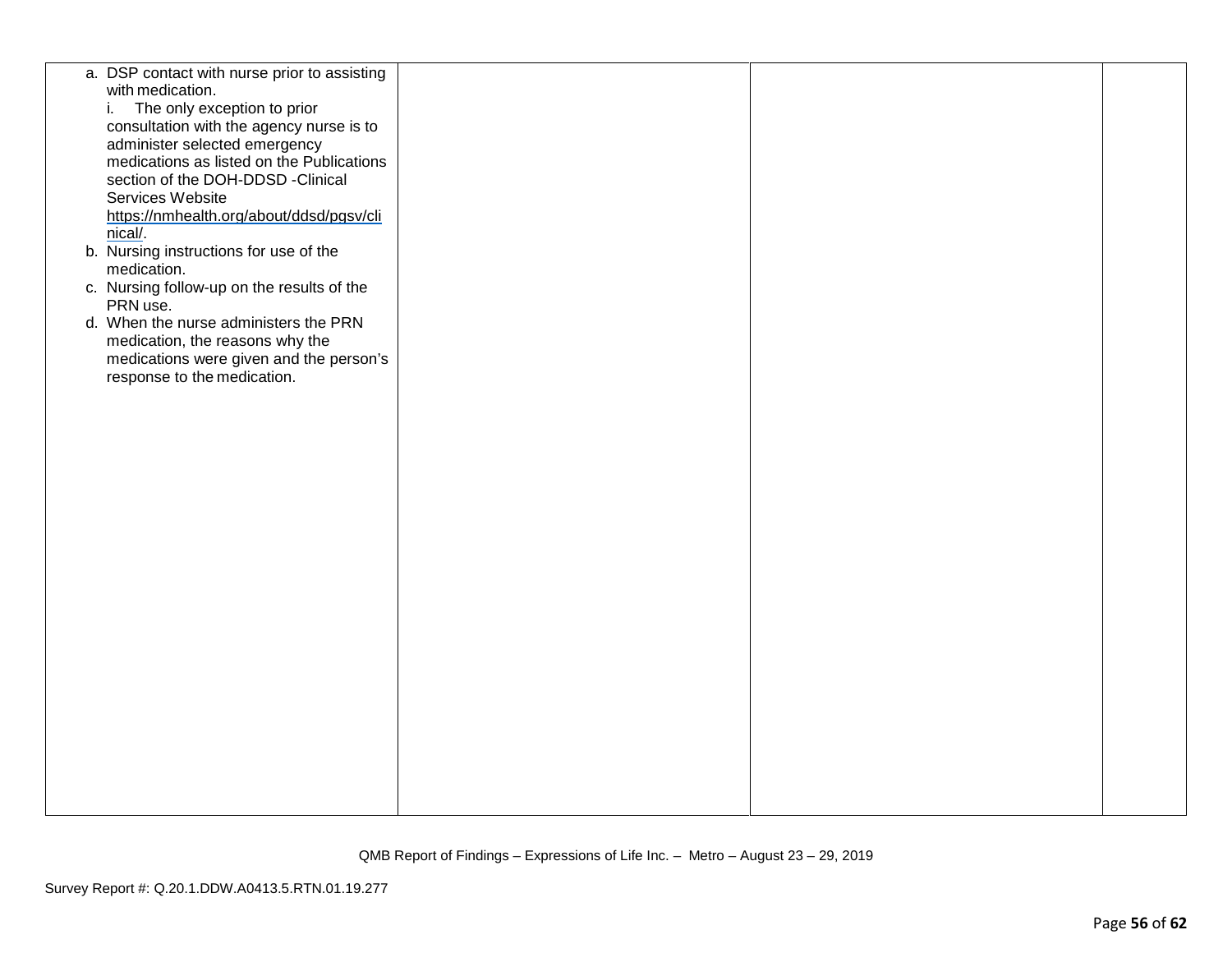| Tag # LS06 Family Living Requirements          | <b>Standard Level Deficiency</b>               |                                                                                      |  |
|------------------------------------------------|------------------------------------------------|--------------------------------------------------------------------------------------|--|
| Developmental Disabilities (DD) Waiver Service | Based on record review, the Agency did not     | Provider:                                                                            |  |
| Standards 2/26/2018; Re-Issue: 12/28/2018; Eff | complete all DDSD requirements for approval of | <b>State your Plan of Correction for the</b>                                         |  |
| 1/1/2019                                       | each direct support provider for 1 of 18       | deficiencies cited in this tag here (How is the                                      |  |
| <b>Chapter 10: Living Care Arrangements</b>    | individuals.                                   | deficiency going to be corrected? This can be                                        |  |
| (LCA) 10.3.8 Living Supports Family Living:    |                                                | specific to each deficiency cited or if possible an                                  |  |
| 10.3.8.2 Family Living Agency Requirement      | Review of the Agency files revealed the        | overall correction?): $\rightarrow$                                                  |  |
| 10.3.8.2.1 Monitoring and Supervision:         | following items were not found, incomplete,    |                                                                                      |  |
| Family Living Provider Agencies must:          | and/or not current:                            |                                                                                      |  |
| 1. Provide and document monthly face-to-       |                                                |                                                                                      |  |
| face consultation in the Family Living home    | Family Living (Annual Update) Home Study:      |                                                                                      |  |
| conducted by agency supervisors or internal    |                                                |                                                                                      |  |
| service coordinators with the DSP and the      | • Individual #4 - Not Found.                   |                                                                                      |  |
| person receiving services to include:          |                                                |                                                                                      |  |
| a. reviewing implementation of the             |                                                | <b>Provider:</b>                                                                     |  |
| person's ISP, Outcomes, Action                 |                                                | <b>Enter your ongoing Quality</b>                                                    |  |
| Plans, and associated support plans,           |                                                | <b>Assurance/Quality Improvement processes</b>                                       |  |
| including HCPs, MERPs, PBSP,                   |                                                | as it related to this tag number here (What is                                       |  |
| CARMP, WDSI;                                   |                                                | going to be done? How many individuals is this                                       |  |
| b. scheduling of activities and                |                                                | going to affect? How often will this be completed?                                   |  |
| appointments and advising the DSP              |                                                | Who is responsible? What steps will be taken if<br>issues are found?): $\rightarrow$ |  |
| regarding expectations and next                |                                                |                                                                                      |  |
| steps, including the need for IST or           |                                                |                                                                                      |  |
| retraining from a nurse, nutritionist,         |                                                |                                                                                      |  |
| therapists or BSC; and                         |                                                |                                                                                      |  |
| assisting with resolution of service<br>C.     |                                                |                                                                                      |  |
| or support issues raised by the                |                                                |                                                                                      |  |
| DSP or observed by the                         |                                                |                                                                                      |  |
| supervisor, service coordinator, or            |                                                |                                                                                      |  |
| other IDT members.                             |                                                |                                                                                      |  |
| Monitor that the DSP implement and<br>2.       |                                                |                                                                                      |  |
| document progress of the AT inventory,         |                                                |                                                                                      |  |
| physician and nurse practitioner orders,       |                                                |                                                                                      |  |
| therapy, HCPs, PBSP, BCIP, PPMP, RMP,          |                                                |                                                                                      |  |
| MERPs, and CARMPs.                             |                                                |                                                                                      |  |
|                                                |                                                |                                                                                      |  |
| 10.3.8.2.2 Home Studies: Family Living         |                                                |                                                                                      |  |
| Provider Agencies must complete all DDSD       |                                                |                                                                                      |  |
| requirements for an approved home study prior  |                                                |                                                                                      |  |
| to placement. After the initial home study, an |                                                |                                                                                      |  |
| updated home study must be completed           |                                                |                                                                                      |  |
| annually. The home study must also be updated  |                                                |                                                                                      |  |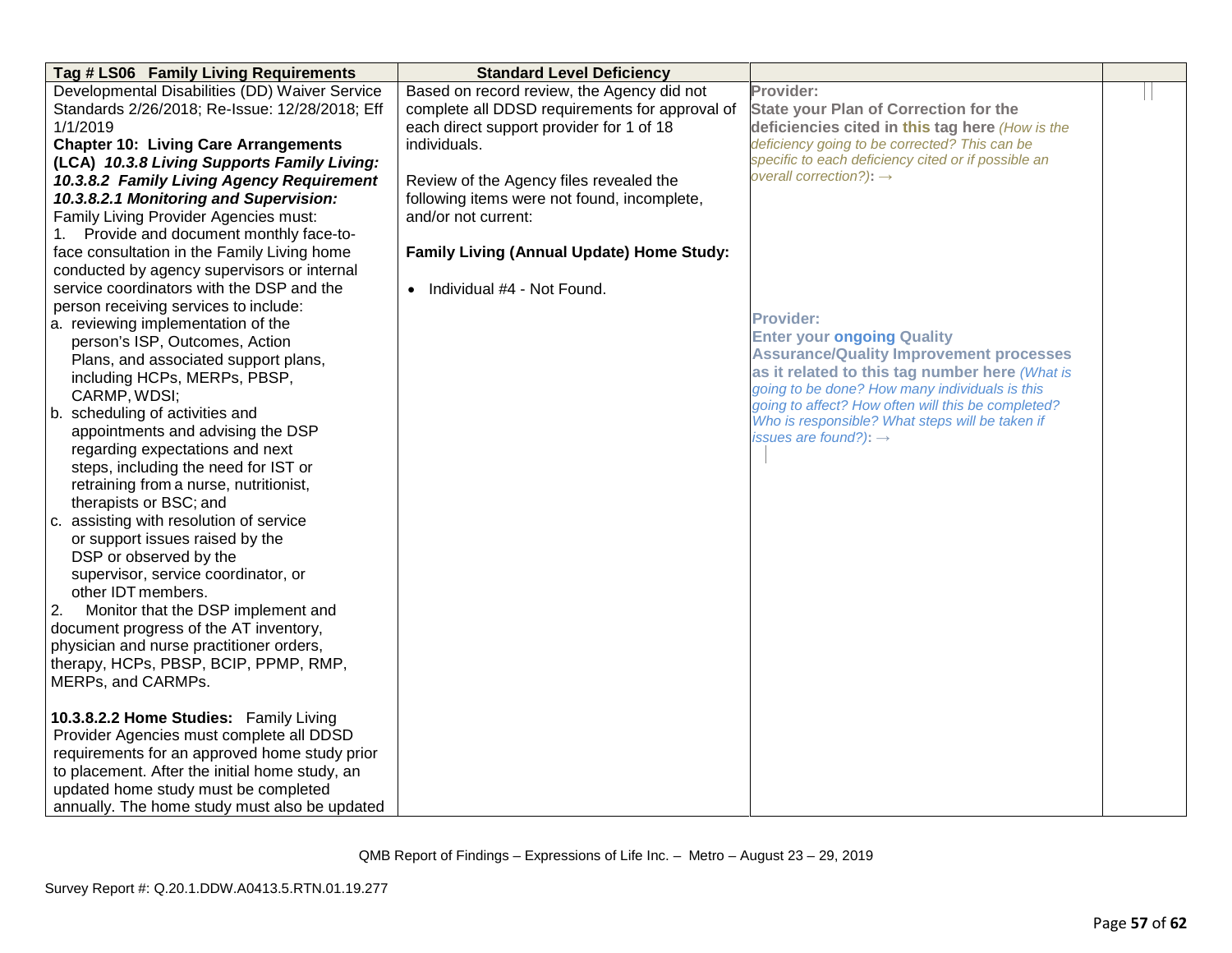| each time there is a change in family<br>composition or when the family moves to a new<br>home. The content and procedures used by the<br>Provider Agency to conduct home studies must<br>be approved by DDSD and must comply with<br>CMS settings requirements. |  |  |
|------------------------------------------------------------------------------------------------------------------------------------------------------------------------------------------------------------------------------------------------------------------|--|--|
|                                                                                                                                                                                                                                                                  |  |  |
|                                                                                                                                                                                                                                                                  |  |  |
|                                                                                                                                                                                                                                                                  |  |  |
|                                                                                                                                                                                                                                                                  |  |  |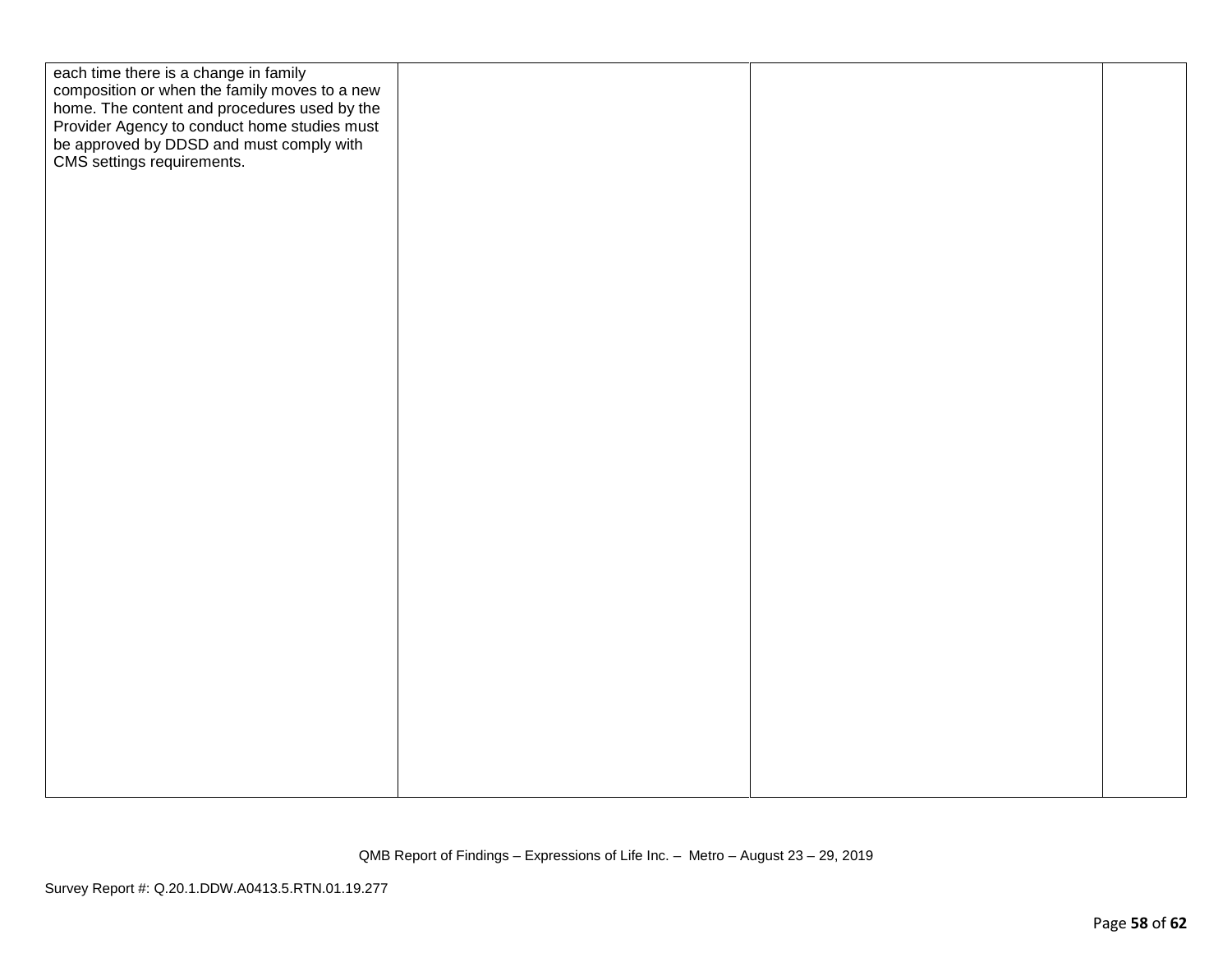| <b>Standard of Care</b>                                                                                                                               | <b>Deficiencies</b>                                                                                        | Agency Plan of Correction, On-going QA/QI<br>& Responsible Party                                                                                        | <b>Date</b><br><b>Due</b> |
|-------------------------------------------------------------------------------------------------------------------------------------------------------|------------------------------------------------------------------------------------------------------------|---------------------------------------------------------------------------------------------------------------------------------------------------------|---------------------------|
| Service Domain: Medicaid Billing/Reimbursement - State financial oversight exists to assure that claims are coded and paid for in accordance with the |                                                                                                            |                                                                                                                                                         |                           |
| reimbursement methodology specified in the approved waiver.                                                                                           |                                                                                                            |                                                                                                                                                         |                           |
| Tag # IH32 Customized In-Home Supports<br><b>Reimbursement</b>                                                                                        | <b>Standard Level Deficiency</b>                                                                           |                                                                                                                                                         |                           |
| Developmental Disabilities (DD) Waiver Service<br>Standards 2/26/2018; Re-Issue: 12/28/2018; Eff                                                      | Based on record review, the Agency did not<br>provide written or electronic documentation as               | Provider:<br><b>State your Plan of Correction for the</b>                                                                                               |                           |
| 1/1/2019<br><b>Chapter 21: Billing Requirements: 21.4</b><br><b>Recording Keeping and Documentation</b>                                               | evidence for each unit billed for Customized In-<br>Home Supports Reimbursement for 1 of 4<br>individuals. | deficiencies cited in this tag here (How is the<br>deficiency going to be corrected? This can be<br>specific to each deficiency cited or if possible an |                           |
| <b>Requirements: DD Waiver Provider Agencies</b>                                                                                                      |                                                                                                            | overall correction?): $\rightarrow$                                                                                                                     |                           |
| must maintain all records necessary to<br>demonstrate proper provision of services for                                                                | Individual #9<br><b>July 2019</b>                                                                          |                                                                                                                                                         |                           |
| Medicaid billing. At a minimum, Provider                                                                                                              | • The Agency billed 140 units of Customized                                                                |                                                                                                                                                         |                           |
| Agencies must adhere to the following:<br>1. The level and type of service provided                                                                   | In-Home Supports (S5125 HB UA) from<br>7/1/2019 through 7/31/2019.                                         |                                                                                                                                                         |                           |
| must be supported in the ISP and have an                                                                                                              | Documentation received accounted for 78                                                                    |                                                                                                                                                         |                           |
| approved budget prior to service delivery and                                                                                                         | units.                                                                                                     | <b>Provider:</b>                                                                                                                                        |                           |
| billing.<br>2. Comprehensive documentation of direct                                                                                                  |                                                                                                            | <b>Enter your ongoing Quality</b>                                                                                                                       |                           |
| service delivery must include, at a minimum:                                                                                                          |                                                                                                            | <b>Assurance/Quality Improvement processes</b><br>as it related to this tag number here (What is                                                        |                           |
| a. the agency name;<br>the name of the recipient of the service;<br>b.                                                                                |                                                                                                            | going to be done? How many individuals is this                                                                                                          |                           |
| the location of theservice;<br>c.                                                                                                                     |                                                                                                            | going to affect? How often will this be completed?<br>Who is responsible? What steps will be taken if                                                   |                           |
| the date of the service;<br>d.                                                                                                                        |                                                                                                            | issues are found?): $\rightarrow$                                                                                                                       |                           |
| the type of service;<br>е.                                                                                                                            |                                                                                                            |                                                                                                                                                         |                           |
| the start and end times of theservice;<br>the signature and title of each staff<br>g.                                                                 |                                                                                                            |                                                                                                                                                         |                           |
| member who documents their time; and                                                                                                                  |                                                                                                            |                                                                                                                                                         |                           |
| the nature of services.<br>h.                                                                                                                         |                                                                                                            |                                                                                                                                                         |                           |
| 3. A Provider Agency that receives payment                                                                                                            |                                                                                                            |                                                                                                                                                         |                           |
| for treatment, services, or goods must retain all<br>medical and business records for a period of at                                                  |                                                                                                            |                                                                                                                                                         |                           |
| least six years from the last payment date, until                                                                                                     |                                                                                                            |                                                                                                                                                         |                           |
| ongoing audits are settled, or until involvement                                                                                                      |                                                                                                            |                                                                                                                                                         |                           |
| of the state Attorney General is completed                                                                                                            |                                                                                                            |                                                                                                                                                         |                           |
| regarding settlement of any claim, whichever is                                                                                                       |                                                                                                            |                                                                                                                                                         |                           |
| longer.                                                                                                                                               |                                                                                                            |                                                                                                                                                         |                           |
| 4. A Provider Agency that receives payment for                                                                                                        |                                                                                                            |                                                                                                                                                         |                           |
| treatment, services or goods must retain all<br>medical and business records relating to any of                                                       |                                                                                                            |                                                                                                                                                         |                           |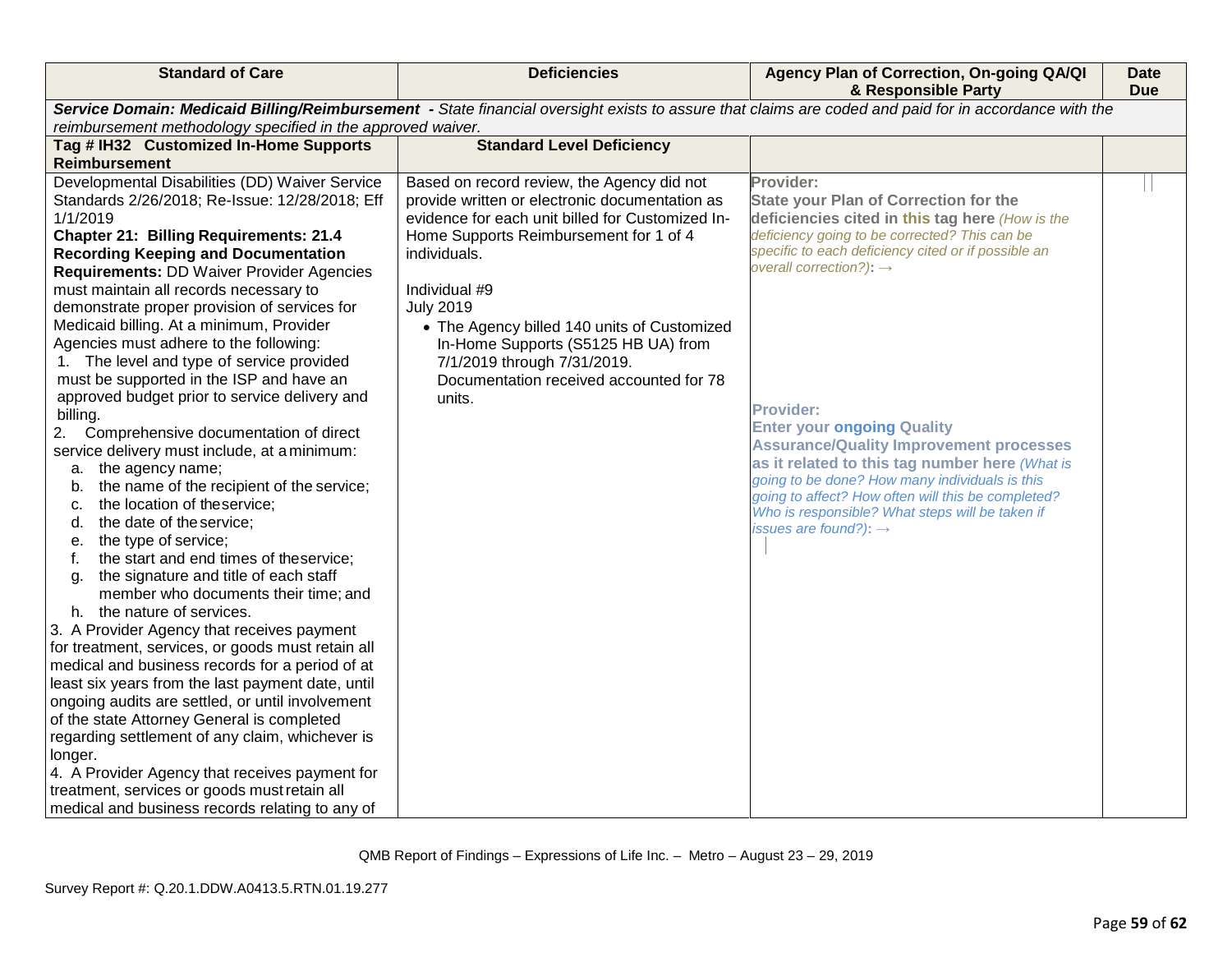| the following for a period of at least six years                                   |  |  |
|------------------------------------------------------------------------------------|--|--|
| from the payment date:                                                             |  |  |
| a. treatment or care of any eligible recipient;                                    |  |  |
| b. services or goods provided to any eligible                                      |  |  |
| recipient;                                                                         |  |  |
| c. amounts paid by MAD on behalf of any                                            |  |  |
| eligible recipient; and                                                            |  |  |
| d. any records required by MAD for the                                             |  |  |
| administration of Medicaid.                                                        |  |  |
|                                                                                    |  |  |
| 21.9 Billable Units: The unit of billing depends                                   |  |  |
| on the service type. The unit may be a 15-                                         |  |  |
| minute interval, a daily unit, a monthly unit or a                                 |  |  |
| dollar amount. The unit of billing is identified in                                |  |  |
| the current DD Waiver Rate Table. Provider                                         |  |  |
| Agencies must correctly report service units.                                      |  |  |
| 21.9.1 Requirements for Daily Units: For                                           |  |  |
|                                                                                    |  |  |
| services billed in daily units, Provider Agencies<br>must adhere to the following: |  |  |
| 1. A day is considered 24 hours from midnight                                      |  |  |
| to midnight.                                                                       |  |  |
| 2. If 12 or fewer hours of service are                                             |  |  |
| provided, then one-half unit shall be billed. A                                    |  |  |
| whole unit can be billed if more than 12                                           |  |  |
| hours of service is provided during a 24-hour                                      |  |  |
| period.                                                                            |  |  |
| 3. The maximum allowable billable units                                            |  |  |
| cannot exceed 340 calendar days per ISP                                            |  |  |
| year or 170 calendar days per six months.                                          |  |  |
| 4. When a person transitions from one                                              |  |  |
| Provider Agency to another during the ISP                                          |  |  |
| year, a standard formula to calculate the units                                    |  |  |
| billed by each Provider Agency must be                                             |  |  |
| applied as follows:                                                                |  |  |
| a. The discharging Provider Agency bills                                           |  |  |
| the number of calendar days that                                                   |  |  |
| services were provided multiplied by                                               |  |  |
| $.93(93%)$ .                                                                       |  |  |
| b. The receiving Provider Agency bills the                                         |  |  |
| remaining days up to 340 for the ISP                                               |  |  |
| year.                                                                              |  |  |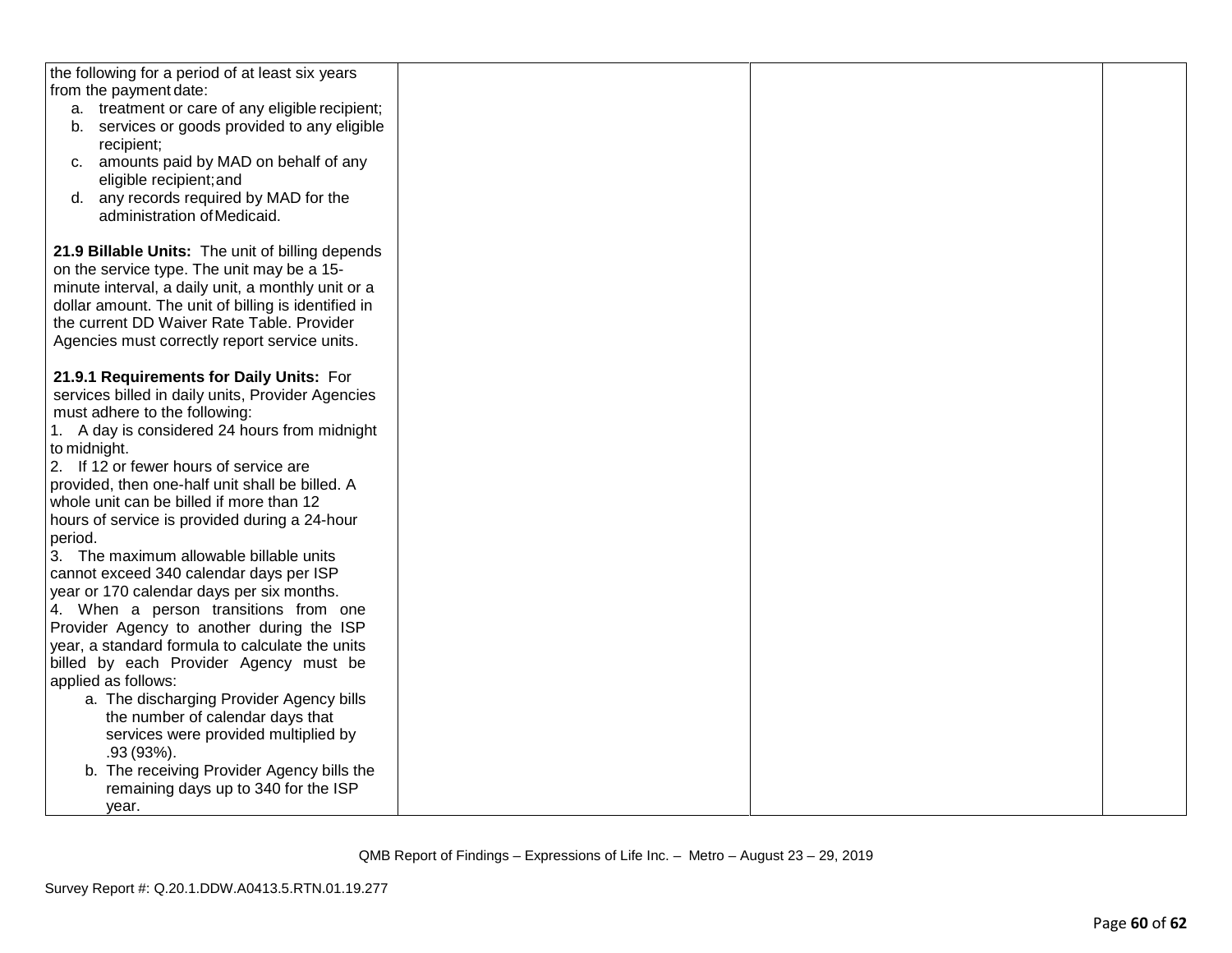| 21.9.2 Requirements for Monthly Units: For<br>services billed in monthly units, a Provider<br>Agency must adhere to the following:<br>1. A month is considered a period of 30<br>calendar days.<br>2. At least one hour of face-to-face<br>billable services shall be provided during a<br>calendar month where any portion of a<br>monthly unit is billed.<br>3. Monthly units can be prorated by a half unit.<br>4. Agency transfers not occurring at the<br>beginning of the 30-day interval are required to<br>be coordinated in the middle of the 30-day<br>interval so that the discharging and receiving<br>agency receive a half unit. |  |  |
|------------------------------------------------------------------------------------------------------------------------------------------------------------------------------------------------------------------------------------------------------------------------------------------------------------------------------------------------------------------------------------------------------------------------------------------------------------------------------------------------------------------------------------------------------------------------------------------------------------------------------------------------|--|--|
| 21.9.3 Requirements for 15-minute and hourly<br>units: For services billed in 15-minute or hourly<br>intervals, Provider Agencies must adhere to the<br>following:<br>1. When time spent providing the service is<br>not exactly 15 minutes or one hour, Provider<br>Agencies are responsible for reporting time<br>correctly following NMAC 8.302.2.<br>2. Services that last in their entirety less than<br>eight minutes cannot be billed.                                                                                                                                                                                                  |  |  |